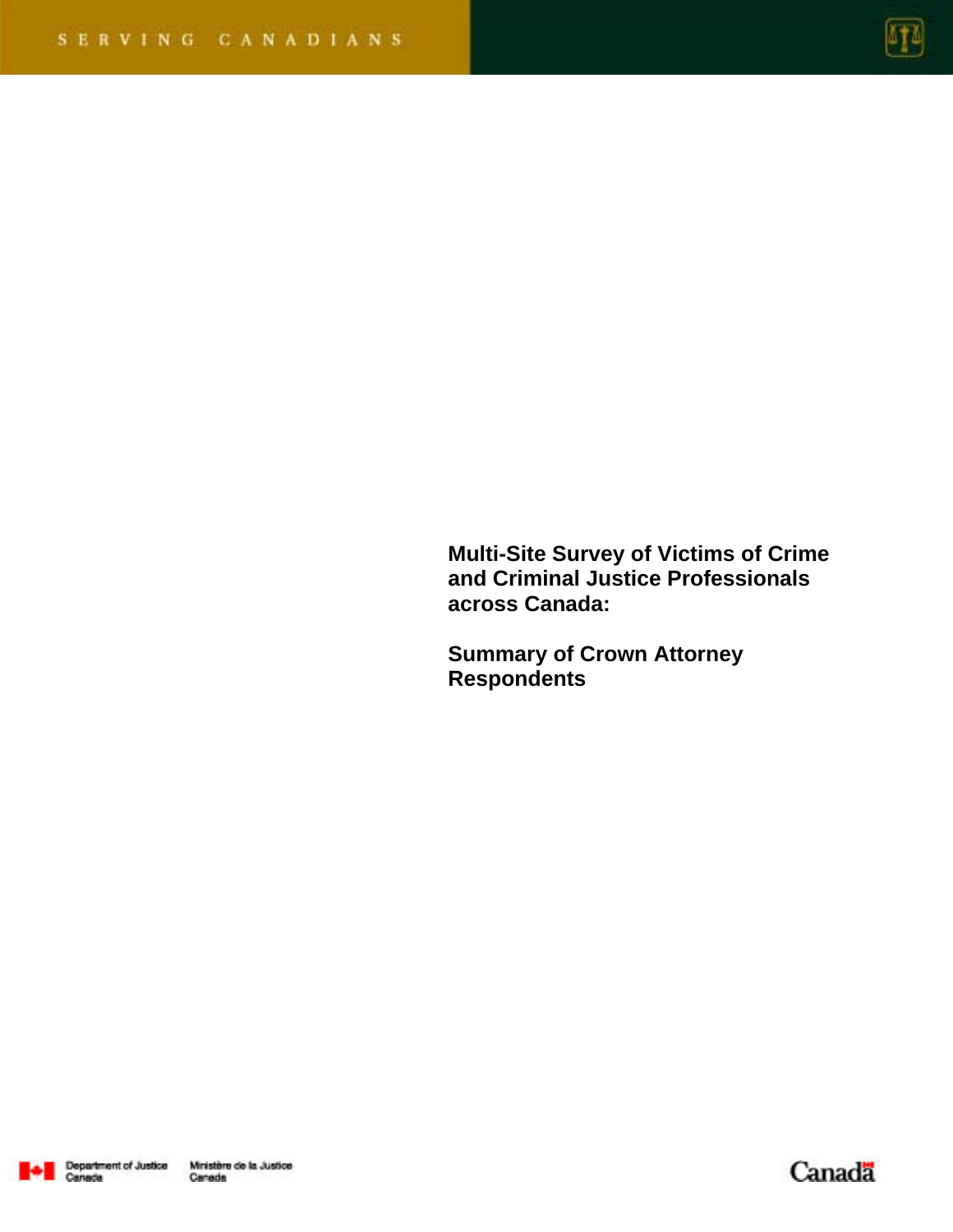

**Policy Centre for Victim Issues**



**Research and Statistics Division**

rr05vic-1-sum5e 2005

*The views expressed in this report are those of the author and do not necessarily represent the views of the Department of Justice Canada.*

**These summaries are extracted from the**  *Multi-Site Survey of Victims of Crime and Criminal Justice Professionals across Canada***, completed by Prairie Research Associates Inc. on behalf of the Department of Justice Canada.**

**Multi-Site Survey of Victims of Crime and Criminal Justice Professionals across Canada:** 

**Summary of Crown Attorney Respondents**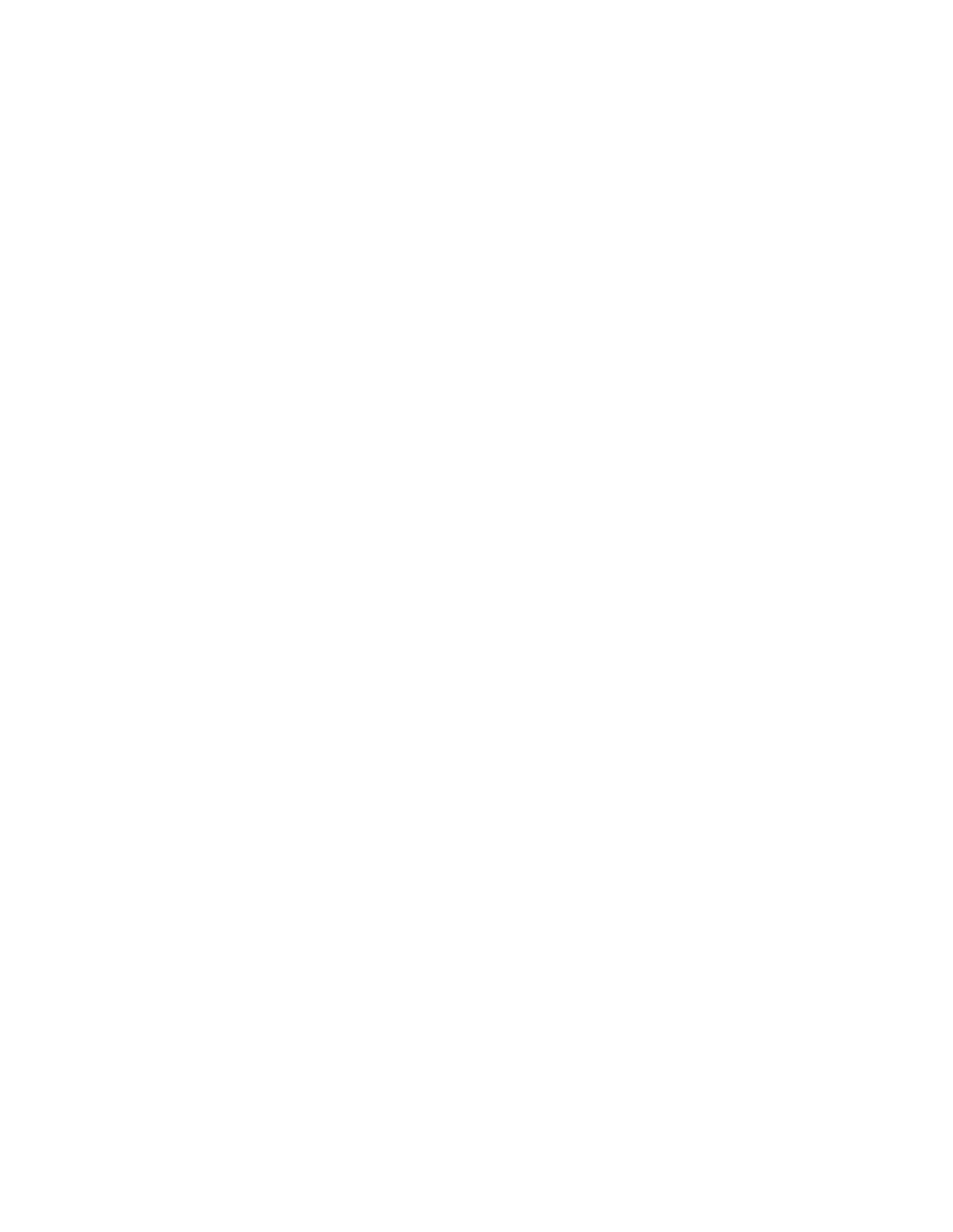# Table of Contents

|     |                                                                  | 1  |
|-----|------------------------------------------------------------------|----|
|     |                                                                  | 3  |
|     |                                                                  | 5  |
| 1.  |                                                                  | 5  |
| 2.  |                                                                  | 6  |
| 3.  |                                                                  | 8  |
| 4.  |                                                                  | 9  |
| 5.  |                                                                  | 11 |
| 6.  |                                                                  | 12 |
| 7.  |                                                                  | 19 |
| 8.  |                                                                  | 24 |
| 9.  |                                                                  | 26 |
| 10. |                                                                  | 27 |
| 11. |                                                                  | 29 |
| 12. |                                                                  | 32 |
| 13. |                                                                  | 32 |
| 14. |                                                                  | 33 |
|     | Appendix A: Interview Guides and Self-Administered Questionnaire |    |
|     |                                                                  | 37 |
|     |                                                                  | 59 |

 $\boxed{\text{I}}$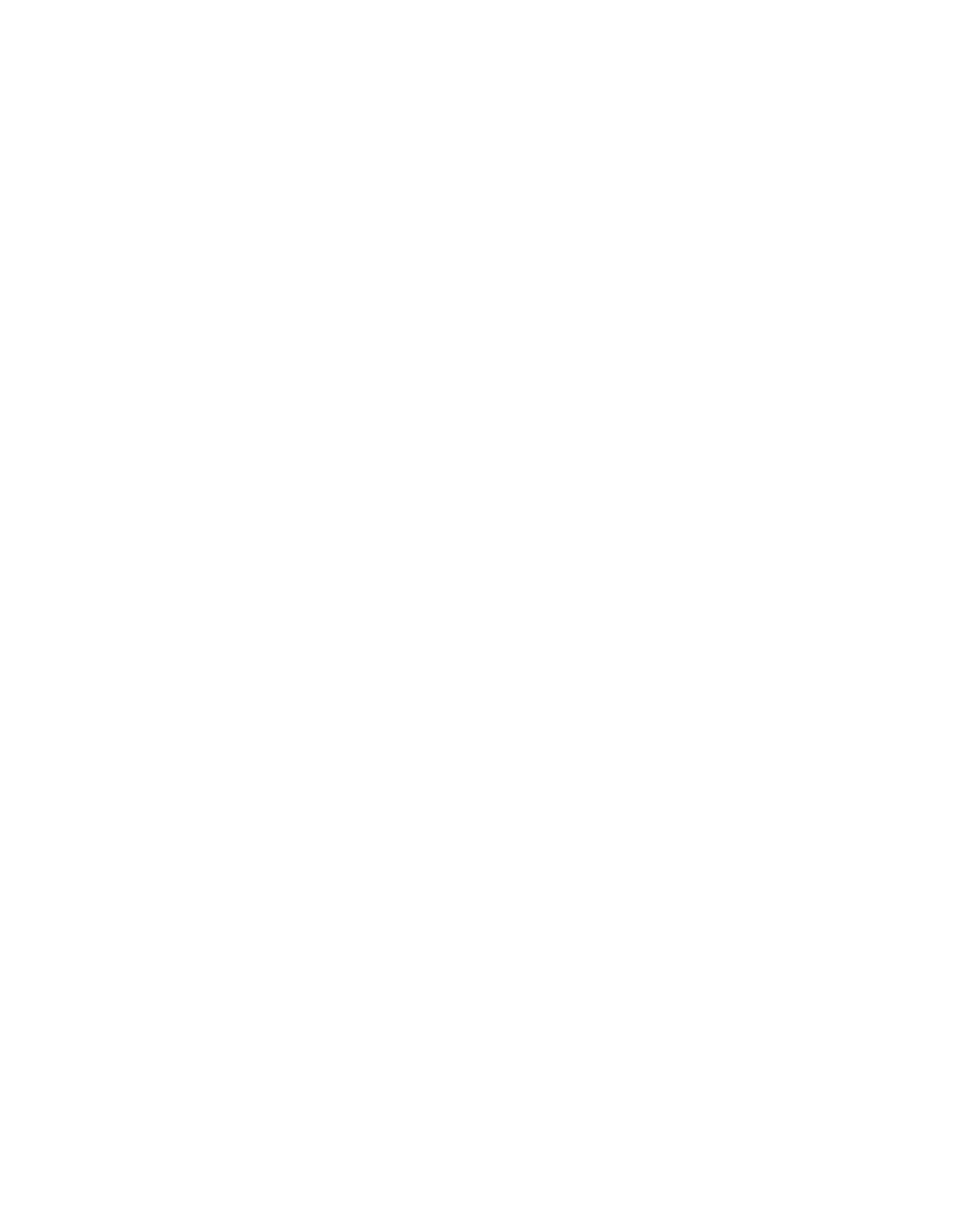# Introduction

he *Multi-Site Survey of Victims of Crime and Criminal Justice Professionals* was The Multi-Site Survey of Victims of Crime and Criminal Justice Professionals was<br>conducted in 2002 under the direction of the Policy Centre for Victim Issues (PCVI) of the Department of Justice Canada in collaboration with the Research and Statistics Division. The PCVI implements the Victims of Crime Initiative which, through the Victims Fund, legislative reform, research, consultations and communication activities, works to increase the confidence of victims in the criminal justice system and responds to the needs of victims of crime as they relate to the Department of Justice.

The purpose of the *Multi-Site Survey of Victims of Crime and Criminal Justice Professionals* is to gather information on a wide range of issues concerning the criminal justice system as it pertains to victims and criminal justice professionals, with a particular emphasis on recent *Criminal Code* provisions, specifically Bill C-79, which was introduced in 1999. This legislation amended the *Criminal Code* in several areas, such as:

- $\triangleright$  giving victims the right to read their victim impact statement at the time of sentencing if they wish to do so;
- $\triangleright$  requiring the judge to inquire before sentencing whether the victim has been informed of the opportunity to give a victim impact statement;
- $\triangleright$  requiring that all offenders pay a victim surcharge of 15% where a fine is imposed or a fixed amount of \$50 or \$100 for summary or indictable offences, respectively, and can be increased by the judge (except where the offender can demonstrate undue hardship)
- $\triangleright$  clarifying the application of publication bans and providing a discretion to order, in appropriate circumstances, a publication ban on information that could disclose the identity of victims as witnesses.
- $\triangleright$  expanding the protection of victims and witnesses under the age of 18 years from cross-examination by a self-represented accused in sexual and personal violence offences
- $\triangleright$  allowing any victim or witness with a mental or physical disability to be accompanied by a support person while giving evidence
- $\triangleright$  ensuring that the safety of victims and witnesses are taken into consideration in judicial interim release determinations.

To a more limited extent, the survey also explored perceptions regarding amendments recently made to the *Corrections and Conditional Release Act* to provide victims with the opportunity to present prepared victim statements at parole board hearings.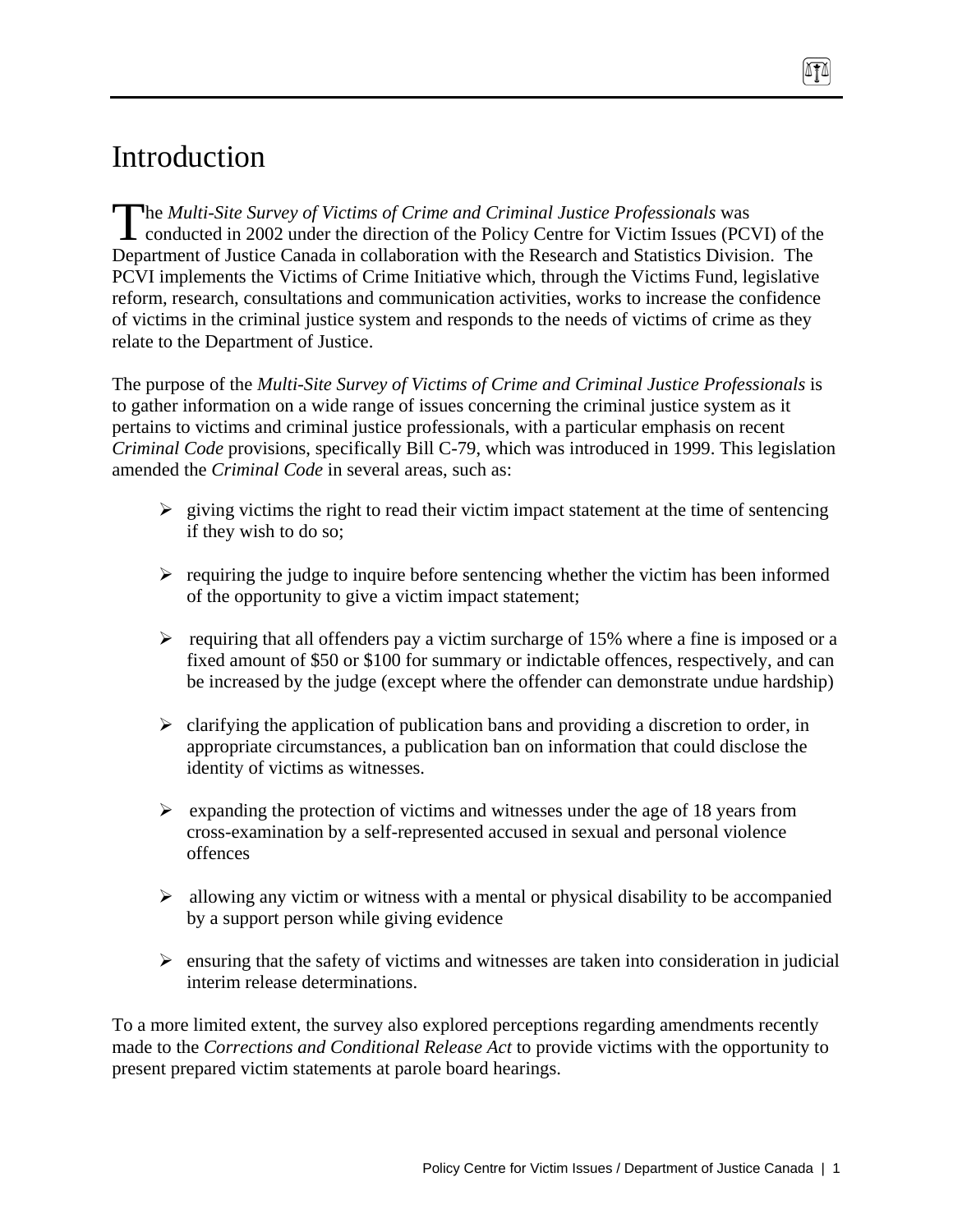Findings from this study will generate evidence to inform future legislative reforms and policy changes by providing insight on the use and awareness of recent reforms by criminal justice professionals as they pertain to victims of crime, the nature of information provided to victims during the criminal justice process, victims' experiences with the legal provisions and other services that are intended to benefit them throughout the criminal justice process, and barriers to the implementation of recent reforms for criminal justice professionals.

Given the breadth of findings in the final report the PCVI has prepared seven summary reports based on respondent groups in the survey.<sup>1</sup> This report is a summary of the findings from Crown Attorneys who participated in the study. Additional summaries are available that speak to the findings of Police respondents, Crown Attorney respondents, Defence counsel respondents, Judiciary respondents, Probation Officers and Parole Officer respondents, Victims of Crime, and Victim Advocacy and Victim Service Organizations.

 $\frac{1}{1}$ The full report and other summaries are available at: http://canada.justice.gc.ca/en/ps/voc/pub.html For copies contact the Policy Centre for Victim Issues, 284 Wellington Street, Ottawa, Ontario, K1A 0H8.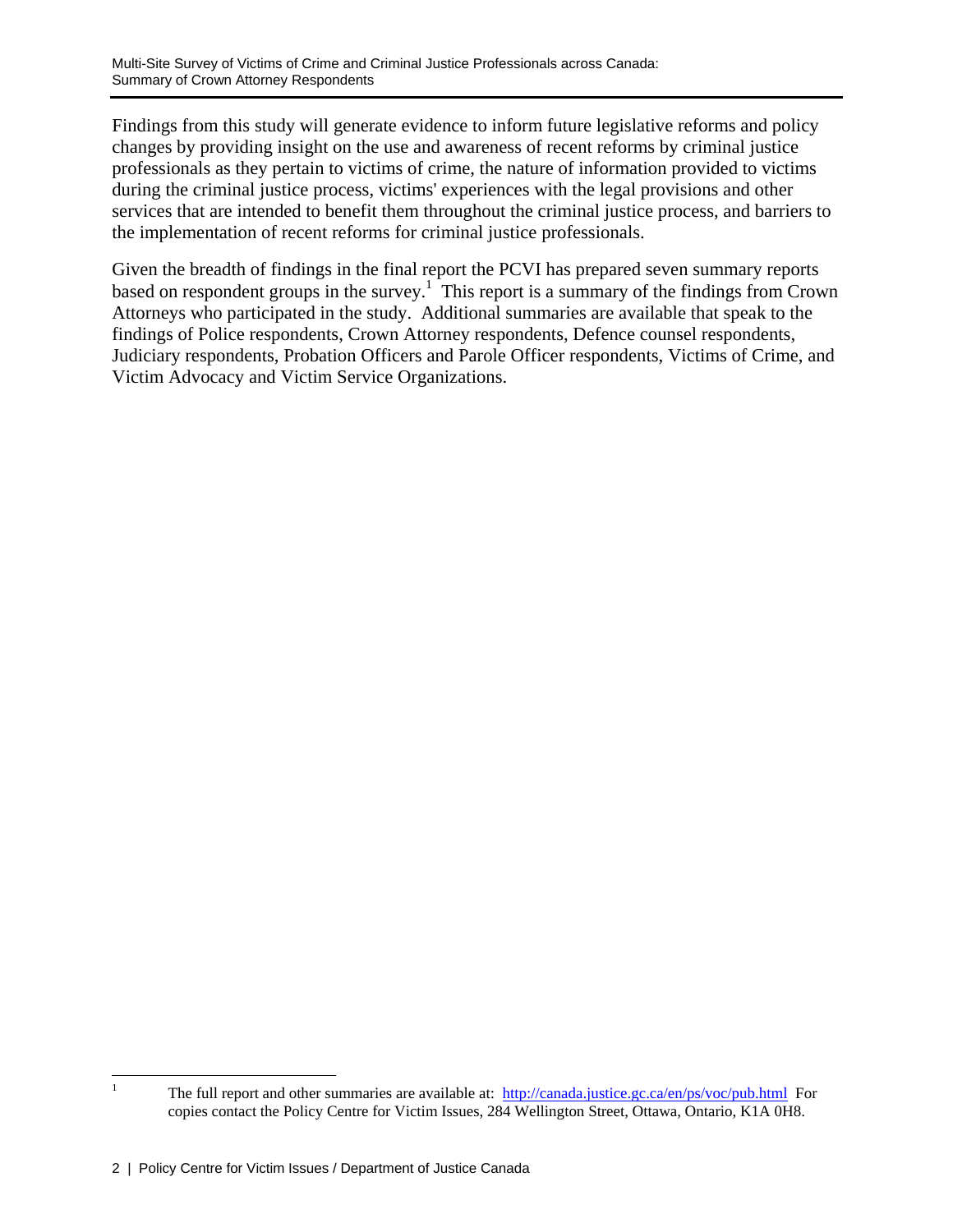# Methodology

he multi-site survey was conducted in 16 sites within the 10 provinces in Canada; the territories were not included in this study. The 16 sites represent five regions: Atlantic (Nova Scotia, Prince Edward Island, New Brunswick, and Newfoundland and Labrador), Quebec, Ontario, Prairie (Saskatchewan and Manitoba), and Western (British Columbia and Alberta). Each region included at least three sites of varying size (small, medium, and large), with consideration of diversity in geography (rural, urban, northern) and population (especially cultural and linguistic). A subcommittee of the Federal Provincial Territorial Working Group (FPTWG) on Victims of Crime guided the research team and recommended some of the locations selected for site visits.  $\int_{0}^{\frac{1}{x}}$ 

Data for this study came from criminal justice professionals and victims of crime. A total of 112 victims of crime participated in in-depth interviews, which were conducted in order to obtain detailed data on each individual victim's experience in the criminal justice system. Victim services providers assisted in contacting victims and obtaining their consent to participate in the study, which may have introduced selection bias into the research.

Criminal justice professionals who participated in the study were from 10 different groups: judges, Crown Attorneys, defence counsel, police, victim services providers, victim advocacy groups, probation officers, and three types of parole representatives (from the National Parole Board [NPB], Correctional Service Canada [CSC], and the provincial parole boards in Quebec, Ontario, and British Columbia). They participated through either self-administered questionnaires or interviews. Relying on two forms of data collection allowed for the most complete method of gathering information on the research questions. The use of selfadministered questionnaires ensured that a large proportion of the criminal justice professionals in each site could participate, while the use of interviews meant that more in-depth, qualitative data could also be obtained.

Interviews were conducted with 214 criminal justice professionals from five respondent groups: victim services providers; police; Crown Attorneys; judiciary; and defence counsel. Interview results were captured as part of the quantitative data corresponding to that generated by the selfadministered surveys. Self-administered questionnaires were also distributed to all 10 respondent groups. A total of 1,664 criminal justice professionals completed the self-administered questionnaire. Overall (in interviews and self-administered questionnaires), a total of 1,878 criminal justice professionals participated in this survey.

A total of 37 Crown Attorneys completed interviews, and 151 Crown Attorneys completed selfadministered questionnaires (interview guides are included in appendix a).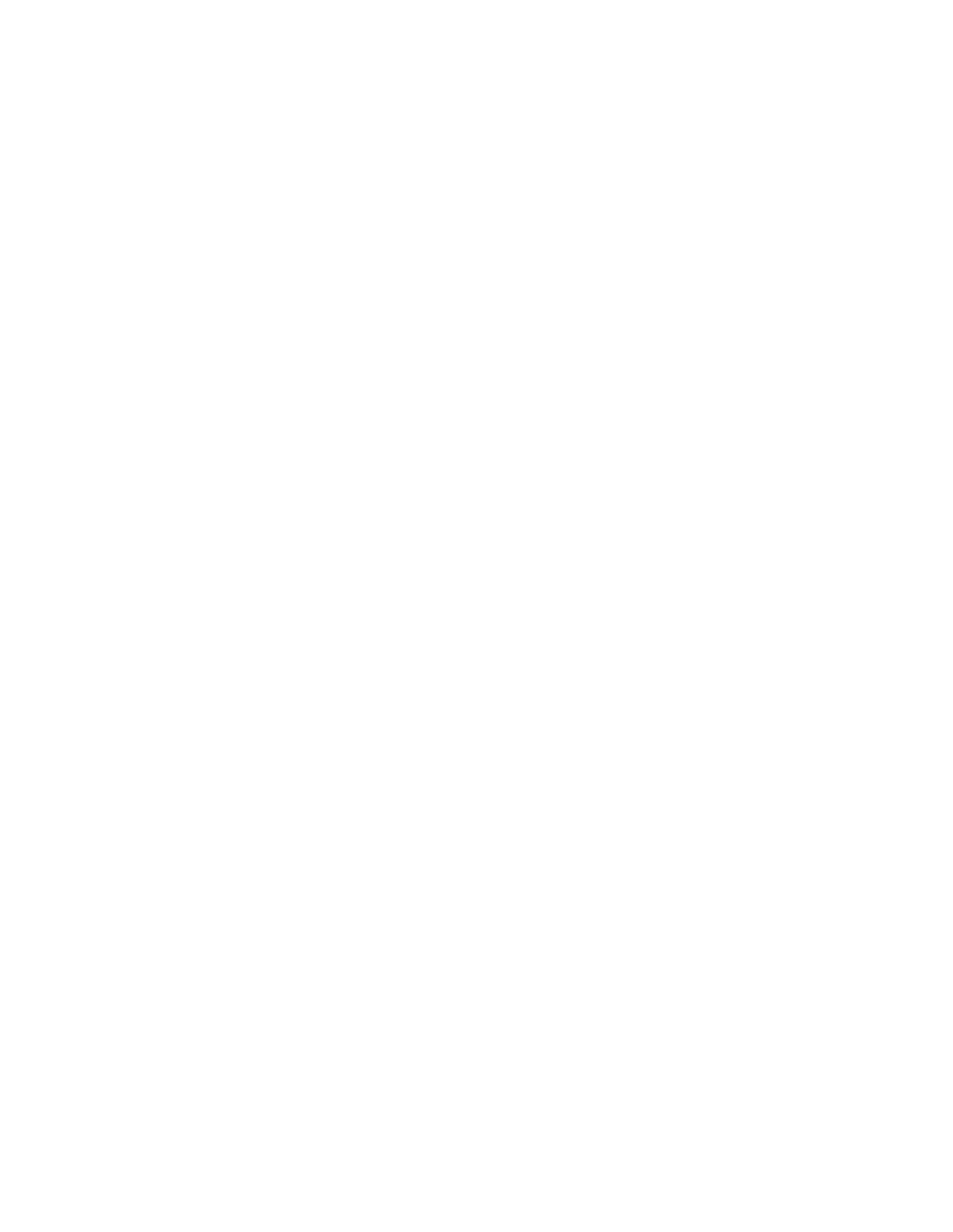# Findings from Crown Attorney Respondents

This section of the report integrates the findings from the survey self-completed questionnaires and interviews with Crown Attorneys. questionnaires and interviews with Crown Attorneys.

## **1. Role of the Victim in the Criminal Justice Process**

There is considerable agreement among all respondent groups, including Crown Attorneys, that victims of crime have a legitimate role to play in the criminal justice process.

Crown Attorneys regard the victim primarily as a witness and a source of information. They generally believe that victims are entitled to be consulted to some extent, especially before irrevocable steps are taken. They cautioned that the criminal justice system must deal with the accused in a manner that serves the public interest and protects society, and emphasized that decision-making ultimately must remain with the court and the Crown Attorney, who are more knowledgeable about the law and can be more objective. Concern was expressed that allowing too large a role for victims would erode the principle of innocent until proven guilty and thereby distort the criminal justice process. However, as Table 1 indicates, almost half of Crown Attorneys surveyed think the victim should be consulted at bail decisions, plea negotiations and sentencing.

| TABLE 1:<br>WHAT ROLE SHOULD VICTIMS HAVE IN THE FOLLOWING STAGES OF THE CRIMINAL JUSTICE PROCESS,<br>I.E., SHOULD VICTIMS BE INFORMED, CONSULTED OR HAVE NO ROLE? |                                        |                                        |                                 |                        |                     |                                |  |
|--------------------------------------------------------------------------------------------------------------------------------------------------------------------|----------------------------------------|----------------------------------------|---------------------------------|------------------------|---------------------|--------------------------------|--|
|                                                                                                                                                                    | Victim<br><b>Services</b><br>$(N=318)$ | Crown<br><b>Attorneys</b><br>$(N=188)$ | Defence<br>Counsel<br>$(N=185)$ | Judiciary<br>$(N=110)$ | Police<br>$(N=686)$ | Advocacy<br>Groups<br>$(N=47)$ |  |
| <b>Bail decisions</b>                                                                                                                                              |                                        |                                        |                                 |                        |                     |                                |  |
| Victim should be consulted                                                                                                                                         | 64%                                    | 48%                                    | 34%                             | 46%                    | 59%                 | 70%                            |  |
| Victim should be informed only                                                                                                                                     | 32%                                    | 42%                                    | 49%                             | 40%                    | 35%                 | 30%                            |  |
| Victim should not have any role                                                                                                                                    | 2%                                     | 4%                                     | 17%                             | 9%                     | 4%                  | $- -$                          |  |
| No response                                                                                                                                                        | 3%                                     | 6%                                     | 0%                              | 4%                     | 3%                  |                                |  |
| Totals                                                                                                                                                             | 101%                                   | 100%                                   | 100%                            | 99%                    | 101%                | 100%                           |  |
| Plea negotiations                                                                                                                                                  |                                        |                                        |                                 |                        |                     |                                |  |
| Victim should be consulted                                                                                                                                         | 61%                                    | 44%                                    | 25%                             | N/A                    | N/A                 | 81%                            |  |
| Victim should be informed only                                                                                                                                     | 32%                                    | 35%                                    | 38%                             | N/A                    | N/A                 | 13%                            |  |
| Victim should not have any role                                                                                                                                    | 3%                                     | 14%                                    | 37%                             | N/A                    | N/A                 | 2%                             |  |
| No response                                                                                                                                                        | 4%                                     | 6%                                     | 1%                              | N/A                    | N/A                 | 4%                             |  |
| Totals                                                                                                                                                             | 100%                                   | 99%                                    | 101%                            | N/A                    | N/A                 | 100%                           |  |
| Sentencina                                                                                                                                                         |                                        |                                        |                                 |                        |                     |                                |  |
| Victim should be consulted                                                                                                                                         | 64%                                    | 49%                                    | 23%                             | 56%                    | N/A                 | 75%                            |  |
| Victim should be informed only                                                                                                                                     | 31%                                    | 36%                                    | 54%                             | 33%                    | N/A                 | 21%                            |  |
| Victim should not have any role                                                                                                                                    | 2%                                     | 9%                                     | 23%                             | 8%                     | N/A                 |                                |  |
| No response                                                                                                                                                        | 3%                                     | 6%                                     | 1%                              | 3%                     | N/A                 | 4%                             |  |
| <b>Totals</b>                                                                                                                                                      | 100%                                   | 100%                                   | 101%                            | 100%                   | N/A                 | 100%                           |  |
| * Respondents could give only one response.<br>Totals that do not always sum to 100% due to rounding.                                                              |                                        |                                        |                                 |                        |                     |                                |  |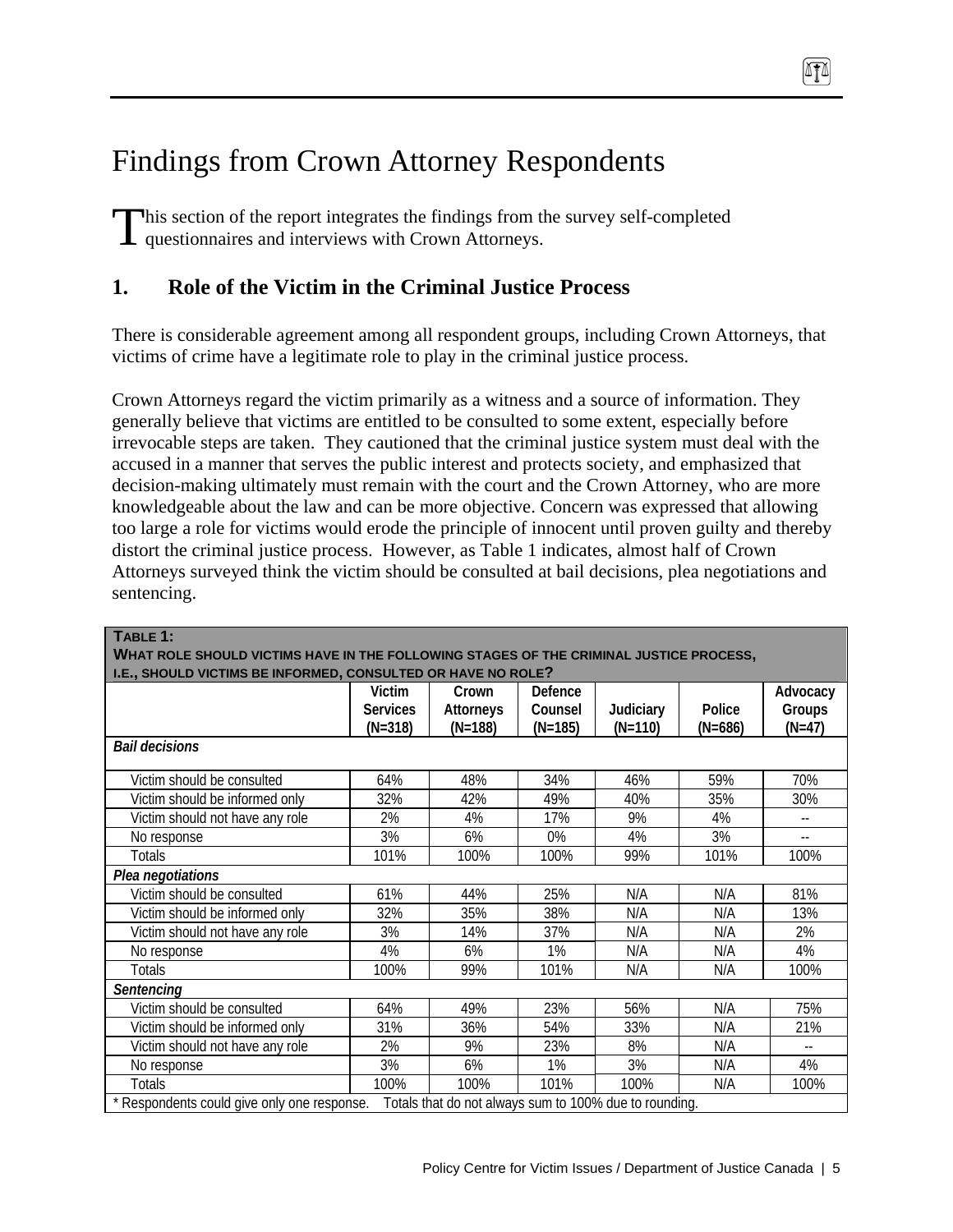#### **Bail Decisions**

While about half of Crown Attorneys surveyed believe that victims should be consulted in bail determinations, several emphasized in interviews that they should not be involved in the decision to release or detain the accused.

#### **Plea Negotiations**

Compared to bail decisions, a slightly smaller proportion of Crown Attorneys support consulting with victims during plea negotiations with 44% of Crown Attorneys surveyed believing that victims should be consulted at this stage. Several Crown Attorneys acknowledged in interviews that consultation helps to ensure that the Crown Attorney considers all of the relevant facts and issues in any negotiations, and a few said that it is appropriate for victims to have input where restitution and conditions are involved. However, even Crown Attorneys who think that victims should be consulted emphasized that the victim's views are only one element in the Crown Attorney's decision. Observing that victims lack objectivity and knowledge of the law, Crown Attorneys said in interviews that prosecutorial discretion must prevail in order to ensure that decisions accord with the interests of society. Fourteen percent of Crown Attorneys surveyed believe that victims should have no role at all in plea negotiations.

#### **Sentencing**

There is also considerable support for consulting victims at sentencing. In interviews, Crown Attorneys said that consultation at the sentencing stage should occur primarily by way of the victim impact statement. Several Crown Attorneys supported consulting victims for sentences served in the community. However, Crown Attorneys believe that it is inappropriate for victims to suggest or determine a sentence, since the court is obligated to consider society's interests in sentencing, which may differ from those of the individual victim. From their perspective, introducing a personal or emotional element into sentencing would result in dissimilar sentences for similar crimes based on individual victims' characteristics. Such a practice would threaten the credibility of the criminal justice system.

# **2. Responsibility of Criminal Justice Professionals to Victims**

In both the interviews and self-completed questionnaires, Crown Attorneys were asked to describe their responsibility to victims of crime through an open-ended question (i.e., no check list of possible responses was provided). They identified responsibilities such as explaining the criminal justice system, keeping victims informed of the status of their case, and providing them an opportunity to be heard and considering their views.

## **Crown Attorney Responsibility to Victims**

A substantial proportion of Crown Attorneys surveyed in this research believe that they have a responsibility to keep victims informed of developments as their case proceeds through the criminal justice system (46%); to explain to them the functioning of the criminal justice system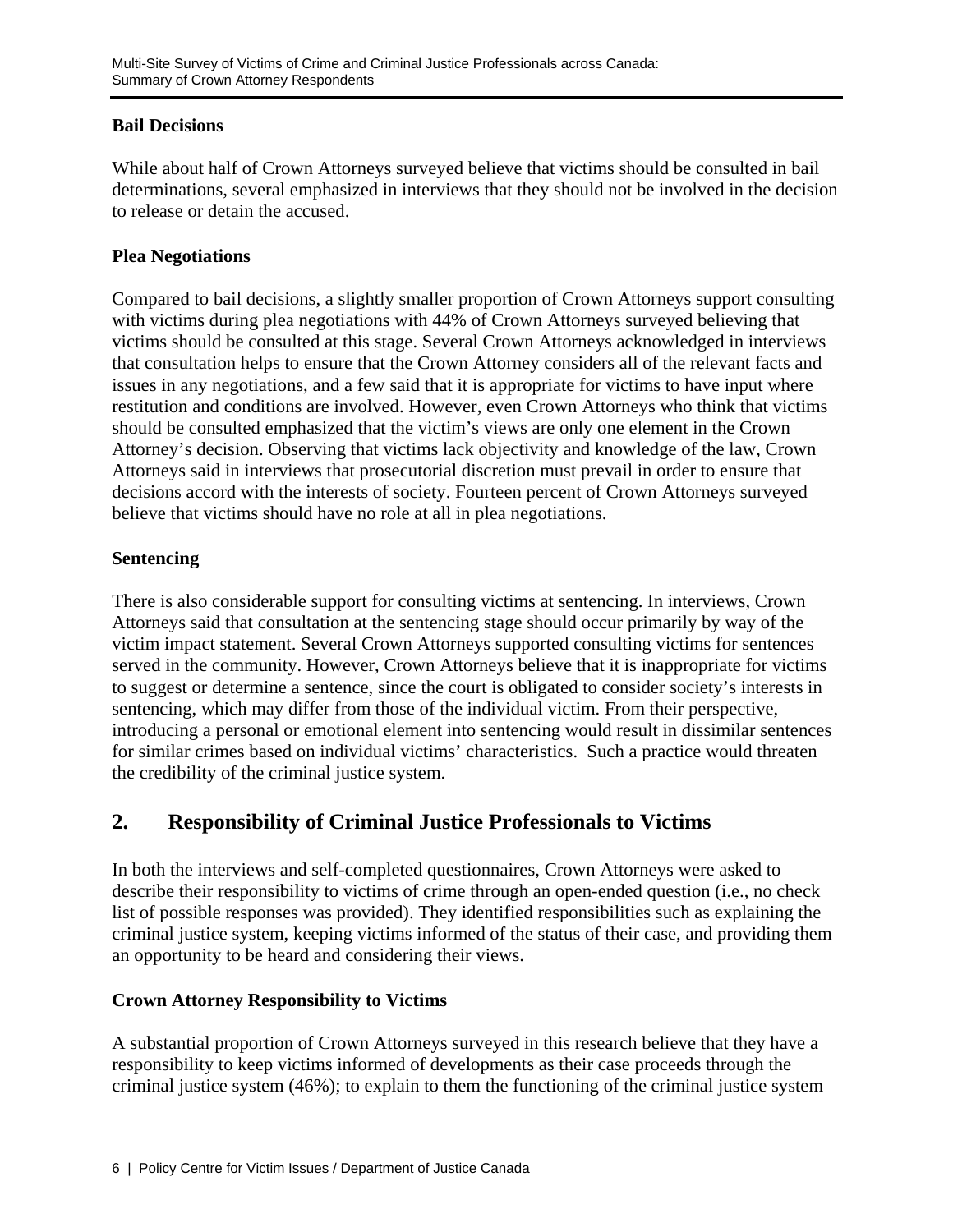(40%); and to listen to their views and concerns and take these into account when making decisions (25%).

ITI

As shown in Table 2, 15% of those surveyed observed that the Crown Attorney has a responsibility to act in the public interest. In interviews, Crown Attorneys explained that they, as the representative of the state, must see that cases proceed with respect to the *Criminal Code*. Crown Attorneys have an obligation to remain objective, to consider the whole facts, and to advance admissible evidence in what are alleged to be crimes. Their duties therefore include correcting the common misperception that the Crown Attorney is counsel for the victim. An important aspect of the Crown Attorney's role is to explain to victims the limits of criminal law and the criminal justice system, to make sure they understand the rules and criteria used in decision-making, and to make sure they have a realistic expectation of how their case might unfold. Although Crown Attorneys said that they always bear the victim's experience and opinions in mind, the victim does not and should not control the prosecution.

| TABLE 2:<br>WHAT IS THE CROWN ATTORNEY'S RESPONSIBILITY TO VICTIMS? $\rm ^2$          |                                     |  |  |  |
|---------------------------------------------------------------------------------------|-------------------------------------|--|--|--|
| Responsibility                                                                        | <b>Crown Attorneys</b><br>$(N=188)$ |  |  |  |
| Inform victims of the status of their case                                            | 46%                                 |  |  |  |
| Explain the criminal justice system                                                   | 40%                                 |  |  |  |
| Listen to or consider the victim's views                                              | 25%                                 |  |  |  |
| Act in the public interest                                                            | 15%                                 |  |  |  |
| Treat victims with respect                                                            | 14%                                 |  |  |  |
| Obtain information from the victim                                                    | 10%                                 |  |  |  |
| Prepare victims for testimony                                                         | 9%                                  |  |  |  |
| Explain Crown Attorney decisions                                                      | 8%                                  |  |  |  |
| Convey the victim's views to the court                                                | 6%                                  |  |  |  |
| Ensure victims are not re-victimized                                                  | 5%                                  |  |  |  |
| Other                                                                                 | 3%                                  |  |  |  |
| No response                                                                           | 11%                                 |  |  |  |
| Note: Respondents could provide more than one response; total sums to more than 100%. |                                     |  |  |  |

Slightly fewer than 30% of Crown Attorneys surveyed believe that they have sufficient opportunity to meet with victims during a typical case; approximately two-thirds said that they do not. In interviews, many Crown Attorneys said that they prioritize their time to ensure that they devote sufficient attention to child victims and victims of sexual assault, domestic violence, murder, and other serious crimes, and meet with victims of other types of offences only if the victim initiates contact.

When asked what else Crown Attorneys should do to further assist victims if time were not an issue, 26% of those surveyed mentioned better pre-trial consultation and preparation; another 25% simply mentioned more consultation in general. In interviews, Crown Attorneys explained that they would like to be able to meet with victims well in advance of the court date, rather than

 $\frac{1}{2}$ 

Note: Crown Attorneys were asked to describe their responsibility to victims of crime through an openended question i.e., no check list of possible responses was provided.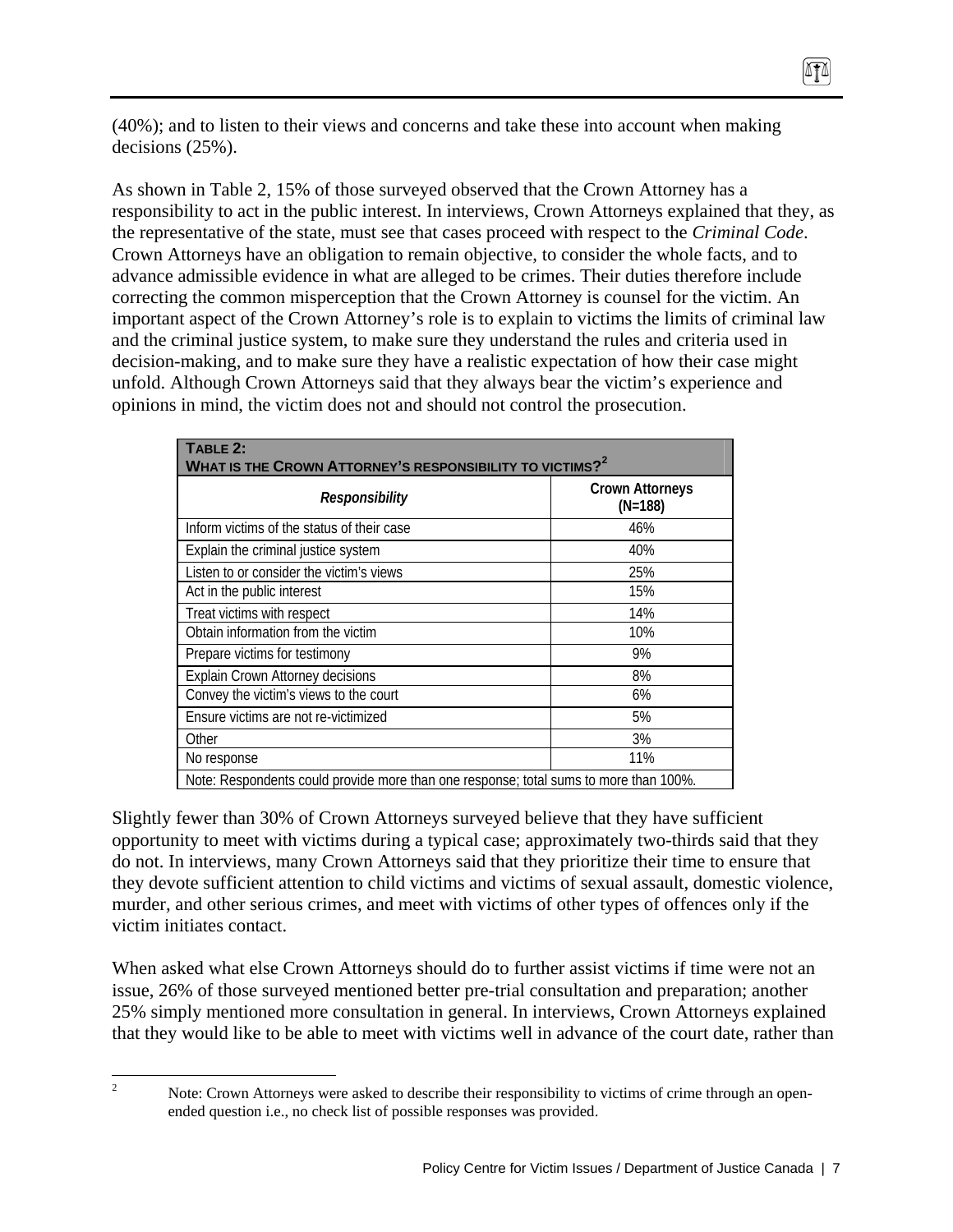on the day of the trial or hearing, and to extend to all victims the time and attention they devote to victims of violent crimes. Another 17% of Crown Attorneys surveyed said that they would like to be able to keep victims informed at every stage of the criminal justice process. However, 12% believe that they should not do anything further to assist victims.

In interviews, many Crown Attorneys emphasized the indispensable role of victim assistance workers in doing some of this work. Sixty-three percent of Crown Attorneys surveyed reported that victim and witness assistants are available to work with them in their offices.

## **3. Services for Victims**

The following section considers the availability and accessibility of victim services in the sites studied. Respondents were asked about the types of services available in their community, the services offered by their particular victim service organization(s), challenges to accessing victim services, and how to improve accessibility, including how best to inform victims about available services.

#### **Types of Services Available**

In order to determine the full range of victim services available in the sites studied, Crown Attorneys were asked to list the types of victim services available in their community. Table 3 below provides these results.

| TABLE 3:<br>WHAT VICTIM SERVICES ARE AVAILABLE IN YOUR COMMUNITY?                                                                                                                                                                                                                                    |                                        |                                 |                     |  |  |
|------------------------------------------------------------------------------------------------------------------------------------------------------------------------------------------------------------------------------------------------------------------------------------------------------|----------------------------------------|---------------------------------|---------------------|--|--|
| Type of service                                                                                                                                                                                                                                                                                      | Victim<br><b>Services</b><br>$(N=318)$ | Crown<br>Attorneys<br>$(N=188)$ | Police<br>$(N=686)$ |  |  |
| Police-based victim services                                                                                                                                                                                                                                                                         | 82%                                    | 64%                             | 82%                 |  |  |
| Court-based victim services                                                                                                                                                                                                                                                                          | 57%                                    | 50%                             | 49%                 |  |  |
| Specialized victim services for<br>domestic violence                                                                                                                                                                                                                                                 | 78%                                    | 73%                             | 79%                 |  |  |
| Specialized victim services for<br>sexual assault                                                                                                                                                                                                                                                    | 69%                                    | 65%                             | 73%                 |  |  |
| Specialized victim services for children                                                                                                                                                                                                                                                             | 66%                                    | 64%                             | 69%                 |  |  |
| Note: Respondents could provide more than one response, therefore, totals sum to more than 100%.<br>Only those categories of service named in all of the surveys are included.<br>Respondents who listed another type of service or those who gave no response are not<br>represented in this table. |                                        |                                 |                     |  |  |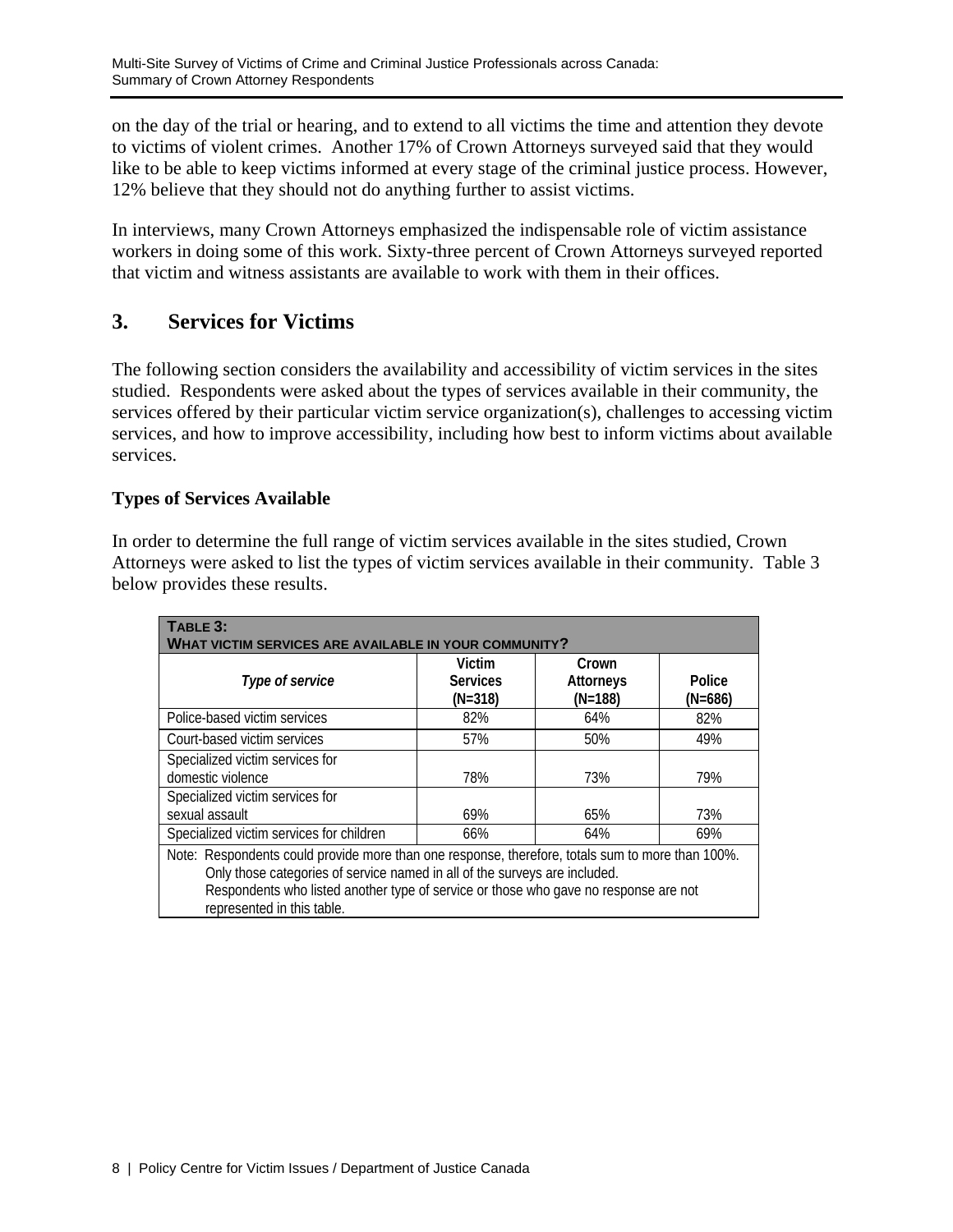# **4. Information for Victims**

#### **Adequacy of Information Provided**

Table 4 shows the proportion of Crown Attorneys who believe that victims usually receive adequate information on various aspects of their case and on the criminal justice system as a whole. Crown Attorneys believe that victims generally receive adequate information with respect to the date and location of their court proceedings; victim impact statements; victim services; the ultimate outcome of their case; and the conditions of release. Areas where improvements in information provision may be necessary include the progress of the police investigation, the rights of the accused, and alternative processes.

| TABLE 4:                                                                 |                 |                  |         |          |  |
|--------------------------------------------------------------------------|-----------------|------------------|---------|----------|--|
| DO VICTIMS USUALLY RECEIVE ADEQUATE INFORMATION?                         |                 |                  |         |          |  |
| Percentage of respondents who agree that                                 | Victim          | Crown            |         | Advocacy |  |
| victims usually receive adequate information                             | <b>Services</b> | <b>Attorneys</b> | Police  | Groups   |  |
| on                                                                       | (N=318)         | (N=188)          | (N=686) | (N=47)   |  |
| The progress of the police investigation                                 | 42%             | 32%              | 83%     | 19%      |  |
| Outcomes of bail decisions                                               | 40%             | 64%              | 69%     | 23%      |  |
| Conditions of release                                                    | 55%             | 64%              | 79%     | 23%      |  |
| Date and location of court proceedings                                   | 81%             | 70%              | 78%     | 60%      |  |
| Charges laid                                                             | 70%             | 59%              | 90%     | 49%      |  |
| Charges dropped                                                          | 49%             | 52%              | 67%     | 32%      |  |
| Victim impact statements                                                 | 71%             | 78%              | 74%     | 53%      |  |
| Restitution                                                              | 47%             | 66%              | 59%     | 15%      |  |
| The ultimate outcome of the case                                         | 60%             | 61%              | 75%     | 43%      |  |
| The criminal justice process                                             | 54%             | 38%              | 62%     | 21%      |  |
| Alternative processes                                                    | 27%             | 24%              | 57%     | 23%      |  |
| Rights of accused                                                        | 43%             | 28%              | 63%     | 32%      |  |
| Victim services                                                          | 69%             | 76%              | 93%     | 43%      |  |
| Other community support services                                         | 66%             | 44%              | 76%     | 32%      |  |
| Noto: Pospondonts who gave no response are not represented in this table |                 |                  |         |          |  |

Note: Respondents who gave no response are not represented in this table.

## **Responsibility for Information Provision**

Table 5 below shows Crown Attorneys' perceptions of criminal justice professionals' responsibility for providing information to victims of crime. Crown Attorneys shared the view of other respondents in saying that police should inform victims about the progress of the police investigation and any charges laid. Similarly, a majority in all categories including Crown Attorneys believes that victim services providers should provide information about victim services and other community support services, while Crown Attorneys should provide information about the ultimate outcome of the case. As with other respondents, Crown Attorneys did not assign full responsibility for the provision of any category of information to a single agency. Instead, they regard information provision as a shared duty.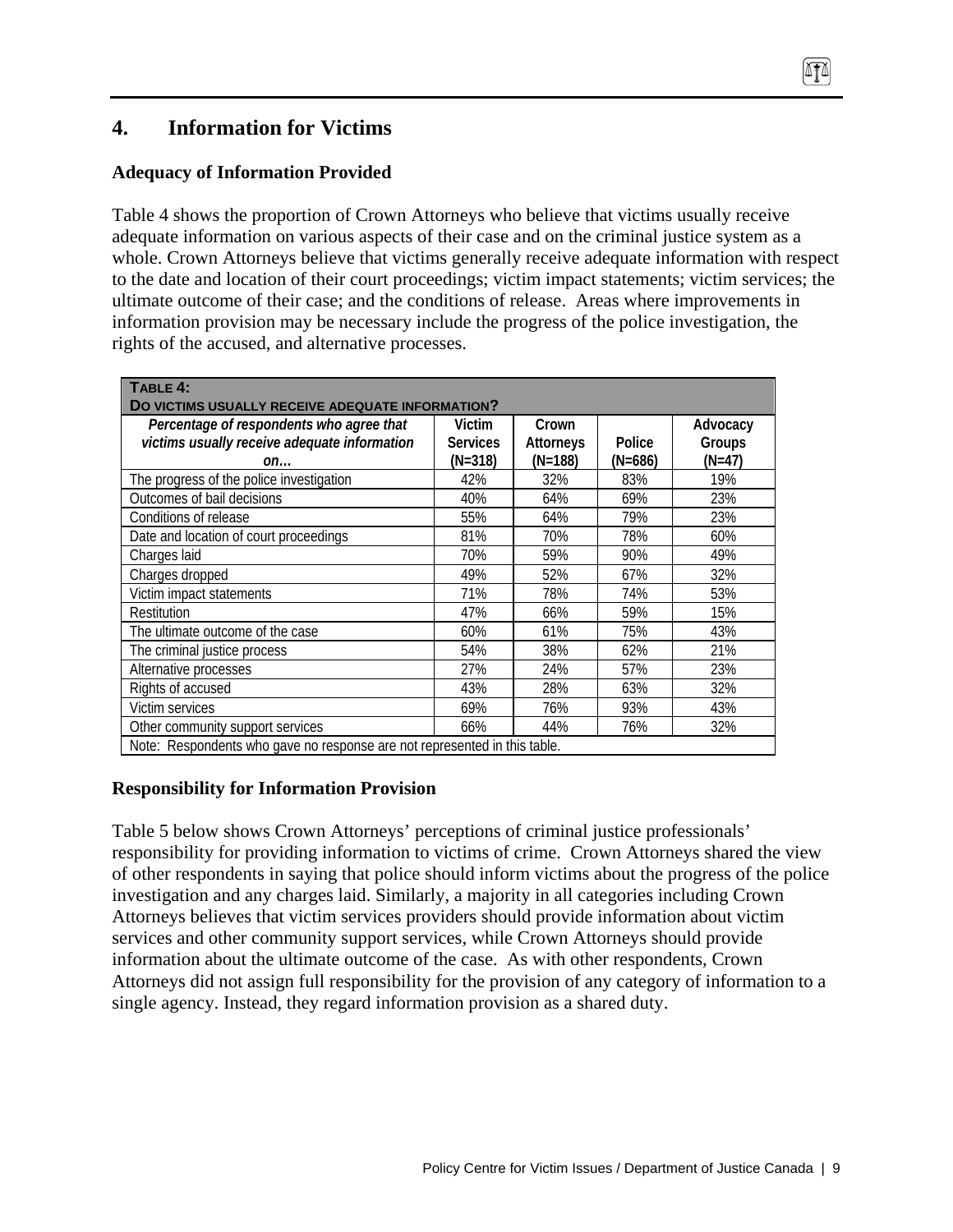| TABLE 5:<br>WHO SHOULD PROVIDE THE FOLLOWING INFORMATION TO VICTIMS? |                              |                                     |                     |                                    |  |  |
|----------------------------------------------------------------------|------------------------------|-------------------------------------|---------------------|------------------------------------|--|--|
|                                                                      | Victim services<br>$(N=318)$ | <b>Crown Attorneys</b><br>$(N=188)$ | Police<br>$(N=686)$ | <b>Advocacy Groups</b><br>$(N=47)$ |  |  |
| The progress of the police investigation                             |                              |                                     |                     |                                    |  |  |
| <b>Crown Attorneys</b>                                               | 19%                          | 4%                                  | 9%                  | 26%                                |  |  |
| Police                                                               | 81%                          | 85%                                 | 90%                 | 68%                                |  |  |
| Victim services                                                      | 38%                          | 13%                                 | 19%                 | 43%                                |  |  |
| <b>Outcomes of bail decisions</b>                                    |                              |                                     |                     |                                    |  |  |
| <b>Crown Attorneys</b>                                               | 52%                          | 34%                                 | 58%                 | 64%                                |  |  |
| Police                                                               | 38%                          | 34%                                 | 42%                 | 23%                                |  |  |
| Victim services                                                      | 47%                          | 51%                                 | 23%                 | 40%                                |  |  |
| <b>Conditions of release</b>                                         |                              |                                     |                     |                                    |  |  |
| <b>Crown Attorneys</b>                                               | 48%                          | 34%                                 | 51%                 | 62%                                |  |  |
| Police                                                               | 51%                          | 35%                                 | 54%                 | 34%                                |  |  |
| Victim services                                                      | 48%                          | 51%                                 | 23%                 | 36%                                |  |  |
| Date and location of court proceedings                               |                              |                                     |                     |                                    |  |  |
| <b>Crown Attorneys</b>                                               | 50%                          | 36%                                 | 47%                 | 57%                                |  |  |
| Police                                                               | 29%                          | 30%                                 | 47%                 | 26%                                |  |  |
| Victim services                                                      | 61%                          | 50%                                 | 28%                 | 45%                                |  |  |
| Charges laid                                                         |                              |                                     |                     |                                    |  |  |
| <b>Crown Attorneys</b>                                               | 35%                          | 26%                                 | 28%                 | 49%                                |  |  |
| Police                                                               | 70%                          | 60%                                 | 79%                 | 66%                                |  |  |
| Victim services                                                      | 30%                          | 22%                                 | 10%                 | 17%                                |  |  |
| Charges dropped                                                      |                              |                                     |                     |                                    |  |  |
| <b>Crown Attorneys</b>                                               | 56%                          | 65%                                 | 76%                 | 68%                                |  |  |
| Police                                                               | 50%                          | 27%                                 | 35%                 | 38%                                |  |  |
| Victim services                                                      | 31%                          | 24%                                 | 10%                 | 21%                                |  |  |
| Victim impact statements                                             |                              |                                     |                     |                                    |  |  |
|                                                                      |                              |                                     | 35%                 |                                    |  |  |
| <b>Crown Attorneys</b><br>Police                                     | 37%<br>35%                   | 28%<br>34%                          | 50%                 | 60%<br>15%                         |  |  |
|                                                                      | 82%                          | 67%                                 | 46%                 | 72%                                |  |  |
| Victim services                                                      |                              |                                     |                     |                                    |  |  |
| <b>Restitution</b>                                                   |                              |                                     |                     |                                    |  |  |
| <b>Crown Attorneys</b>                                               | 42%                          | 36%                                 | 63%                 | 66%                                |  |  |
| Police                                                               | 21%                          | 32%                                 | 29%                 | 13%                                |  |  |
| Victim services                                                      | 62%                          | 48%                                 | 28%                 | 51%                                |  |  |
| The ultimate outcome of the case                                     |                              |                                     |                     |                                    |  |  |
| <b>Crown Attorneys</b>                                               | 70%                          | 62%                                 | 68%                 | 81%                                |  |  |
| Police                                                               | 25%                          | 29%                                 | 42%                 | 11%                                |  |  |
| Victim services                                                      | 51%                          | 37%                                 | 18%                 | 45%                                |  |  |
| The criminal justice process                                         |                              |                                     |                     |                                    |  |  |
| <b>Crown Attorneys</b>                                               | 55%                          | 44%                                 | 69%                 | 68%                                |  |  |
| Police                                                               | 30%                          | 20%                                 | 33%                 | 21%                                |  |  |
| Victim services                                                      | 73%                          | 66%                                 | 38%                 | 60%                                |  |  |
| Alternative processes                                                |                              |                                     |                     |                                    |  |  |
| Crown Attorneys                                                      | 55%                          | 37%                                 | 65%                 | 62%                                |  |  |
| Police                                                               | 26%                          | 30%                                 | 35%                 | 23%                                |  |  |
| Victim services                                                      | 55%                          | 49%                                 | 32%                 | 55%                                |  |  |
| <b>Rights of accused</b>                                             |                              |                                     |                     |                                    |  |  |
| <b>Crown Attorneys</b>                                               | 59%                          | 51%                                 | 49%                 | 60%                                |  |  |
| <b>Police</b>                                                        | 47%                          | 19%                                 | 53%                 | 40%                                |  |  |
| Victim services                                                      | 46%                          | 41%                                 | 25%                 | 43%                                |  |  |
| <b>Victim services</b>                                               |                              |                                     |                     |                                    |  |  |
| Crown Attorneys                                                      | 40%                          | 26%                                 | 19%                 | 57%                                |  |  |
| Police                                                               | 64%                          | 43%                                 | 68%                 | 53%                                |  |  |
| Victim services                                                      | 75%                          | 73%                                 | 61%                 | 75%                                |  |  |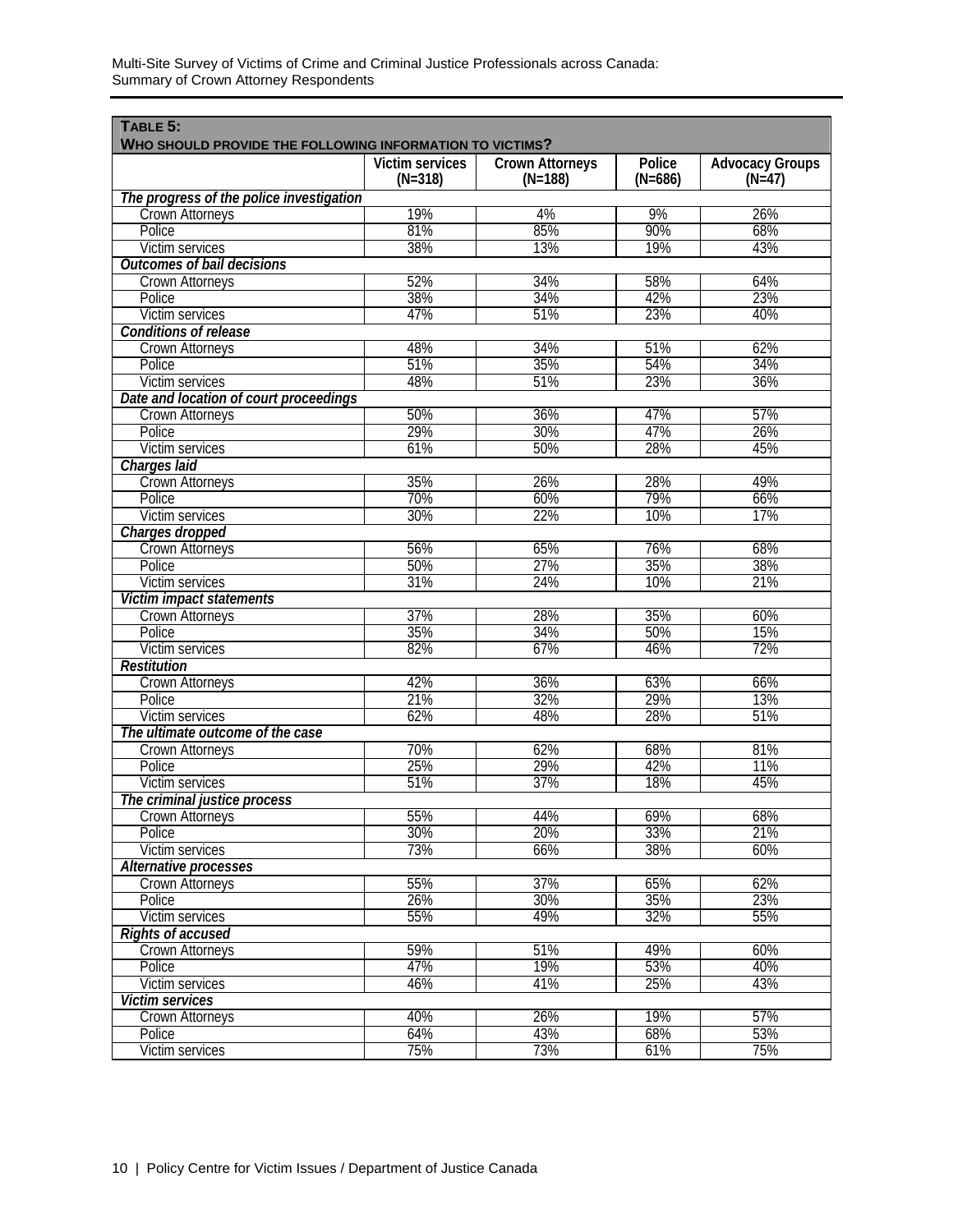| TABLE 5: (CONTINUED)<br>WHO SHOULD PROVIDE THE FOLLOWING INFORMATION TO VICTIMS?                                                                                                                                         |                 |                        |        |                        |  |  |
|--------------------------------------------------------------------------------------------------------------------------------------------------------------------------------------------------------------------------|-----------------|------------------------|--------|------------------------|--|--|
|                                                                                                                                                                                                                          | Victim services | <b>Crown Attorneys</b> | Police | <b>Advocacy Groups</b> |  |  |
| Other community support services                                                                                                                                                                                         |                 |                        |        |                        |  |  |
| Crown Attorneys                                                                                                                                                                                                          | 31%             | 17%                    | 16%    | 36%                    |  |  |
| Police                                                                                                                                                                                                                   | 45%             | 28%                    | 48%    | 49%                    |  |  |
| Victim services                                                                                                                                                                                                          | 87%             | 84%                    | 74%    | 79%                    |  |  |
| Note: For each item in Table 5, respondents could provide more than one response; totals sum to more than 100%.<br>Respondents who answered "other" or "don't know", or gave no response are not represented in Table 5. |                 |                        |        |                        |  |  |

#### **Obstacles to Information Provision and Possible Improvements**

In interviews, Crown Attorneys explained that there are several obstacles to providing information to victims of crime. Insufficient time and limited resources are perhaps the most significant. They noted that the sheer volume of cases in the system makes it impossible for criminal justice professionals to provide all victims of crime with all of the information that they may want or require. Other difficulties in providing information include victim transience or reluctance to be contacted, and the possibility that disclosure of certain information may jeopardize the trial.

## **5. Bail Determinations**

The 1999 amendments to the *Criminal Code* include several provisions to protect the safety of victims of crime in bail determinations. The provisions direct police officers, judges, and justices of the peace to consider the safety and security of the victim in decisions to release the accused pending the first court appearance; require judges to consider no-contact conditions and any other conditions necessary to ensure the safety and security of the victim; and ensure that the particular concerns of the victim are considered and highlighted in decisions on the imposition of special bail conditions. This section describes Crown Attorney practices with respect to victim protection in bail determinations.

#### **Crown Attorney Practices at Bail**

Although Crown Attorneys who completed a self-administered survey were not questionned about victim safety at bail, those who were interviewed said that they become aware of victims' safety concerns in bail determinations primarily through the police report. They noted that the police report usually comes to them with the victims' safety concerns identified as well as recommendations for conditions; in some jurisdictions, police complete a standardized bail report for certain types of cases (e.g., domestic violence) in which they must include information about safety concerns and conditions. A few of the Crown Attorneys interviewed mentioned that they speak directly with victims about safety if they believe that the issue is not adequately addressed in the police report.

A large majority of the Crown Attorneys surveyed (89%) reported generally not calling the victim as a witness in bail hearings. Of those Crown Attorneys who do not call the victim as a witness, 43% said that it is usually unnecessary for the witness to testify at this point in the proceedings, and that police and Crown Attorney submissions are usually sufficient to relay the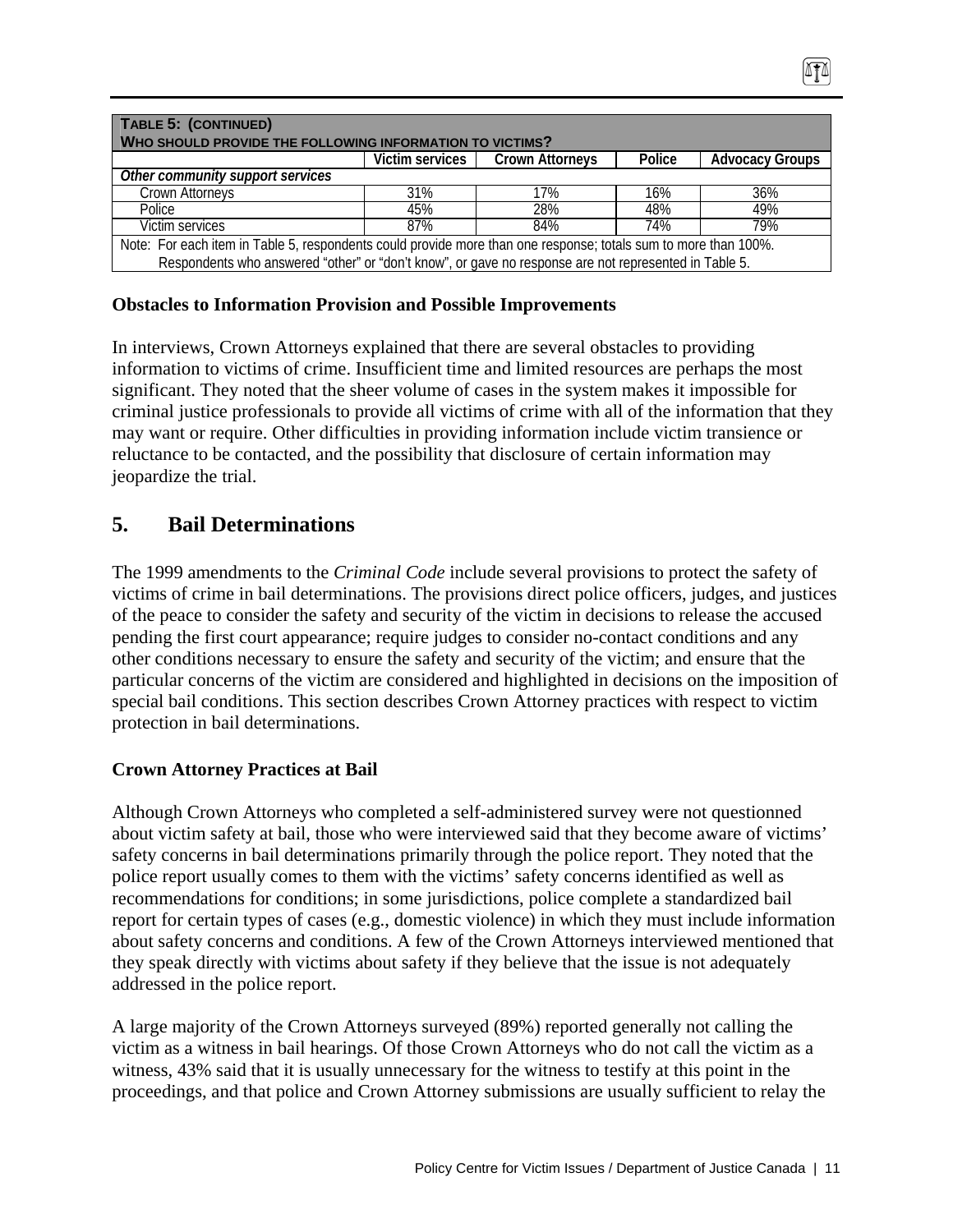relevant safety issues to the court. More than one-fifth (22%) observed that calling the victim to testify at bail gives defence counsel the opportunity to intimidate the victim at an early stage in the proceedings and to ask questions with a view to later cross-examination. Other reasons for not calling the victim as a witness included high caseloads and insufficient time; the possibility of further trauma to the victim; the potential for inconsistent statements; and unwillingness or lack of availability of the victim. The full list of reasons given by Crown Attorneys for not calling the victim as a witness in bail hearings are shown in Table 6.

| TABLE 6:<br>REASONS CROWN ATTORNEYS DO NOT CALL THE VICTIM AS A WITNESS IN BAIL DECISIONS<br>BASE: RESPONDENTS WHO DO NOT USUALLY CALL THE VICTIM AS A WITNESS IN BAIL<br><b>DECISIONS.</b> |                                     |  |  |  |  |
|---------------------------------------------------------------------------------------------------------------------------------------------------------------------------------------------|-------------------------------------|--|--|--|--|
| Reason                                                                                                                                                                                      | <b>Crown Attorneys</b><br>$(n=167)$ |  |  |  |  |
| Usually unnecessary or police reports are sufficient                                                                                                                                        | 43%                                 |  |  |  |  |
| Creates opportunity for defence cross-examination                                                                                                                                           | 22%                                 |  |  |  |  |
| High caseload or insufficient time                                                                                                                                                          | 16%                                 |  |  |  |  |
| Creates possibility of further trauma to the victim                                                                                                                                         | 15%                                 |  |  |  |  |
| Creates potential for inconsistent statements                                                                                                                                               | 9%                                  |  |  |  |  |
| Victim unavailable or unwilling                                                                                                                                                             | 7%                                  |  |  |  |  |
| Other                                                                                                                                                                                       | 2%                                  |  |  |  |  |
| No response                                                                                                                                                                                 | 19%                                 |  |  |  |  |
| Note: Respondents could provide more than one response; total sums to more than 100%.                                                                                                       |                                     |  |  |  |  |

Virtually all Crown Attorneys surveyed (97%) reported that they generally request specific conditions to address the victim's safety in bail determinations. Virtually all Crown Attorneys surveyed in this research (98%) reported that judges typically grant requests for conditions to address the victim's safety in bail determinations. In interviews, Crown Attorneys said that judges are almost invariably amenable to requests for bail conditions, provided they are reasonable and designed to address specific concerns.

# **6. Provisions to Facilitate Testimony**

Recognizing that testifying in court can be especially traumatizing for young victims or those with disabilities or victims of sexual or violent offences, the 1999 amendments to the *Criminal Code* included several provisions to facilitate testimony on the part of such witnesses. Publication bans on the identity of sexual assault victims have been clarified to protect their identity as victims of sexual assault offences as well other offences committed against them by the accused. The new provisions also permit judges to impose publication bans on the identity of a wider range of witnesses, where the witness has established a need and where the judge considers it necessary for the proper administration of justice. Other amendments restrict crossexamination by a self-represented accused of child victims of sexual or violent crime; and permit victims or witnesses with a mental or physical disability to have a support person present while testifying. The following sections describe the use of these provisions and other testimonial aids such as screens, closed-circuit television, and videotape.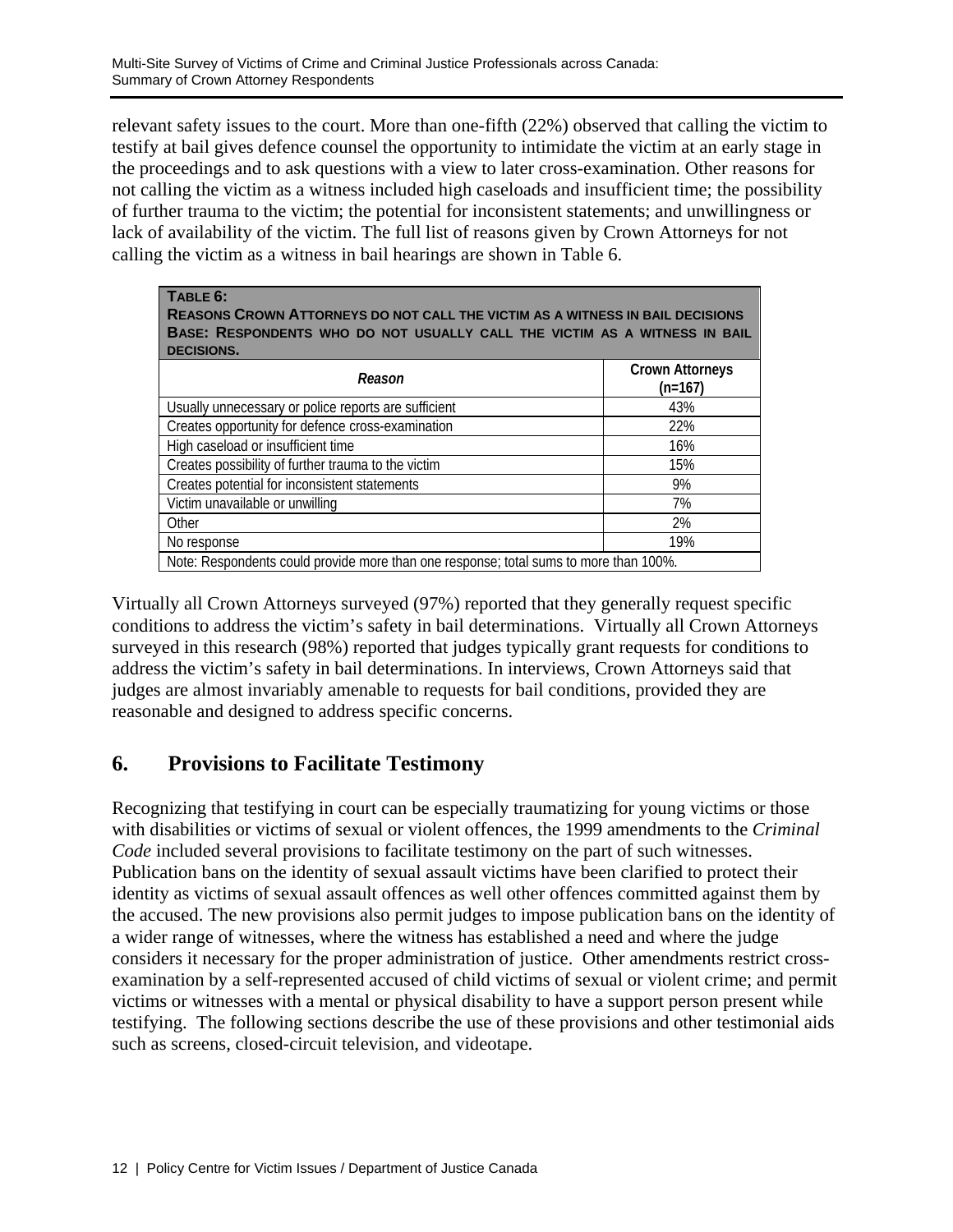#### **Publication Bans**

The 1999 amendments clarified that publication bans on the identity of sexual assault victims protect their identity as victims of other offences committed against them by the accused. For example, if the victim is robbed and sexually assaulted, her identity as a victim of robbery could not be disclosed. In addition, the amendments provided for a discretionary publication ban for any victim or witness where necessary for the proper administration of justice.

Crown Attorneys explained in interviews that while publication bans are essentially automatic at the preliminary hearing, requests for a ban in later stages in non-sexual offences are extremely rare and are only made when there is an extremely compelling reason to do so. In interviews, Crown Attorneys gave several examples of instances where publication bans are most likely to be granted. They mentioned child abuse cases, robberies, certain homicides, and extortion cases where the facts are sensitive, as well as cases where there are several accused having separate trials, and serious cases being tried before a jury.

Among Crown Attorneys surveyed, one-third reported generally requesting publication bans in appropriate cases other than sexual offences. Of the remaining two-thirds who do not, 42% said that such bans are normally not necessary, while another 17% do not often request bans because they believe that court proceedings are, and should remain, open to public scrutiny.

| $\overline{\phantom{a}}$ TABLE 7:<br><b>USE OF PUBLICATION BANS ON NON-SEXUAL OFFENCES</b> |                                                                      |                                                                       |  |  |  |  |
|--------------------------------------------------------------------------------------------|----------------------------------------------------------------------|-----------------------------------------------------------------------|--|--|--|--|
|                                                                                            | <b>Crown Attorneys</b><br>$(N=188)$                                  | Defence Counsel<br>$(N=185)$                                          |  |  |  |  |
|                                                                                            | Do you generally request publication<br>bans in non-sexual offences? | Do you generally agree to publication<br>bans in non-sexual offences? |  |  |  |  |
| Yes                                                                                        | 32%                                                                  | 47%                                                                   |  |  |  |  |
| No                                                                                         | 67%                                                                  | 48%                                                                   |  |  |  |  |
| No response                                                                                | 1%                                                                   | 5%                                                                    |  |  |  |  |

Forty-five percent of Crown Attorneys surveyed said that such requests are usually granted in the cases where they are made.

#### **Exclusion of the Public**

Sixty percent of Crown Attorneys surveyed said that they had requested the exclusion of the public from a trial. They stated that exclusion of the public is warranted in only the most exceptional circumstances, since an open court is essential to maintaining public confidence in the criminal justice system. In interviews, they explained that the public should be excluded only if permitting it to be present would interfere with the proper administration of justice and if other testimonial aids and protections would be insufficient to guarantee it; otherwise, the exclusion may give the defence counsel a ground to appeal.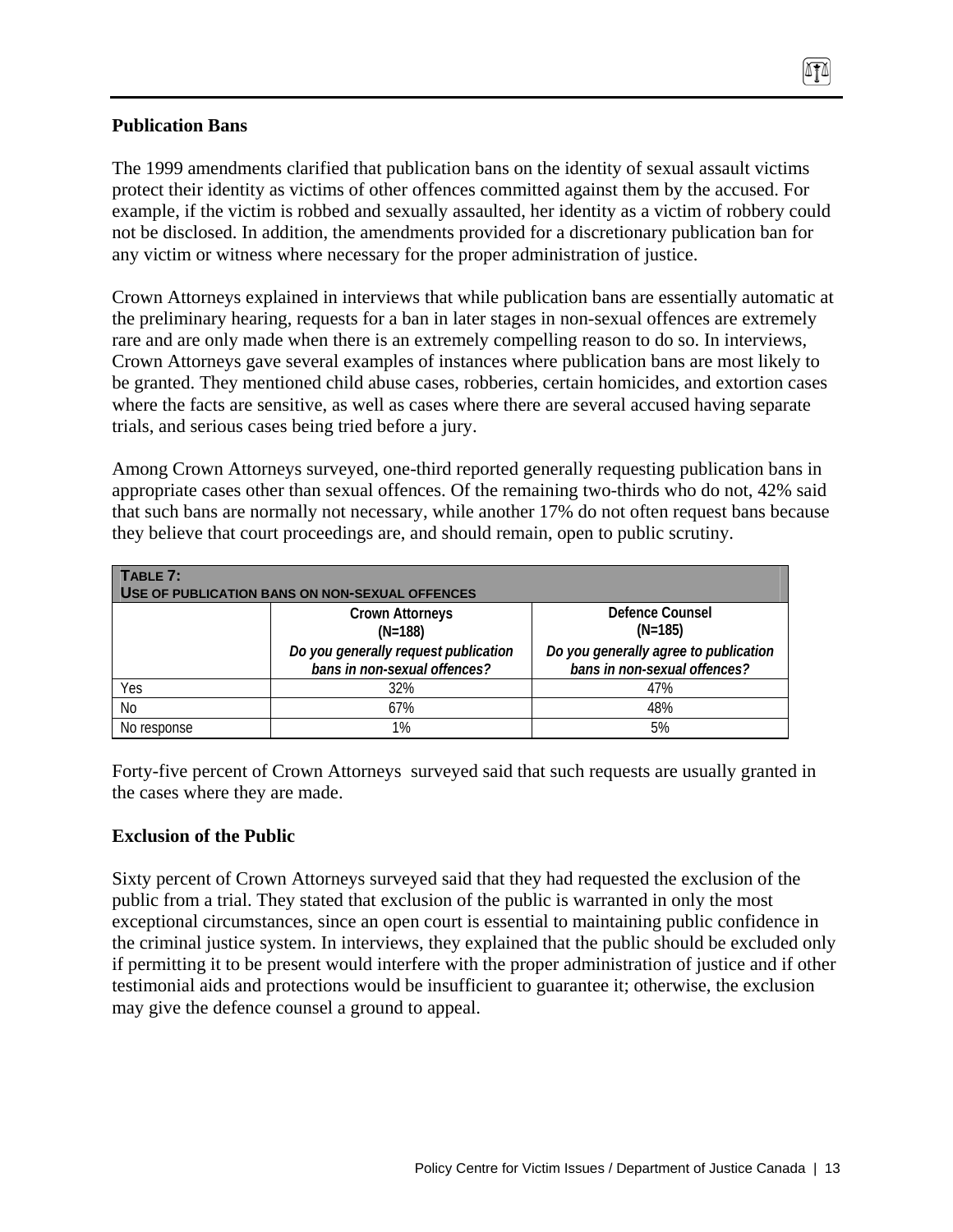Circumstances that from Crown Attorney perspectives warrant a request to exclude the public include cases where the witness is vulnerable, fragile, or sensitive, such as child witnesses testifying in matters such as sexual abuse, as well as mentally challenged witnesses, or witnesses in sexual assault or domestic assault cases. Other circumstances include cases where the testimony of the witness would not otherwise be obtained due to extreme stress, embarrassment, or anxiety; and cases where the evidence, if it were public, would pose a risk to the safety or security of the witness (e.g., cases involving police informers or witnesses in witness protection programs).

Crown Attorneys surveyed stated that requests to exclude the public are extremely rare. Just over one-quarter of Crown Attorneys said that judges generally grant requests to exclude the public.

#### **Screens, Closed-Circuit Television, and Videotaped Testimony**

There are three testimonial aids designed to assist young witnesses or those with a mental or physical disability, namely the use of screens, closed circuit television, or videotape. Of these three aids, screens appear to be the most popular among Crown Attorneys (although only by a slight margin over videotaped testimony. Crown Attorneys are least likely among criminal justice professionals surveyed to favour closed-circuit television. Please refer to Table 8.

| TABLE 8:                                                                               |                                                     |                                         |                                        |  |  |  |  |
|----------------------------------------------------------------------------------------|-----------------------------------------------------|-----------------------------------------|----------------------------------------|--|--|--|--|
| USE OF SCREENS, CLOSED-CIRCUIT TELEVISION, AND VIDEO-TAPED TESTIMONY IN ELIGIBLE CASES |                                                     |                                         |                                        |  |  |  |  |
|                                                                                        | Judges<br>$(N=110)$                                 | Defence Counsel<br>$(N=185)$            | <b>Crown Attorneys</b><br>$(N=188)$    |  |  |  |  |
|                                                                                        | Do you generally<br>grant the use of                | Do you generally agree to<br>the use of | Do you generally<br>request the use of |  |  |  |  |
| <b>Screens</b>                                                                         |                                                     |                                         |                                        |  |  |  |  |
| Yes                                                                                    | 83%                                                 | 57%                                     | 61%                                    |  |  |  |  |
| No                                                                                     | 6%                                                  | 39%                                     | 32%                                    |  |  |  |  |
| No response                                                                            | 12%                                                 | 4%                                      | 7%                                     |  |  |  |  |
| Closed-circuit television                                                              |                                                     |                                         |                                        |  |  |  |  |
| Yes                                                                                    | 61%                                                 | 44%                                     | 38%                                    |  |  |  |  |
| No                                                                                     | 20%                                                 | 50%                                     | 51%                                    |  |  |  |  |
| No response                                                                            | 19%                                                 | 7%                                      | 11%                                    |  |  |  |  |
| Videotaped testimony                                                                   |                                                     |                                         |                                        |  |  |  |  |
| Yes                                                                                    | 60%                                                 | 24%                                     | 56%                                    |  |  |  |  |
| No                                                                                     | 20%                                                 | 69%                                     | 33%                                    |  |  |  |  |
| No response                                                                            | 20%                                                 | 7%                                      | 11%                                    |  |  |  |  |
|                                                                                        | Note: Responses are not inter-related across groups |                                         |                                        |  |  |  |  |

#### **Screens**

About 60% of Crown Attorneys surveyed generally request the use of a screen. While many of the Crown Attorneys surveyed did not know whether there are any obstacles to the use of screens, approximately 30% of Crown Attorneys believe that such obstacles exist. Among this minority of respondents who perceive obstacles, the most frequently mentioned was judicial reluctance to grant the use of screens. In interviews, Crown Attorneys explained that there is a perception within the judiciary that the screen acts as a filter and makes it easier for testimony to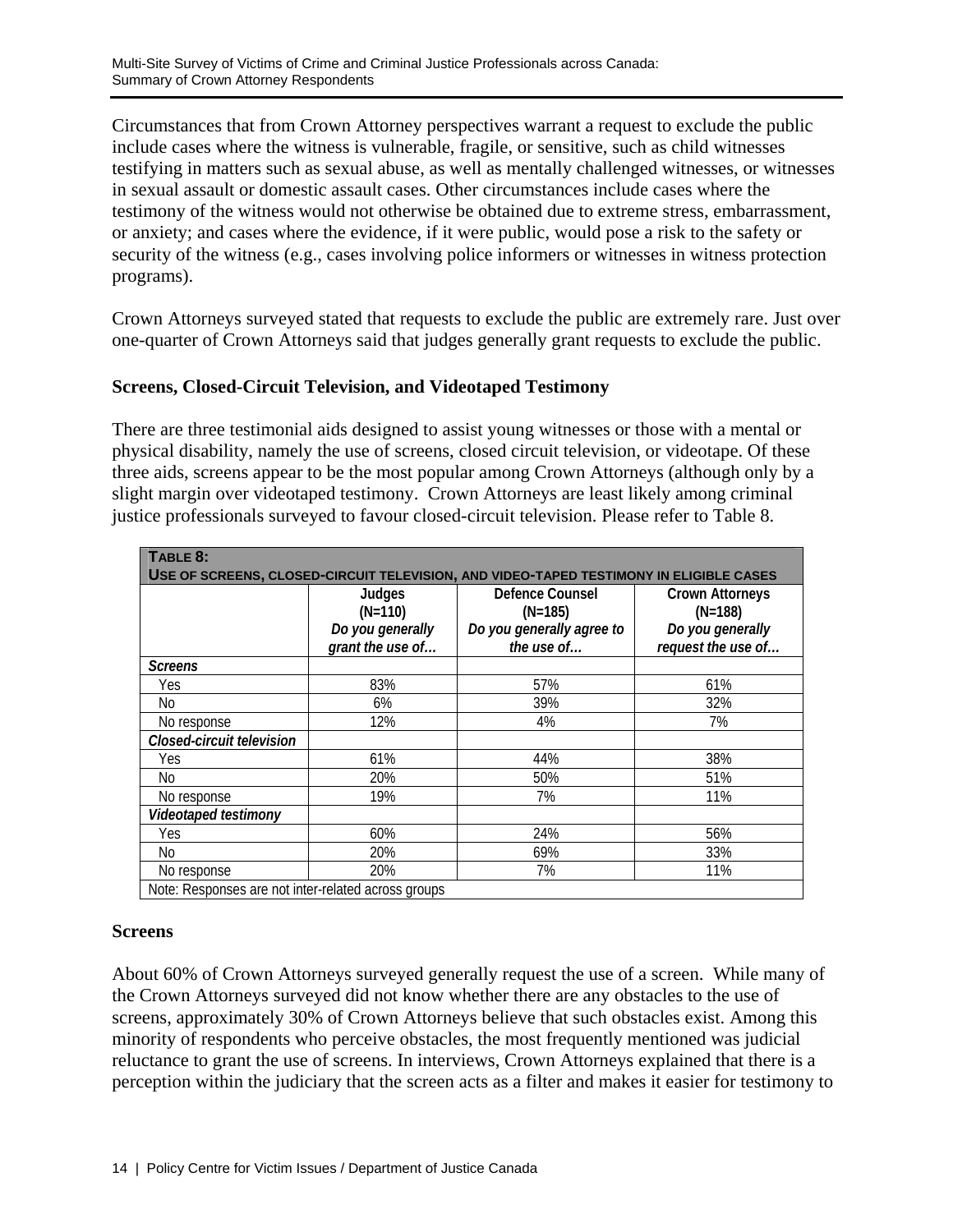be less than truthful. They also noted that judges regard the screen as contrived or unnecessary and find testimony less compelling when a screen is used.

A second perceived obstacle is the requirement that Crown Attorney applications for the use of a screen meet a stringent legal test in order to be granted. In interviews, Crown Attorneys explained that because they are obliged to show evidence or call expert witnesses to demonstrate that the screen is necessary, they only request the screen when it is absolutely necessary. Logistical obstacles to the use of screens, including a lack of necessary equipment at small sites, were also identified. In interviews, several Crown Attorneys at small sites reported that there is only one screen for the entire area they cover or that they have to transport a makeshift screen with them when they travel on circuit. Furthermore, courtrooms at small sites are often antiquated and not set up for the use of screens. Crown Attorneys also observed that screens are impractical and cumbersome, and often in poor condition. Furthermore, if courtroom lighting is inadequate, witnesses can see the accused through one-way screens.

Finally, there is a perception among some Crown Attorneys that screens simply are not effective at facilitating testimony and can actually be counter-productive because they cause the witness to have more rather than less concern with what the accused is doing. In interviews, Crown Attorneys explained that witnesses can feel isolated or uneasy when screens are used because they cannot see what is going on in the courtroom, and others reported that the screen can be distracting for child witnesses, whose curiosity often compels them to peek around or underneath the barrier. In fact, among Crown Attorneys surveyed who do not routinely request the use of screens, a common reason is that screens are ineffective at facilitating testimony. Others had either never or only rarely had a case where the screen might be needed or argued that screens are unnecessary in most instances. Sixty-two percent of Crown Attorneys surveyed believe that judges usually grant the use of screens.

#### **Closed-Circuit Television**

Of the three testimonial aids, closed-circuit television is the least likely to be requested. Less than 40% of Crown Attorneys surveyed reported generally requesting its use in appropriate cases. Among those who do not usually make the request, the most common reason, cited by almost one-third of these respondents, is a lack of necessary technology and properly equipped courtroom facilities; another 10% said that the appropriate equipment had only recently been installed in their local courtroom. Absent technology and proper facilities are particularly acute problems at small sites. In many instances, the use of closed-circuit television requires either that the trial be moved to a larger centre, that the necessary equipment be brought into the community, or that the equipment be transported with the court when it travels on circuit to remote areas. However, availability of the necessary technology also affects some medium and large sites.

Some Crown Attorneys gave other reasons for not usually requesting closed-circuit television. About one-quarter of those surveyed said that they have never or rarely had a case where closedcircuit television might be needed, while just less than one-fifth held the view that this aid is not normally necessary.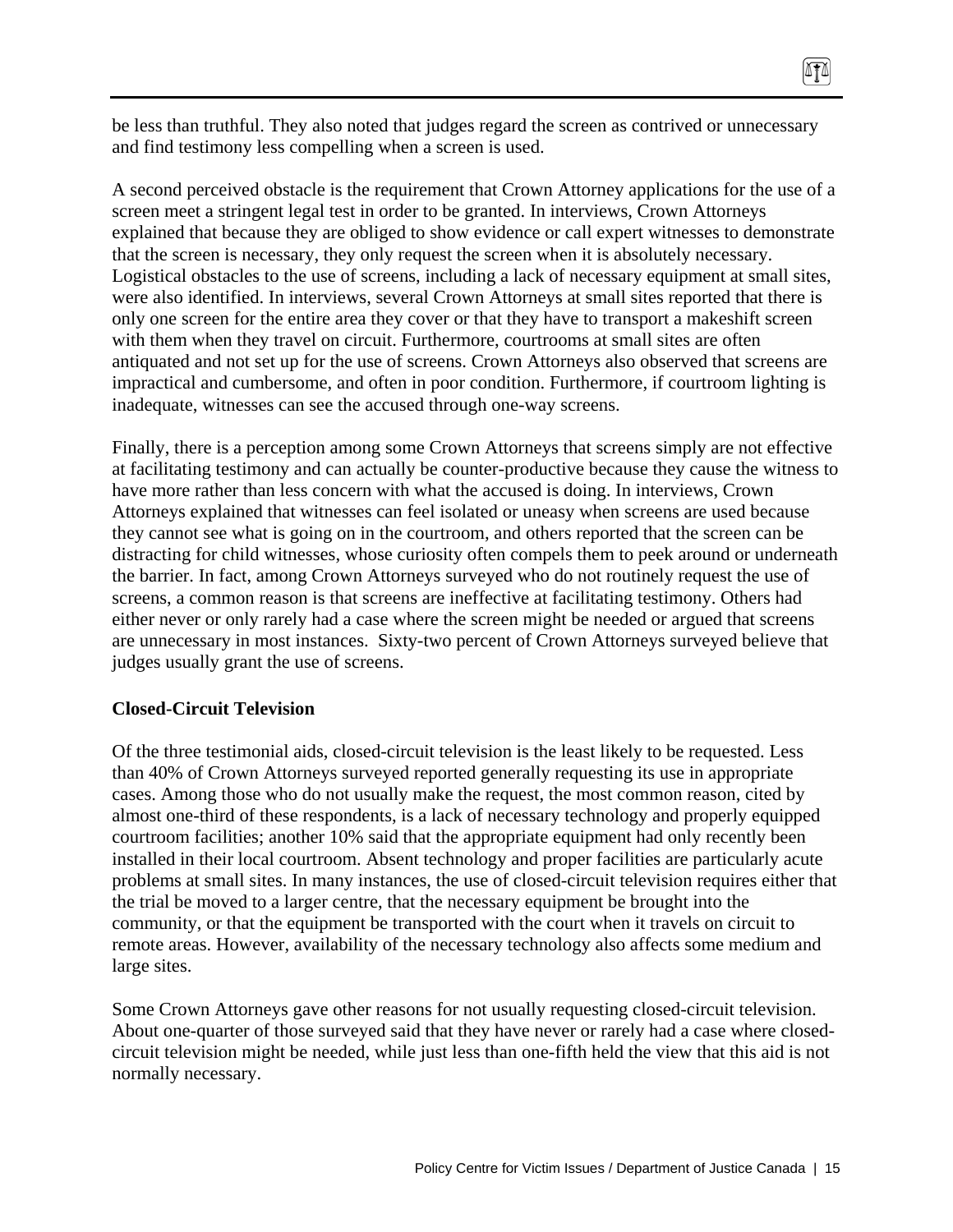About one-third of Crown Attorneys believe that there are obstacles to the use of closed-circuit television, although as was also the case with screens, significant proportions did not know whether any obstacles exist. Of the Crown Attorneys who believe that there are obstacles to the use of this aid, more than half mentioned the lack of necessary technology. Others noted the need to satisfy the court that the aid is necessary, judicial reluctance to grant its use, and difficulties with cross-examination. Thirty-eight percent of Crown Attorneys believe that judges usually grant requests for closed-circuit television.

## **Videotaped Testimony**

Fifty-six percent of Crown Attorneys surveyed generally request the use of videotaped testimony in appropriate cases. In interviews, some reported having had considerable success with its use. Among those who do not generally request the use of videotaped testimony, one-quarter said that they have never or only rarely had a case where videotape might be needed, while the same proportion said that videotape is normally not necessary. Several said that they prefer it if the witness can testify without the tape and therefore only request it if absolutely necessary.

More than one-quarter of Crown Attorneys surveyed believe that there are obstacles to the use of videotaped testimony. Poor quality interviews was among the identified obstacles; Crown Attorneys explained that police interviewers often ask leading questions or fail to elicit sufficiently detailed responses from witnesses. Furthermore, videotaped testimony does not relieve witnesses of the need to adopt their testimony on the stand and be cross-examined by defence counsel. Several Crown Attorneys said in interviews that videotaped testimony leaves witnesses unprepared for their encounter with defence counsel. They said that they tend to avoid videotaped testimony because they prefer to be the first to address witnesses, as a means of helping them become accustomed to the court process. Other obstacles, from the Crown Attorney perspective, include the requirement to meet a strict legal test in order for videotaped testimony to be allowed and judicial reluctance to grant its use. About half of Crown Attorneys surveyed believe that judges usually grant requests for videotaped testimony.

## **Overall Perceptions**

Crown Attorney requests for testimonial aids are quite common in eligible cases, provided that the necessary technology is available. However, in interviews, Crown Attorneys explained that they request these aids only when there is a compelling reason to do so, and several reported having had as much success without using testimonial aids as with them. In their view, the best way to ensure that testifying in court does not traumatize witnesses is to meet with them ahead of time to establish a rapport, prepare them for testifying, and increase their confidence and selfesteem. A few Crown Attorneys were of the opinion that testimonial aids are being improperly used as a substitute for the time investment that is required to properly prepare victims for testimony.

#### **Support Persons**

The 1999 amendments to the *Criminal Code* permit victims or witnesses with a mental or physical disability to have a support person present while testifying. Of the various provisions to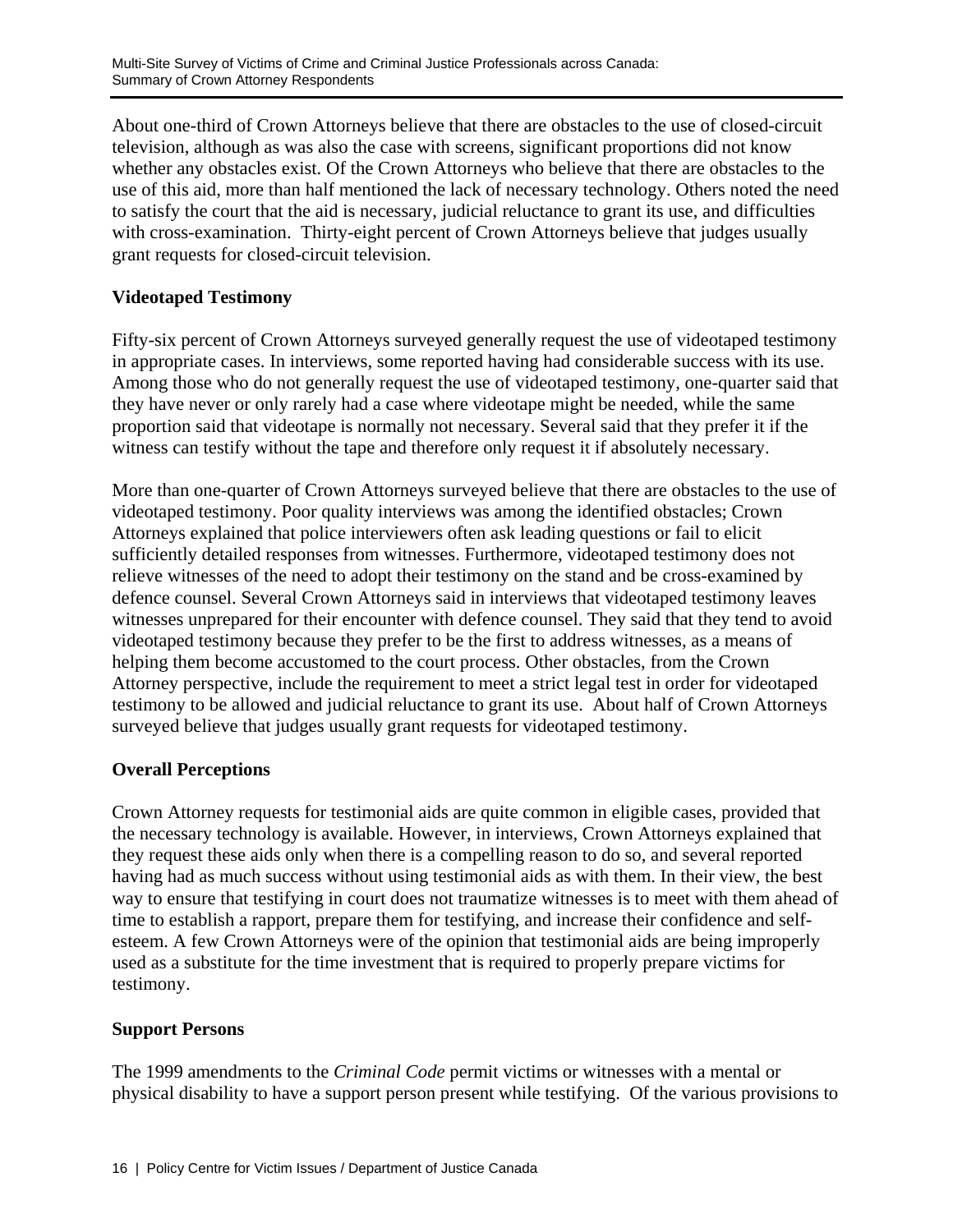facilitate testimony, the use of support persons to accompany a young witness or witnesses with a physical or mental disability appears to be the least controversial and the most widely used. More than three-quarters of Crown Attorneys surveyed generally request that a support person accompany such witnesses.

| TABLE 9:                                                                                            |                                                  |                                                   |                                                |  |  |  |  |
|-----------------------------------------------------------------------------------------------------|--------------------------------------------------|---------------------------------------------------|------------------------------------------------|--|--|--|--|
|                                                                                                     | USE OF SUPPORT PERSONS IN ELIGIBLE CASES         |                                                   |                                                |  |  |  |  |
|                                                                                                     | <b>Crown Attorneys</b>                           | Defence Counsel                                   | Judiciary                                      |  |  |  |  |
|                                                                                                     | $(N=188)$                                        | $(N=185)$                                         | $(N=110)$                                      |  |  |  |  |
|                                                                                                     | Do you generally request<br>the use of a support | Do you generally agree to<br>the use of a support | Do you generally grant<br>the use of a support |  |  |  |  |
|                                                                                                     | person?                                          | person?                                           | person?                                        |  |  |  |  |
| Yes                                                                                                 | 76%                                              | 66%                                               | 82%                                            |  |  |  |  |
| No                                                                                                  | 16%                                              | 30%                                               | 6%                                             |  |  |  |  |
| No response                                                                                         | 8%                                               | 4%                                                | 13%                                            |  |  |  |  |
| Note: Totals may not sum to 100% due to rounding.<br>Responses are not inter-related across groups. |                                                  |                                                   |                                                |  |  |  |  |

Crown Attorneys surveyed who do not usually request support persons said that support persons are not typically necessary or that they have never or rarely had a case where a support person might be needed. Crown Attorneys likewise noted in interviews that great care must be taken in the selection of a support person. In order to maintain the credibility of the witness and avoid raising defence counsel objections, the support person must be a neutral individual who is not too close to the victim and who does not have a vested interest in the outcome of the case. Furthermore, as per the *Criminal Code*, the support person cannot also be a witness in the case.

Very few of the Crown Attorneys surveyed believe that there are obstacles to the use of support persons. They cited the need to locate a neutral individual to act as a support person, judicial reluctance to grant the requests, and the need to demonstrate that the support person is necessary. A few also said that the use of a support person can be damaging to the prosecutor's case. The presence of a support person can, for example, signal a vulnerable witness to the defence. Furthermore, if the witness looks at the support person before responding to questions, the impression can be created that the witness is unsure about his or her answers, thus damaging the credibility of the testimony. Just over two-thirds of Crown Attorneys surveyed said that requests for support persons are generally granted.

#### **Section 486 (2.3)**

The 1999 amendments to the *Criminal Code* include the provisions in section 486 (2.3), which restrict cross-examination by a self-represented accused of child victims of sexual or violent crime. This section reports on the use of this provision by Crown Attorneys and the extent to which they support expanding the section to other types of witnesses or other types of offences.

#### **Use of section 486 (2.3)**

Just over one-quarter of Crown Attorneys surveyed reported having had a case where section 486 (2.3) applied. Of these Crown Attorneys, a large majority (86%) had requested that counsel be appointed to cross-examine the victim.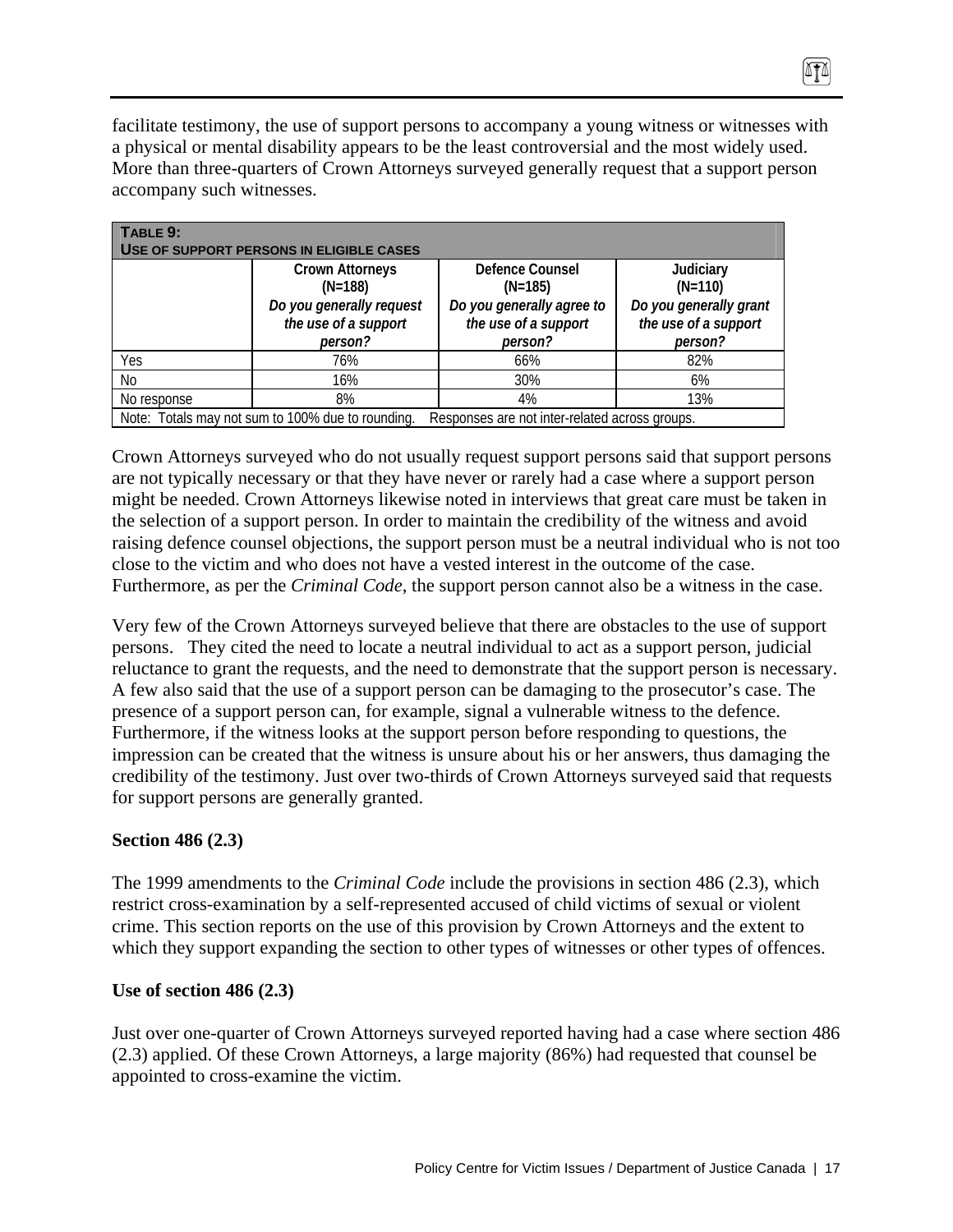#### **Expansion of section 486 (2.3)**

As Table 10 shows, half of Crown Attorneys favour expansion of section 486 (2.3) to other offences and/or other victims or witnesses.

| <b>TABLE 10:</b><br>SHOULD S. 486 (2.3) OF THE CRIMINAL CODE BE EXPANDED TO OTHER VICTIMS OR WITNESSES<br>OR OTHER OFFENCES? (NOTE: S. 486 [2.3] PLACES RESTRICTIONS ON<br><b>CROSS-EXAMINATION BY A SELF-REPRESENTED ACCUSED OF CHILD VICTIMS OF SEXUAL OR</b><br><b>VIOLENT CRIME.)</b> |                        |                           |                    |                    |  |  |
|-------------------------------------------------------------------------------------------------------------------------------------------------------------------------------------------------------------------------------------------------------------------------------------------|------------------------|---------------------------|--------------------|--------------------|--|--|
|                                                                                                                                                                                                                                                                                           | <b>Victim Services</b> | Crown<br><b>Attorneys</b> | Defence<br>Counsel | Advocacy<br>Groups |  |  |
|                                                                                                                                                                                                                                                                                           | $(N=318)$              | $(N=188)$                 | $(N=185)$          | $(N=47)$           |  |  |
| Yes                                                                                                                                                                                                                                                                                       | 73%                    | 52%                       | 27%                | 77%                |  |  |
| No.                                                                                                                                                                                                                                                                                       | 14%                    | 15%                       | 70%                | 19%                |  |  |
| Don't know                                                                                                                                                                                                                                                                                | $- -$                  | 25%                       |                    |                    |  |  |
| No response                                                                                                                                                                                                                                                                               | 13%                    | 9%                        | 3%                 | 4%                 |  |  |
| Note: Totals may not sum to 100% due to rounding.                                                                                                                                                                                                                                         |                        |                           |                    |                    |  |  |

Table 11 shows Crown Attorneys' opinions on how section 486 (2.3) should be expanded. Expanding the section to adult witnesses in the category of offences to which it currently applies received the most support. There was also considerable support for expanding the section to domestic violence cases in particular, to all crimes of violence, and to any case where the witness is vulnerable or intimidated by the accused or where there is a power imbalance between victim and accused. In interviews some Crown Attorneys argued simply that the protection should be available any time the proper administration of justice requires it and that this determination should be left to judicial discretion.

| <b>TABLE 11:</b><br>HOW SHOULD S. 486 (2.3) BE EXPANDED?                              |                 |                  |          |          |  |
|---------------------------------------------------------------------------------------|-----------------|------------------|----------|----------|--|
| BASE: RESPONDENTS WHO BELIEVE S. 486 (2.3) SHOULD BE EXPANDED.                        |                 |                  |          |          |  |
|                                                                                       | Victim          | Crown            | Defence  | Advocacy |  |
|                                                                                       | <b>Services</b> | <b>Attorneys</b> | Counsel  | Groups   |  |
|                                                                                       | $(n=233)$       | $(n=97)$         | $(n=49)$ | $(n=36)$ |  |
| Expand to adults                                                                      | 28%             | 40%              | 45%      | 31%      |  |
| Domestic violence                                                                     | 21%             | 33%              | 10%      | 17%      |  |
| All crimes of violence                                                                | 19%             | 33%              | 10%      | 28%      |  |
| Vulnerable or intimidated witnesses                                                   | 12%             | 23%              | 22%      | 17%      |  |
| Criminal harassment                                                                   | 6%              | 14%              | 8%       |          |  |
| All child witnesses regardless of offence                                             | 8%              | 11%              |          |          |  |
| Whenever accused is self-represented                                                  | 25%             | 9%               |          | 19%      |  |
| Certain property crimes                                                               | 2%              | 5%               |          |          |  |
| Other                                                                                 | 6%              | 10%              | 6%       | 17%      |  |
| No response                                                                           | 11%             | 7%               | 12%      | 8%       |  |
| Note: Respondents could provide more than one response; totals sum to more than 100%. |                 |                  |          |          |  |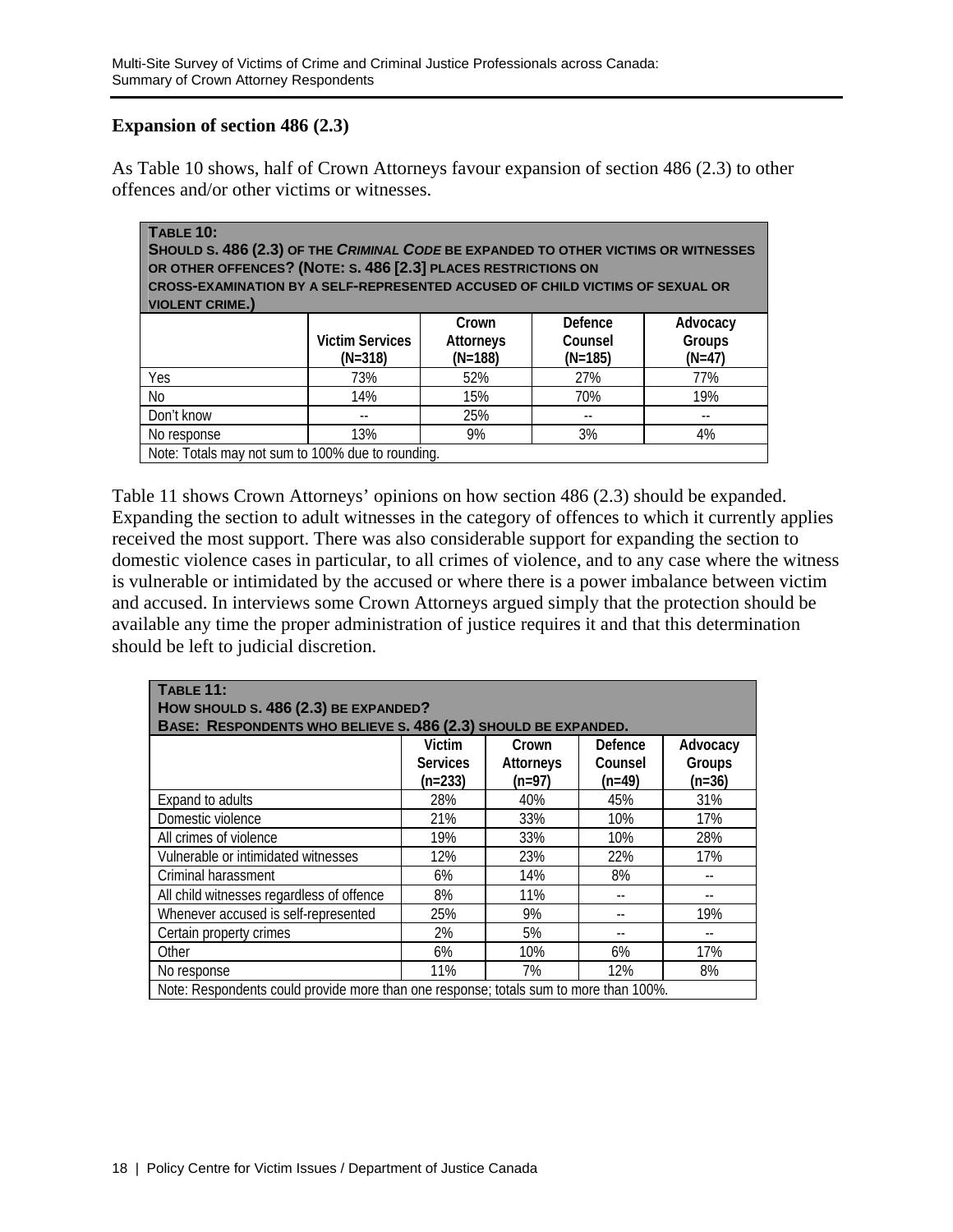# **7. Victim Impact Statements**

Victim impact statements (VIS) are written statements in which victims can describe the effect of the crime on them and any harm or loss suffered as a result of the crime. The 1999 amendments to the *Criminal Code* allow victims to read their statements aloud during sentencing, require the judge to ask before sentencing whether the victim has been informed of the opportunity to complete a VIS and permit the judge to adjourn the sentencing, to give the victim time to prepare the statement.

Victims of crime can submit victim impact statements at sentencing and at parole. At parole, the victim can rely on the victim impact statement from sentencing and/or provide another statement to the parole board. The following discussion considers victim impact statements at sentencing only.

## **At Sentencing**

## *Frequency of Submission*

Survey respondents were asked whether, based on their experience, victims generally submit victim impact statements to the court. Half of Crown Attorneys surveyed believe that victims generally submit victim impact statements only in serious cases, such as sexual assault, other violent offences, and certain property crimes. About one-third think that victim impact statements are submitted in most cases, and about one-fifth reported that in their experience, victims usually do not submit victim impact statements, regardless of the severity of the offence. The results for frequency of submission of victim impact statements are provided in Table 12. These results include only those respondents who provided an answer to this question.

| <b>TABLE 12:</b>                                                                 |                 |                  |           |           |           |          |           |
|----------------------------------------------------------------------------------|-----------------|------------------|-----------|-----------|-----------|----------|-----------|
| DO VICTIMS USUALLY SUBMIT VICTIM IMPACT STATEMENTS AT SENTENCING?                |                 |                  |           |           |           |          |           |
| BASE: RESPONDENTS WHO PROVIDED A RESPONSE (DON'T KNOW AND NO RESPONSE EXCLUDED). |                 |                  |           |           |           |          |           |
|                                                                                  | Victim          | Crown            | Defence   |           |           | Advocacy |           |
|                                                                                  | <b>Services</b> | <b>Attorneys</b> | Counsel   | Judiciary | Police    | Groups   | Probation |
|                                                                                  | $(n=195)$       | $(n=183)$        | $(n=174)$ | $(n=101)$ | $(n=547)$ | $(n=38)$ | $(n=88)$  |
| Yes, in most                                                                     |                 |                  |           |           |           |          |           |
| cases                                                                            | 48%             | 32%              | 38%       | 33%       | 34%       | 42%      | 34%       |
| Yes, only in                                                                     |                 |                  |           |           |           |          |           |
| serious cases                                                                    | 32%             | 50%              | 45%       | 52%       | 46%       | 37%      | 41%       |
| N <sub>0</sub>                                                                   | 20%             | 18%              | 17%       | 16%       | 20%       | 21%      | 25%       |
| Note: Some column totals do not sum to 100% due to rounding.                     |                 |                  |           |           |           |          |           |

## *Providing Information on Impact Statements*

Related to the issue of whether victims submit victim impact statements is the provision of information to victims about the statements. If awareness is low, submission rates will be correspondingly low. In interviews, a few Crown Attorneys questioned whether criminal justice professionals are completely fulfilling their roles concerning victim impact statements when discussing the frequency of submission of these statements. A few Crown Attorneys expressed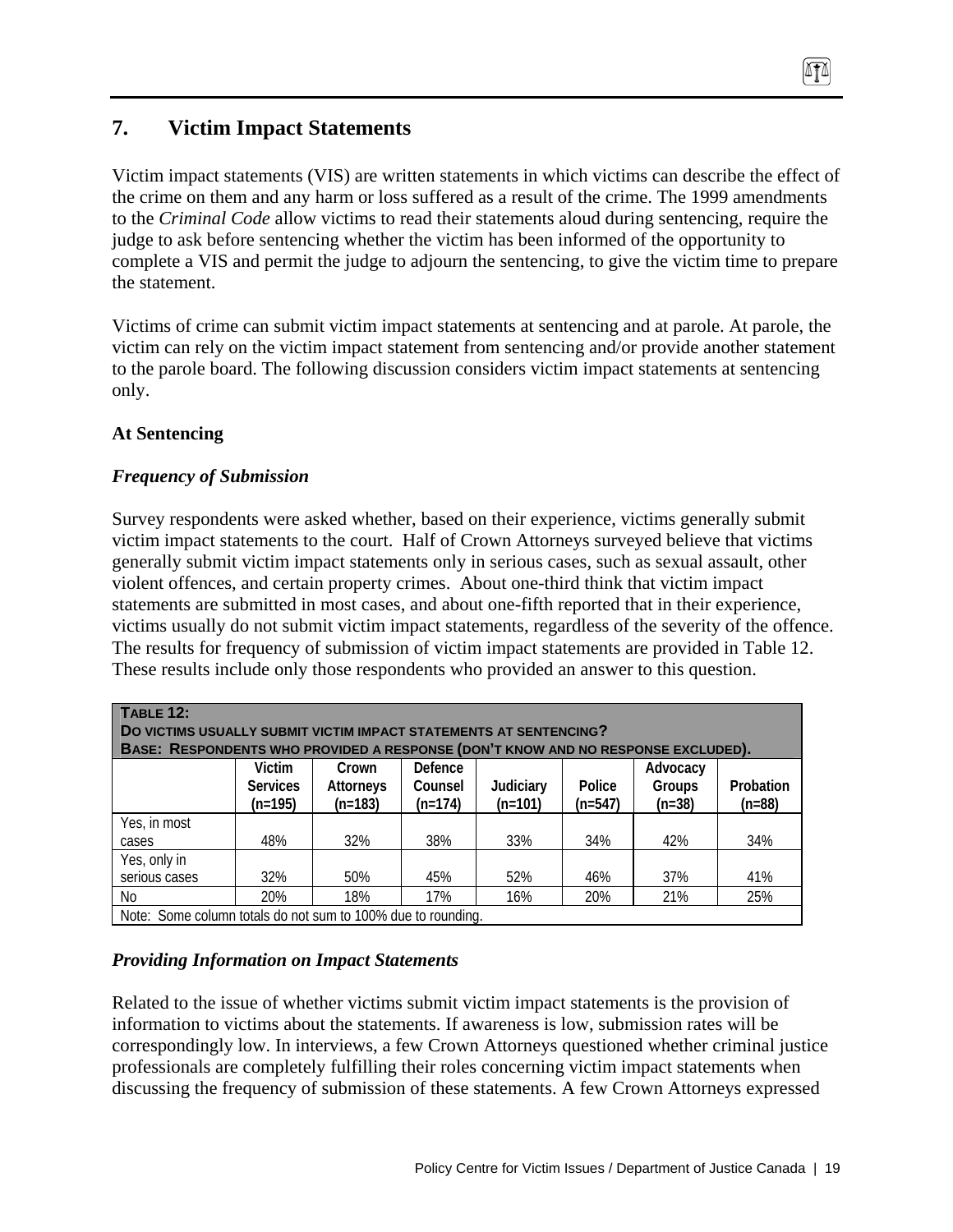their belief that victims may not be adequately informed of victim impact statements. Some noted that it is the responsibility of police to inform victims of the opportunity to submit victim impact statements and questioned whether they are routinely doing so.<sup>3</sup>

#### *Method of Submission*

Of the Crown Attorney respondents with sufficient experience to respond, 90% of Crown Attorneys stated that victim impact statements are usually submitted in writing only. About onefifth reported that Crown Attorneys read the statement. Table 13 provides the survey results of those respondents who were able to answer this question.

| <b>TABLE 13:</b><br>WHAT ARE THE MOST COMMON METHODS OF SUBMITTING A VICTIM IMPACT STATEMENT AT<br><b>SENTENCING?</b><br>BASE: RESPONDENTS WHO PROVIDED A RESPONSE (DON'T KNOW AND NO RESPONSE<br>EXCLUDED). |                                        |                                        |                                 |                        |
|--------------------------------------------------------------------------------------------------------------------------------------------------------------------------------------------------------------|----------------------------------------|----------------------------------------|---------------------------------|------------------------|
|                                                                                                                                                                                                              | Victim<br><b>Services</b><br>$(n=194)$ | Crown<br><b>Attorneys</b><br>$(n=184)$ | Defence<br>Counsel<br>$(n=180)$ | Judiciary<br>$(n=108)$ |
| Written statement only                                                                                                                                                                                       | 82%                                    | 90%                                    | 79%                             | 87%                    |
| Victim reads statement                                                                                                                                                                                       | 18%                                    | 5%                                     | 2%                              | 7%                     |
| Crown Attorney reads<br>statement                                                                                                                                                                            | 16%                                    | 21%                                    | 18%                             | 16%                    |
| Other                                                                                                                                                                                                        | 2%                                     | 3%                                     | 4%                              |                        |
| Note: Respondents could provide more than one response; totals sum to more than 100%.                                                                                                                        |                                        |                                        |                                 |                        |

According to those Crown Attorneys interviewed, it is more common for the Crown Attorney or the judge to reference the victim impact statement than for the statement to be read in court. With only one exception, all Crown Attorneys said that victims rarely express a desire to read their statements in court; the victim reading his or her statement is apparently more common in very serious cases involving violence against the person.

## *Timing of Submission*

When to submit victim impact statements produced conflicting views among Crown Attorneys. Early receipt of the statement ensures that it is considered during plea negotiations; however, the requirement of disclosing the victim impact statement to the defence counsel before trial puts the victim at risk of being cross-examined on the statement. Because of these competing concerns, Crown Attorneys were divided when asked about the best time for them to receive victim impact statements. Half (50%) of those surveyed prefer to receive victim impact statements as soon as possible (i.e., as soon as they receive the file or before beginning plea negotiations), and 44% think that it is better to receive them only after a finding of guilt.

Crown Attorneys who hold the former view said in interviews that victim impact statements assist them in preparing cases and negotiating pleas. These Crown Attorneys do not regard as problematic the obligation to disclose victim impact statements to defence counsel; on the

<sup>2</sup><br>3

In some provinces, the police provide the victim with the form for completing a victim impact statement and advise them of where to send it. However, the procedure varies from province to province.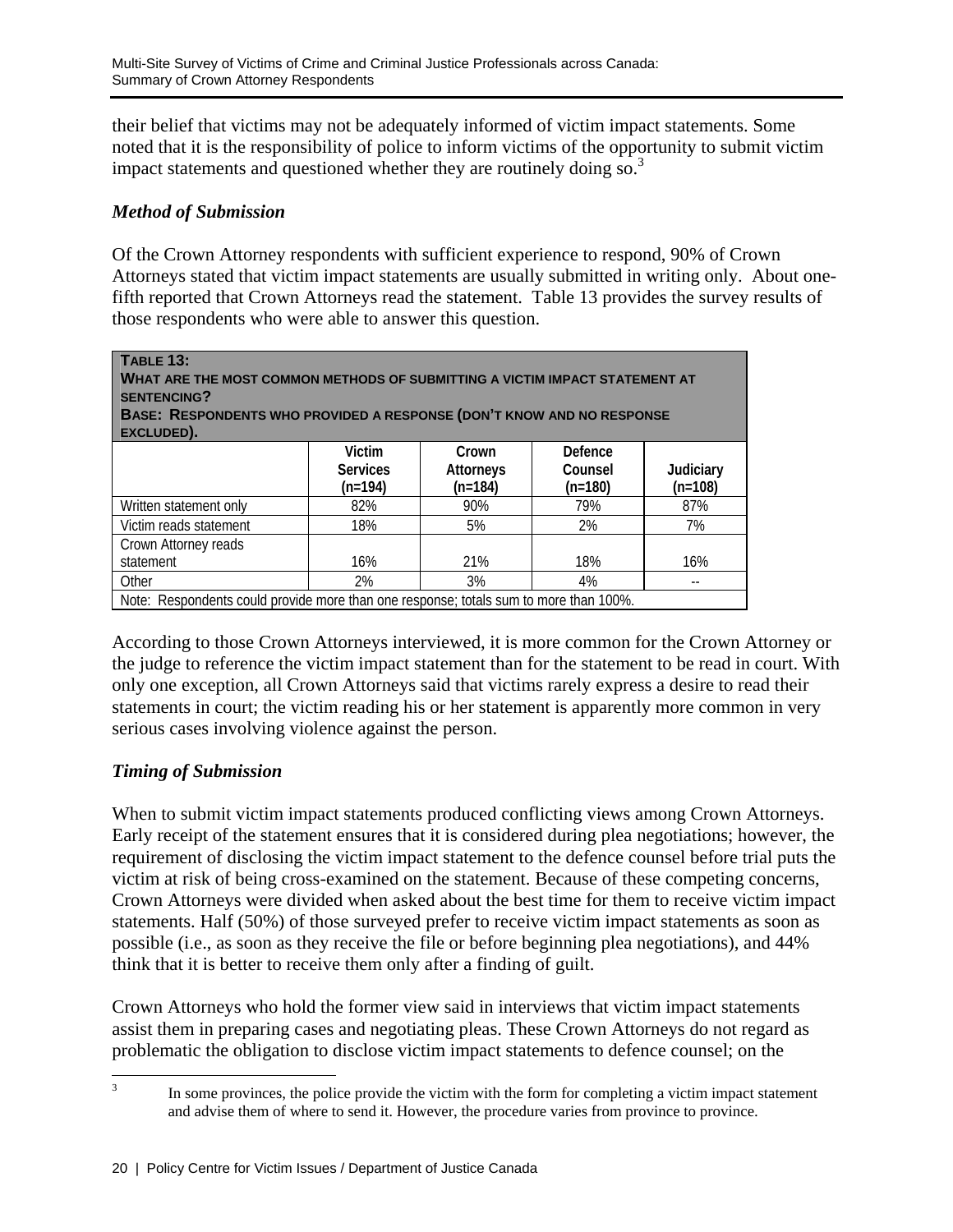contrary, they are of the view that such disclosure assists in the negotiation of a plea. Several of these Crown Attorneys also pointed out that having the victim impact statement early in the case helps to ensure that the contents of the statement will not damage the case. These Crown Attorneys disagree with the current *Criminal Code* provision stating that victim impact statements shall be submitted after a finding of guilt. They argued that this provision obliges Crown Attorneys and defence counsel to make decisions on possible plea agreements without full knowledge and creates the potential for victim impact statements to contain information that differs from or contradicts the evidence presented at trial. If the information contained in the victim impact statement supports a lesser or a more serious charge after a conviction or guilty plea has already been entered, the court faces a dilemma.

 $\sqrt{10}$ 

Several Crown Attorneys noted in interviews that there is no point in receiving the statement early because it may not be necessary (e.g., in the event that there is a stay or an acquittal). A few Crown Attorneys made the point that submitting the statement after a finding of guilt helps to ensure that it will be relevant and up to date at the time of sentencing and will not need to be revised. In addition, taking more time allows for a more complete statement.

While these timing issues raise important concerns, the submission of victim impact statements is not treated uniformly across the sites, and victims often receive little information about the pros and cons of early submission. In some sites, the victim either submits his or her statement directly to the court registry or to victim services who, in turn, provides it to the court. With these methods, the Crown Attorney, defence counsel, and the judge all receive the victim impact statement after the finding of guilt. In other sites, the Crown Attorney receives the victim impact statement earlier because the instructions to victims included with the victim impact statement form advise them to submit the statement right away and/or the forms are sent with a return envelope addressed to the Crown Attorney. In these jurisdictions, unless victims seek assistance, they will not receive full information on the best time to submit a victim impact statement.

#### *Cross-Examination of Victim*

Defence counsel can cross-examine victims on their victim impact statements both at trial (if the statement is received before a finding of guilt) and at sentencing. The survey results in Table 14 show that about one-quarter of Crown Attorneys have been involved in a case where the victim was cross-examined on his or her impact statement at trial or at sentencing. In some sites, the possibility of cross-examining the victim on the victim impact statement at trial is forestalled because the Crown Attorney, court, and defence counsel only receive the statement after a finding of guilt.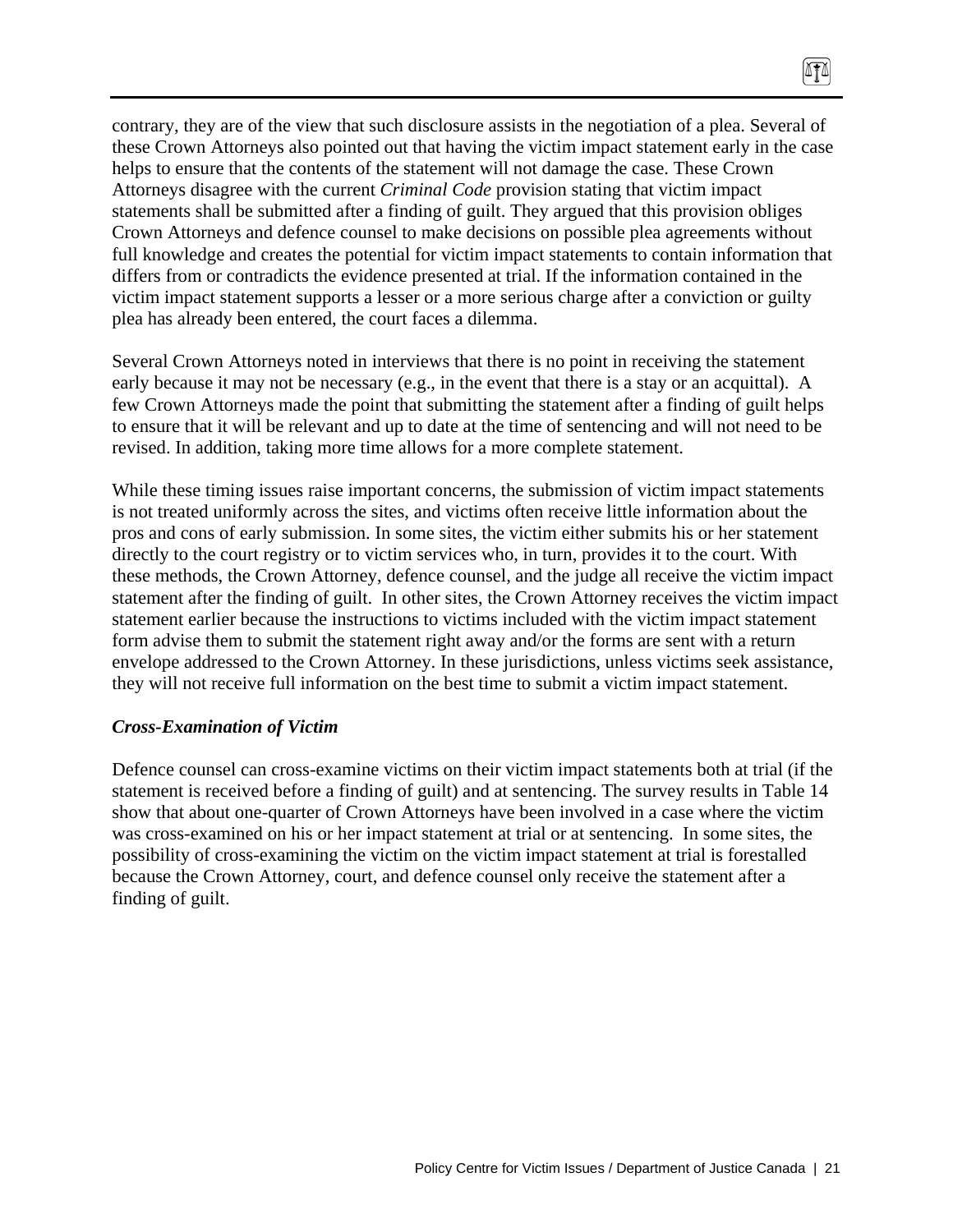| <b>TABLE 14:</b><br>HAVE YOU EVER HAD A CASE WHERE THE DEFENCE COUNSEL OR THE ACCUSED<br><b>CROSS-EXAMINED THE VICTIM ON THEIR VICTIM IMPACT STATEMENT?</b> |     |     |     |  |  |
|-------------------------------------------------------------------------------------------------------------------------------------------------------------|-----|-----|-----|--|--|
| Defence Counsel<br><b>Crown Attorneys</b><br>Judiciary<br>$(N=188)$<br>$(N=110)$<br>$(N=185)$                                                               |     |     |     |  |  |
| At trial                                                                                                                                                    |     |     |     |  |  |
| Yes                                                                                                                                                         | 24% | 20% | 12% |  |  |
| No                                                                                                                                                          | 71% | 71% | 80% |  |  |
| Don't know                                                                                                                                                  | 3%  | 4%  | 3%  |  |  |
| No response                                                                                                                                                 | 3%  | 5%  | 6%  |  |  |
| At sentencing                                                                                                                                               |     |     |     |  |  |
| Yes                                                                                                                                                         | 26% | 23% | 10% |  |  |
| No                                                                                                                                                          | 65% | 70% | 80% |  |  |
| Don't know                                                                                                                                                  | 6%  | 3%  | 5%  |  |  |
| 3%<br>5%<br>6%<br>No response                                                                                                                               |     |     |     |  |  |
| Note: Respondents could provide only one response. Some totals sum to more than 100% due to<br>rounding.                                                    |     |     |     |  |  |

In interviews, Crown Attorneys commented that cross-examination on victim impact statements is quite rare. It occurs because the contents of the statement differ from the evidence presented at trial or because the defence counsel is sceptical about a victim's claims of ongoing effects or injuries. Crown Attorneys said that cross-examination of the victim is so infrequent because they usually can agree to excise prejudicial information or other inadmissible material before submitting the victim impact statement to the court.

#### *Judicial Use of Victim Impact Statements*

As mentioned above, under the 1999 amendments to the *Criminal Code*, judges must inquire before sentencing whether the victim has been advised of the opportunity to prepare a victim impact statement and can adjourn the sentencing hearing to allow a victim to be informed and prepare an impact statement. One-third (30%) of Crown Attorneys reporting that in cases where no victim impact statement is submitted, judges generally ask whether the victim has been informed about impact statements. However, Crown Attorneys also reported that, when no victim impact statement is submitted, they often do not contact the victim about whether he or she wants to submit a victim impact statement. Less than one-tenth (7%) reported that they always contact the victim and one-fifth (19%) said that they usually do.

Under the *Criminal Code*, judges must consider victim impact statements at the time of sentencing. Eighty-six percent of Crown Attorneys surveyed reported that they remind judges to consider victim impact statements in cases where a statement is submitted. In interviews, Crown Attorneys expressed the belief that victim impact statements have a limited impact on sentencing. Although they believe that judges consider the statements, they also think that judges do not and should not base their sentencing decisions on them (the few Crown Attorneys who argued that victim impact statements should play a more prominent role in sentencing decisions were a distinct minority). Crown Attorneys pointed out that the victim impact statement is one of numerous factors that judges must consider when determining a sentence. Furthermore, judges must remain objective and fair and must impose sentences that are consistent with the *Criminal Code* and case law.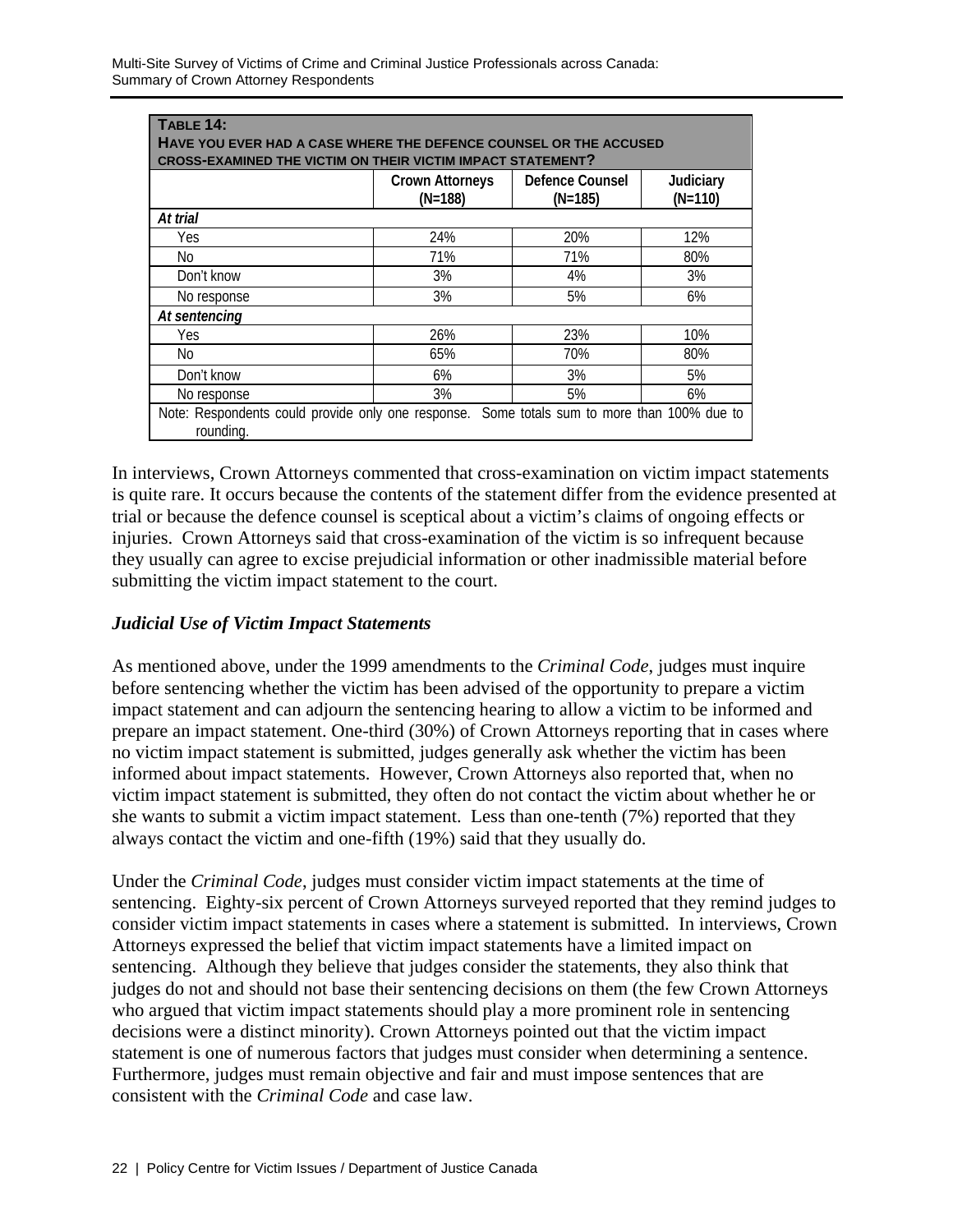#### *Obstacles to Use of Victim Impact Statements*

As shown in Table 15 below, about half of Crown Attorneys (48%) believe that there are obstacles to the use of victim impact statements. Over a third of victim services providers and police could not provide an answer.

 $\sqrt{10}$ 

| TABLE 15:<br>ARE THERE OBSTACLES OR PROBLEMS WITH THE USE OF VICTIM IMPACT STATEMENTS? |                              |                                     |                              |                     |
|----------------------------------------------------------------------------------------|------------------------------|-------------------------------------|------------------------------|---------------------|
|                                                                                        | Victim services<br>$(N=318)$ | <b>Crown Attorneys</b><br>$(N=188)$ | Defence counsel<br>$(N=185)$ | Police<br>$(N=686)$ |
| Yes                                                                                    | 30%                          | 48%                                 | 80%                          | 19%                 |
| N <sub>0</sub>                                                                         | 22%                          | 43%                                 | 14%                          | 45%                 |
| Don't know                                                                             | 43%                          | 6%                                  | 6%                           | 36%                 |
| No response                                                                            | 5%                           | 3%                                  | 1%                           | 1%                  |
| Note: Respondents could provide more than one response; totals sum to more than 100%.  |                              |                                     |                              |                     |

Crown Attorneys were asked to explain why they believe there are obstacles to or problems with the use of victim impact statements. Table 16 shows the main reasons cited; the results are discussed in more detail below.

| TABLE 16:<br><b>OBSTACLES OR PROBLEMS WITH VICTIM IMPACT STATEMENTS</b><br>BASE: RESPONDENTS WHO BELIEVE THERE ARE OBSTACLES OR PROBLEMS WITH VICTIM IMPACT |                                               |                                       |                                 |                          |
|-------------------------------------------------------------------------------------------------------------------------------------------------------------|-----------------------------------------------|---------------------------------------|---------------------------------|--------------------------|
| <b>STATEMENTS.</b>                                                                                                                                          | <b>Victim</b><br><b>Services</b><br>$(n=105)$ | Crown<br><b>Attorneys</b><br>$(n=90)$ | Defence<br>Counsel<br>$(n=147)$ | Police<br>$(n=128)$      |
| Inappropriate or irrelevant material                                                                                                                        |                                               | 43%                                   | 31%                             |                          |
| Contain inflammatory or prejudicial claims                                                                                                                  | $\overline{\phantom{a}}$                      | $\overline{\phantom{a}}$              | 18%                             | $-$                      |
| Inject emotion into the process                                                                                                                             | $-$                                           | $\overline{\phantom{a}}$ .            | 13%                             | $-$                      |
| Difficulties preparing statement or insufficient<br>assistance                                                                                              | 32%                                           | $-$                                   | --                              | $\overline{\phantom{a}}$ |
| Lack of awareness or information                                                                                                                            | 17%                                           | $\overline{a}$                        | $\overline{\phantom{a}}$        | 2%                       |
| Defence counsel objections or cross-examination                                                                                                             | 16%                                           | 18%                                   | $-$                             | 21%                      |
| Difficult to challenge                                                                                                                                      | $\overline{\phantom{a}}$ .                    | $-$                                   | 10%                             | $-$                      |
| Contradict previous statement                                                                                                                               |                                               | $\overline{a}$                        | 8%                              | $-$                      |
| Delays in court proceedings                                                                                                                                 | $-$                                           | 11%                                   | 3%                              | $-$                      |
| Literacy or language barriers                                                                                                                               | 30%                                           | 10%                                   | $\overline{a}$                  | 16%                      |
| Victim disinterest or fear or reluctance on part of<br>victim                                                                                               | 5%                                            | 6%                                    |                                 | 13%                      |
| Time constraints                                                                                                                                            | 16%                                           | 7%                                    | $\sim$                          | 21%                      |
| Detracts from sentencing guidelines                                                                                                                         | $-$                                           | $\overline{a}$                        | 14%                             | $\overline{a}$           |
| Victims are coached                                                                                                                                         | $-$                                           | $-$                                   | 5%                              | $\overline{a}$           |
| Are given too much weight in sentencing                                                                                                                     | $\overline{a}$                                | $-$                                   | 3%                              | $\overline{a}$           |
| Perception that is not considered                                                                                                                           | 8%                                            | $-$                                   | $\overline{\phantom{a}}$        | 12%                      |
| Crown Attorney or judicial reluctance                                                                                                                       | 10%                                           | $-$                                   | $\overline{a}$                  | 8%                       |
| Lack of awareness by criminal justice                                                                                                                       |                                               |                                       |                                 |                          |
| professionals                                                                                                                                               |                                               | $\overline{\phantom{a}}$              |                                 | 4%                       |
| Other                                                                                                                                                       | 12%                                           | 13%                                   | 13%                             | 6%                       |
| No response                                                                                                                                                 | $-$                                           | 4%                                    | 5%                              | 9%                       |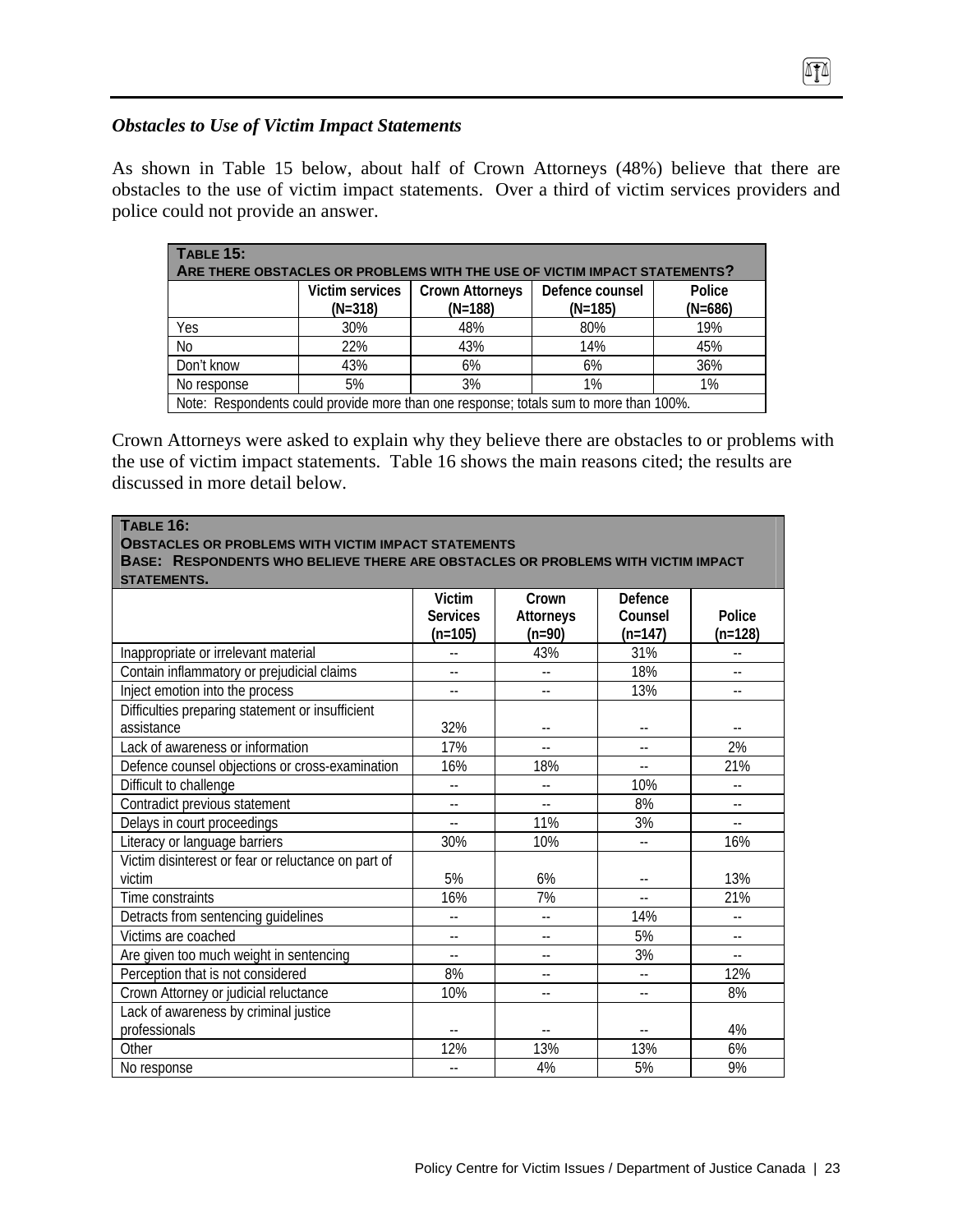For Crown Attorneys, the biggest obstacle or problem is the inclusion of inappropriate or irrelevant material. In interviews, several Crown Attorneys observed that rather than restricting themselves to a description of the impact of the crime, victims frequently include a recitation of the facts of the case, refer to the offender's alleged involvement in other criminal activities, or offer their views on sentencing.

An issue related to the inclusion of inappropriate information is the need to disclose the victim impact statement to defence counsel. This creates the possibility of defence counsel objections to the victim impact statement or cross-examination on the statement either at trial or sentencing. For Crown Attorneys (18%), this was an important obstacle, leading to victims or Crown Attorneys not submitting victim impact statements. In interviews, Crown Attorneys said that the victim impact statement can be detrimental to the Crown Attorney's case; it can make the victim more vulnerable and strengthen the defence. Several Crown Attorneys said that they do not use the victim impact statement if the claims contained in it are improbable or the victim is not credible. With respect to obstacles to the use of victim impact statements, a few Crown Attorneys mentioned literacy and language barriers in both the survey and interviews.

Other obstacles to the use of victim impact statements mentioned by Crown Attorneys surveyed were time constraints (7%), delays in the court proceedings caused by adjournments needed to inform victims about victim impact statements (11%) and victim disinterest in submitting a statement (6%).

# **8. Restitution**

Restitution requires the offender to compensate the victim for any monetary loss or any quantifiable damage to, or loss, of property. The court can order restitution as a condition of probation, where probation is the appropriate sentence, or as an additional sentence (a standalone restitution order), which allows the victim to file the order in civil court and enforce it civilly if not paid. The following discussion of restitution considers the current use of restitution, difficulties with enforcement, and obstacles to requesting restitution.

## **Use of Restitution**

When asked if they generally request that restitution be paid to a victim, when appropriate, most Crown Attorneys (89%) reported that they do. To determine views on when restitution should be requested, Crown Attorneys were asked what considerations motivate their decision to request restitution. According to results from the survey of Crown Attorneys, the Crown Attorney's decision to request restitution is motivated primarily by the ability to quantify the losses (86%), but also by the victim's desire for restitution (64%) and by the offender's ability to pay (55%). In interviews, several Crown Attorneys observed that there is little point in requesting restitution if the offender has no income or is going to be incarcerated, although several said that they do not always know the offender's financial situation and therefore request restitution in all cases where the losses are quantifiable.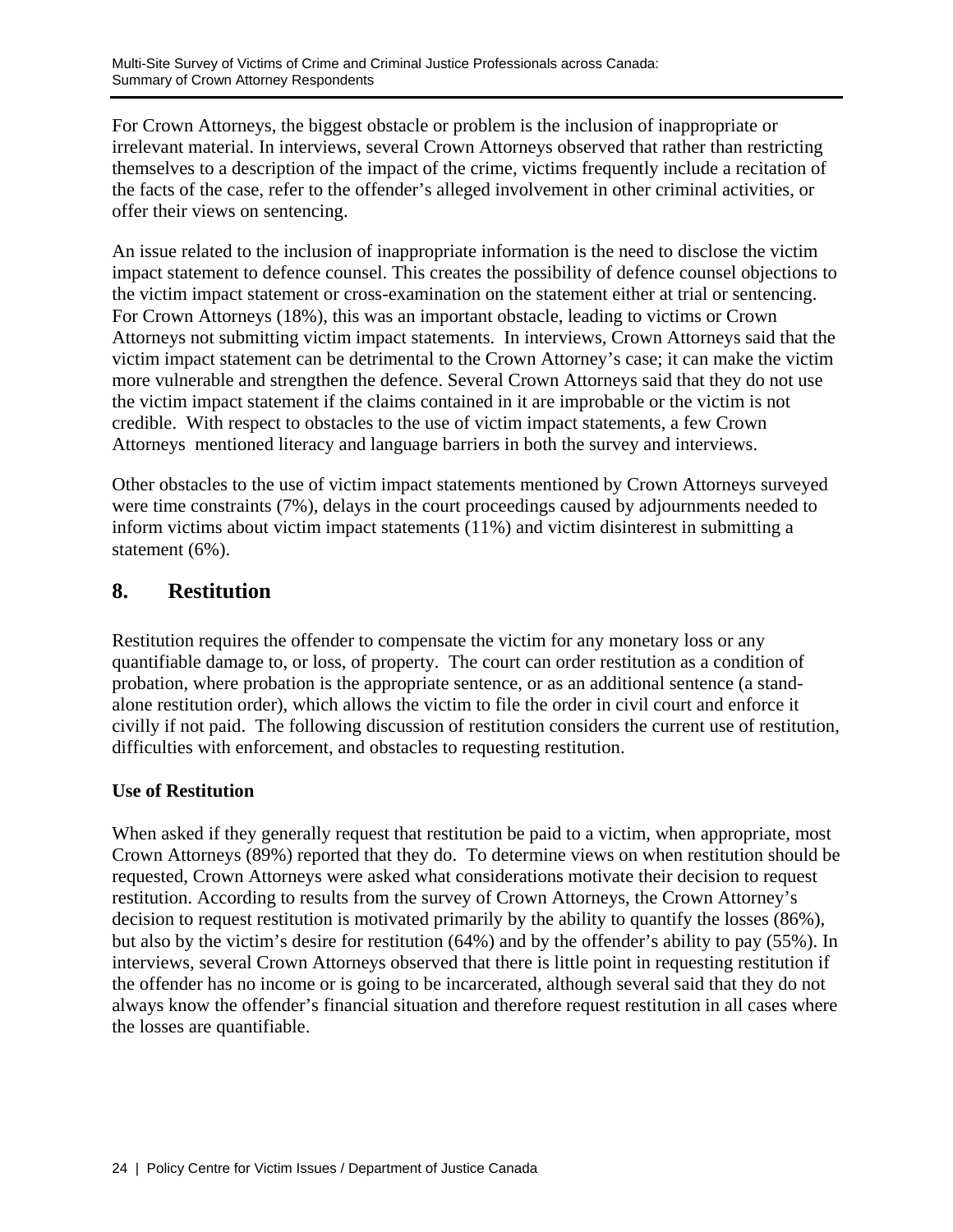| <b>TABLE 17:</b><br><b>USE OF RESTITUTION</b> |                                        |                           |
|-----------------------------------------------|----------------------------------------|---------------------------|
|                                               | <b>Crown Attorneys</b>                 | Defence Counsel           |
|                                               | $(N=188)$                              | $(N=185)$                 |
|                                               | Do you generally request, when         | Do you generally agree to |
|                                               | appropriate, that restitution be paid? | requests for restitution? |
| Yes                                           | 89%                                    | 78%                       |
| No                                            | 9%                                     | 20%                       |
| No response                                   | 2%                                     | 2%                        |

The use of restitution among Crown Attorneys is shown in Table 17.

Two-thirds (68%) of Crown Attorneys reported that judges usually grant requests for restitution. In interviews, they prefaced this response with the proviso that judges usually grant restitution when the offender has the ability to pay, although the judge sometimes reduces the amount in consideration of the offender's circumstances.

#### **Problems with Enforcement**

When asked if they think that restitution enforcement is a concern or a problem, half of Crown Attorneys (53%) responded in the affirmative. The survey asked these respondents to explain why they consider restitution enforcement to be a concern or a problem. The results are presented in Table 18 below. Crown Attorneys gave several reasons for the difficulties with enforcement. The most common reason given (one-fifth of Crown Attorneys) is that restitution orders are made in cases where the accused is not able to pay.

About one-fifth of Crown Attorneys (20%) also pointed to insufficient resources for enforcement. This was further commented on in interviews. Crown Attorneys intimated that not much effort is made, stating that payment does not often occur because the criminal justice system is not a collection agency. In their survey responses, 13% of Crown Attorneys also pointed to the difficulty of convicting an offender on a breach of probation as an obstacle to enforcement. While in theory, offenders can be charged with a breach of probation for failing to abide by their restitution order, such charges are rare because the Crown Attorney must prove that the offender wilfully broke the order. Even if the offender is charged with a breach, the typical consequence is a small fine much lower in value than the restitution order itself.

The other option is a stand-alone restitution order, where the victim has recourse to the civil courts to enforce payment. A small number of Crown Attorneys (19%) noted that the problem with this method of enforcement is that it requires the victim to engage in a difficult legal process and bear all the costs of enforcement. In interviews, Crown Attorneys pointed out that this is not a realistic option for many victims of crime. Table 18 provides the complete results.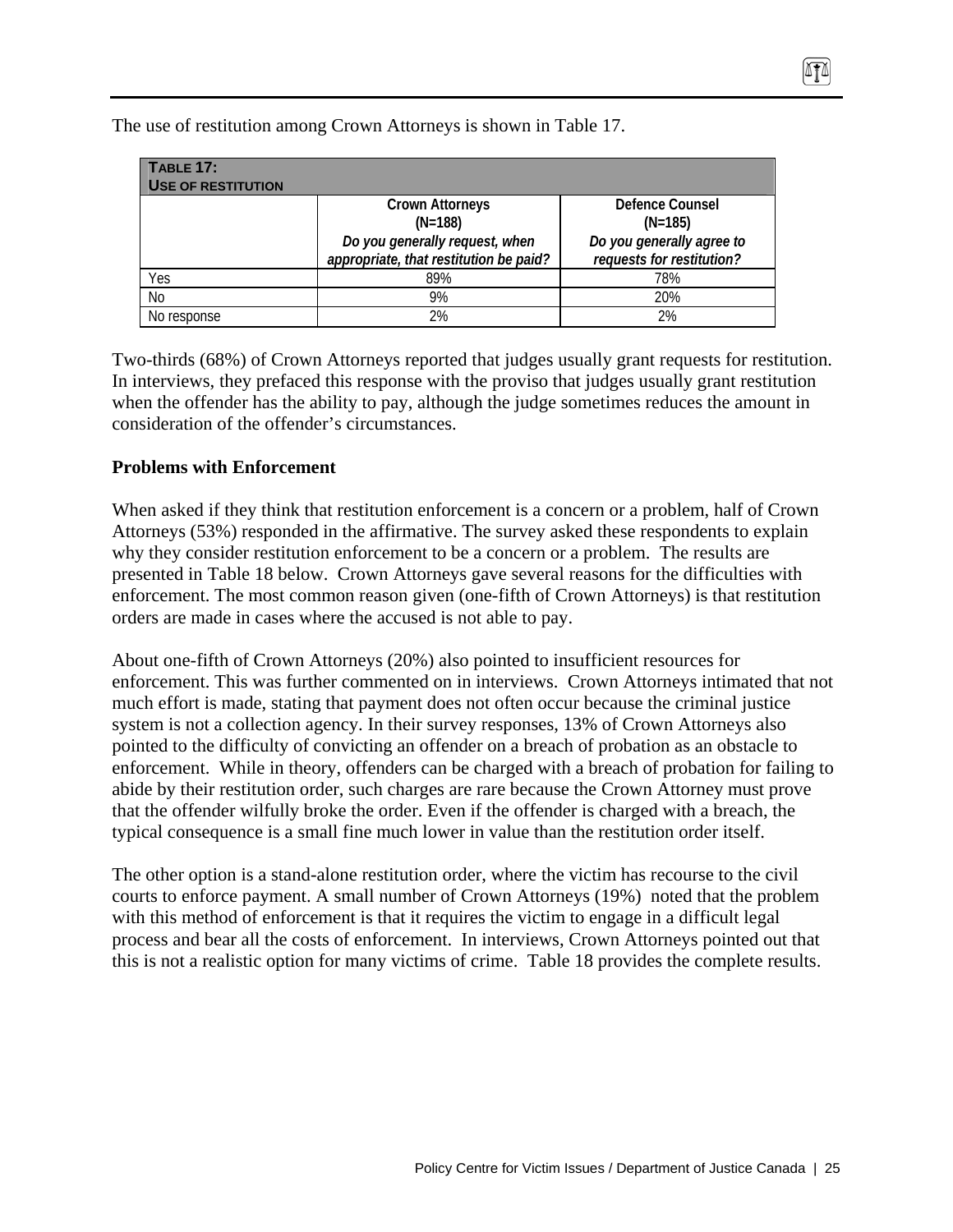| <b>TABLE 18:</b><br><b>WHY IS RESTITUTION ENFORCEMENT A CONCERN OR A PROBLEM?</b><br>BASE: RESPONDENTS WHO BELIEVE THAT RESTITUTION ENFORCEMENT IS A PROBLEM. |                                     |                             |                        |  |  |
|---------------------------------------------------------------------------------------------------------------------------------------------------------------|-------------------------------------|-----------------------------|------------------------|--|--|
| Reasons                                                                                                                                                       | <b>Crown Attorneys</b><br>$(n=100)$ | Defence Counsel<br>$(n=62)$ | Probation<br>$(n=128)$ |  |  |
| Accused are unable to pay                                                                                                                                     | 22%                                 | 47%                         | 30%                    |  |  |
| Insufficient resources for enforcement                                                                                                                        | 20%                                 | 16%                         |                        |  |  |
| Civil enforcement difficult or victim                                                                                                                         |                                     |                             |                        |  |  |
| responsibility                                                                                                                                                | 19%                                 | 8%                          | 4%                     |  |  |
| Difficult to convict on breach of order                                                                                                                       | 13%                                 |                             | 18%                    |  |  |
| No penalty for failure to pay                                                                                                                                 | 6%                                  |                             | 9%                     |  |  |
| Restitution usually not made unless paid                                                                                                                      |                                     |                             |                        |  |  |
| at sentencing                                                                                                                                                 |                                     | 13%                         |                        |  |  |
| Probation is not involved                                                                                                                                     |                                     |                             | 26%                    |  |  |
| Other                                                                                                                                                         | 6%                                  | 11%                         | 7%                     |  |  |
| No response                                                                                                                                                   | 22%                                 | 10%                         |                        |  |  |
| Note: Respondents could provide more than one response; totals sum to more than 100%.                                                                         |                                     |                             |                        |  |  |

# **9. Victim Surcharge**

The victim surcharge is a penalty of 15% where a fine is imposed or a fixed amount of \$50 or \$100 for summary or indictable offences, respectively, and can be increased by the judge. It is imposed on the offender at sentencing and used by provincial and territorial governments to fund services for victims of crime. The 1999 amendments to the *Criminal Code* made the surcharge automatic in all cases except where the offender has requested a waiver and demonstrated that paying the surcharge would cause undue hardship.

The following discussion considers the issue of waiving the surcharge — both the frequency of waiver and whether waivers generally occur without an application by the defence.

#### **Frequency of Waiver**

Of those Crown Attorneys who provided an answer to the survey question regarding frequency of waiver, more than two-thirds Crown Attorneys agreed that the victim surcharge is waived more often than it should be. (See table 19.)

| <b>TABLE 19:</b><br>IS THE VICTIM SURCHARGE WAIVED MORE OFTEN THAN IT SHOULD BE?<br>BASE: RESPONDENTS WHO PROVIDED A RESPONSE (DON'T KNOW AND NO RESPONSE<br>EXCLUDED). |                                    |                                     |                                     |                                       |  |
|-------------------------------------------------------------------------------------------------------------------------------------------------------------------------|------------------------------------|-------------------------------------|-------------------------------------|---------------------------------------|--|
|                                                                                                                                                                         | <b>Victim Services</b><br>$(n=82)$ | <b>Crown Attorneys</b><br>$(n=161)$ | <b>Defence Counsel</b><br>$(n=170)$ | Advocacy<br><b>Groups</b><br>$(n=15)$ |  |
| Yes                                                                                                                                                                     | 66%                                | 70%                                 | 11%                                 | 47%                                   |  |
| N <sub>o</sub>                                                                                                                                                          | 34%                                | 30%                                 | 89%                                 | 53%                                   |  |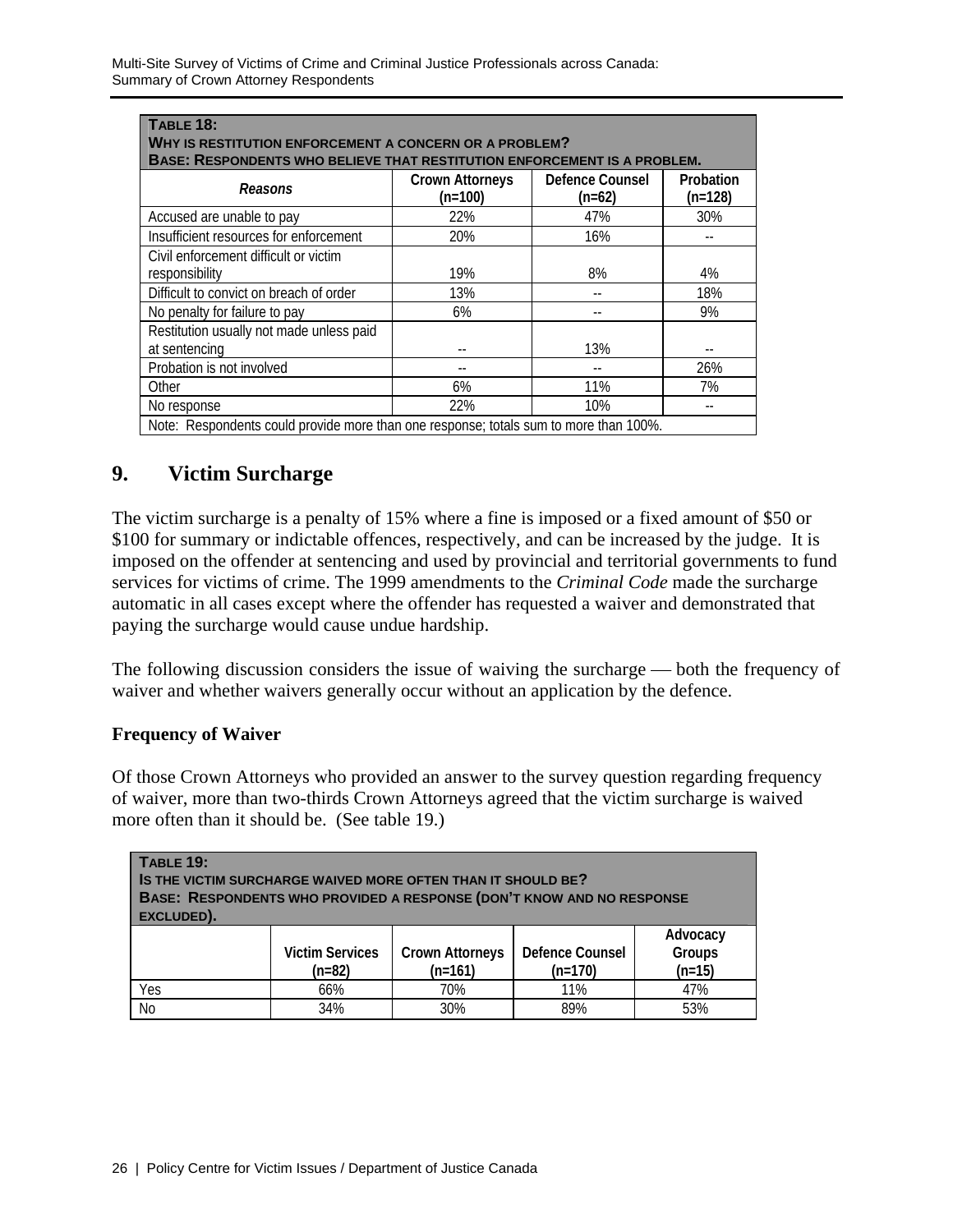Crown Attorneys attributed the frequent waiver of the surcharge to judicial attitudes. According to several Crown Attorneys interviewed, the surcharge is not seen as an integral part of the criminal justice system, and, therefore, judges are quite prepared to waive it.<sup>4</sup> They believe that virtually any reason appears to constitute a sufficient ground to waive the surcharge, even though the surcharge amount is so small that only in extraordinary circumstances should the offender be considered unable to pay it.

## **Application for Waiver**

Section 737(5) of the *Criminal Code* requires an application from the offender to waive the surcharge. Six percent of surveyed Crown Attorneys generally challenge defence counsel applications to waive the surcharge. In interviews, Crown Attorneys explained that contesting defence counsel applications is very difficult. There is usually no time to challenge the application because things move very quickly at that stage of the proceedings. More importantly, Crown Attorneys said that they rarely have any information or proof to contest the reasons presented by defence counsel as grounds for the waiver.

In addition, Crown Attorneys who were interviewed noted that there is frequently no application to challenge because the judge has waived the surcharge on his or her own initiative. Survey results support this, with a majority of Crown Attorneys (54%) reporting that judges generally waive the surcharge without a defence counsel request.

| <b>TABLE 20:</b><br>DO JUDGES GENERALLY WAIVE THE SURCHARGE WITHOUT A DEFENCE COUNSEL<br><b>REQUEST?</b> |                                                        |                              |  |  |  |
|----------------------------------------------------------------------------------------------------------|--------------------------------------------------------|------------------------------|--|--|--|
|                                                                                                          | <b>Crown Attorneys</b><br>$(N=188)$                    | Defence Counsel<br>$(N=185)$ |  |  |  |
| Yes                                                                                                      | 54%                                                    | 24%                          |  |  |  |
| No                                                                                                       | 33%                                                    | 64%                          |  |  |  |
| Don't know                                                                                               | 4%                                                     | 8%                           |  |  |  |
| 10%<br>4%<br>No response                                                                                 |                                                        |                              |  |  |  |
|                                                                                                          | Note: One column does not sum to 100% due to rounding. |                              |  |  |  |

# **10. Conditional Sentences**

The *Criminal Code* permits judges to order that sentences of less than two years' imprisonment be served in the community instead of in jail. Conditional sentences may be imposed only when the court is convinced that the offender poses no threat to public safety. They are accompanied by restrictive conditions that govern the behaviour of the offender and strictly curtail his or her freedom. The following sections describe the perspectives of Crown Attorneys on the appropriateness and use of conditional sentences.

 $\frac{1}{4}$ 

Crown Attorneys at one large site, where the surcharge is reportedly never applied, said that judges are offended if the Crown even mentions it.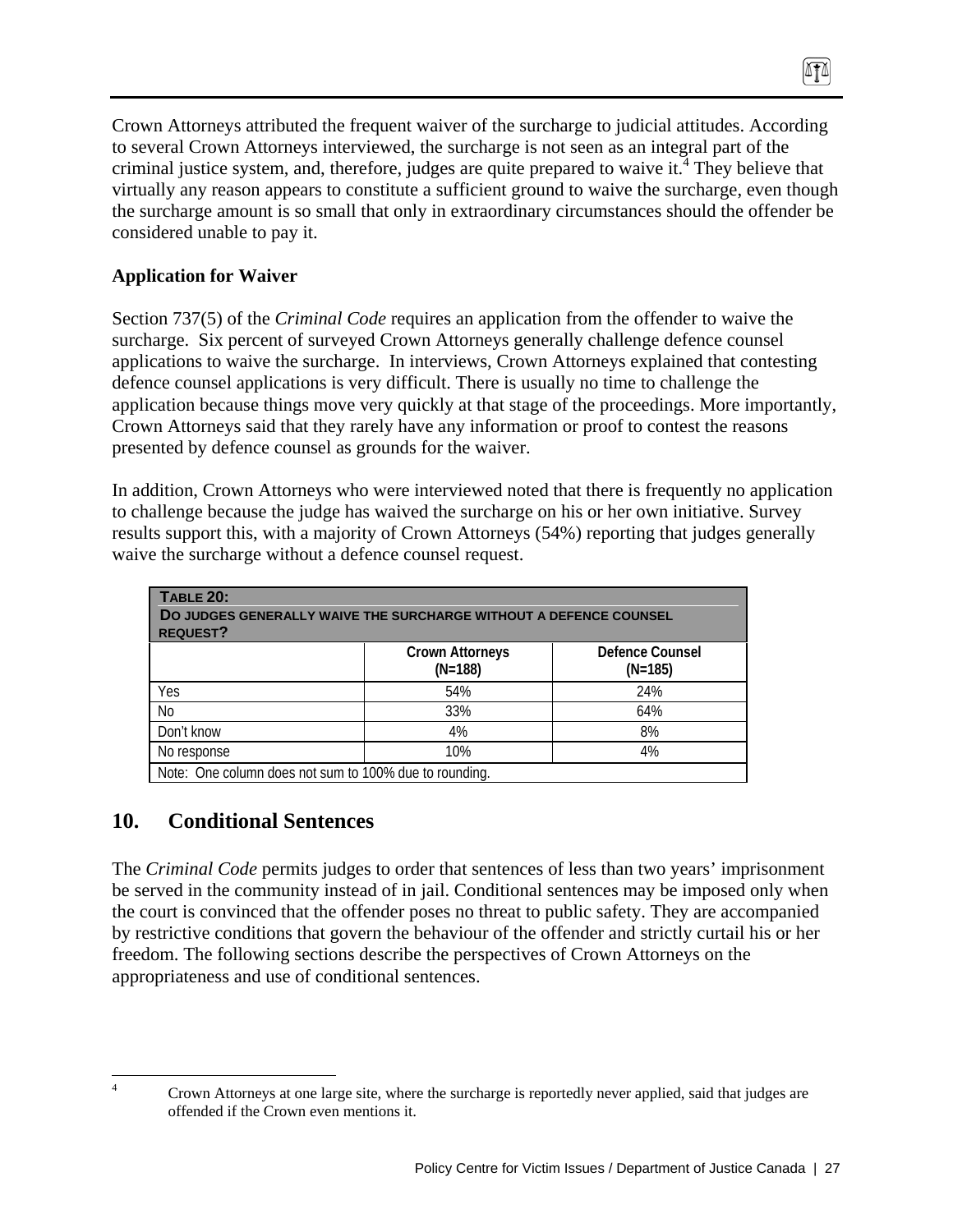#### **Cases Appropriate for Conditional Sentences**

Crown Attorneys explained in interviews that conditional sentences are appropriate in eligible cases, that is, in all cases except those where the minimum sentence is more than two years, and where it has been established that the offender is not a threat to public safety. However, several Crown Attorneys believe that conditional sentences are not appropriate for violent or repeat offences, since these do not meet the basic criterion of no danger to the public. Moreover, a few Crown Attorneys believe that this criterion should be interpreted more broadly to encompass certain white-collar crimes (such as breach of trust thefts where the offender has stolen a substantial amount of money) and crimes where the safety of a single individual, namely, the victim of the original crime, might be at risk if a conditional sentence were imposed. It was also suggested by several Crown Attorneys that conditional sentences are appropriate where the risk of recidivism is zero and where there is good reason to believe that the offender is able and motivated to rehabilitate.

| <b>TABLE 21:</b><br>IN WHAT CIRCUMSTANCES IS A CONDITIONAL SENTENCE APPROPRIATE?      |                                        |                                      |                                 |                                |
|---------------------------------------------------------------------------------------|----------------------------------------|--------------------------------------|---------------------------------|--------------------------------|
|                                                                                       | Victim<br><b>Services</b><br>$(N=318)$ | Crown<br><b>Attorneys</b><br>(N=188) | Defence<br>Counsel<br>$(N=185)$ | Advocacy<br>Groups<br>$(N=47)$ |
| All offences                                                                          | 6%                                     | 4%                                   | 29%                             |                                |
| Non-violent offences                                                                  | 65%                                    | 62%                                  | 44%                             | 72%                            |
| Family violence offences                                                              | 5%                                     | 16%                                  | 32%                             | 17%                            |
| Offences against the person                                                           | 6%                                     | 15%                                  | 34%                             | 15%                            |
| Where offender is eligible                                                            |                                        | 11%                                  | 12%                             |                                |
| Depends on case or circumstances                                                      | 3%                                     | 11%                                  | 13%                             | 9%                             |
| Minor offences                                                                        | 4%                                     | 6%                                   |                                 | 6%                             |
| No prior record or good rehabilitation<br>prospects                                   | 6%                                     | 6%                                   | 4%                              |                                |
| All offences except most serious                                                      |                                        |                                      | 11%                             |                                |
| Less serious violent offences                                                         | $-$                                    | --                                   | 2%                              |                                |
| If victim is comfortable with sentence                                                | 3%                                     | --                                   |                                 |                                |
| Never or rarely                                                                       | 2%                                     | 7%                                   |                                 | 6%                             |
| Other                                                                                 | 3%                                     | 3%                                   | 3%                              | 11%                            |
| No response                                                                           | 12%                                    | 3%                                   | 1%                              | 9%                             |
| Note: Respondents could provide more than one response; totals sum to more than 100%. |                                        |                                      |                                 |                                |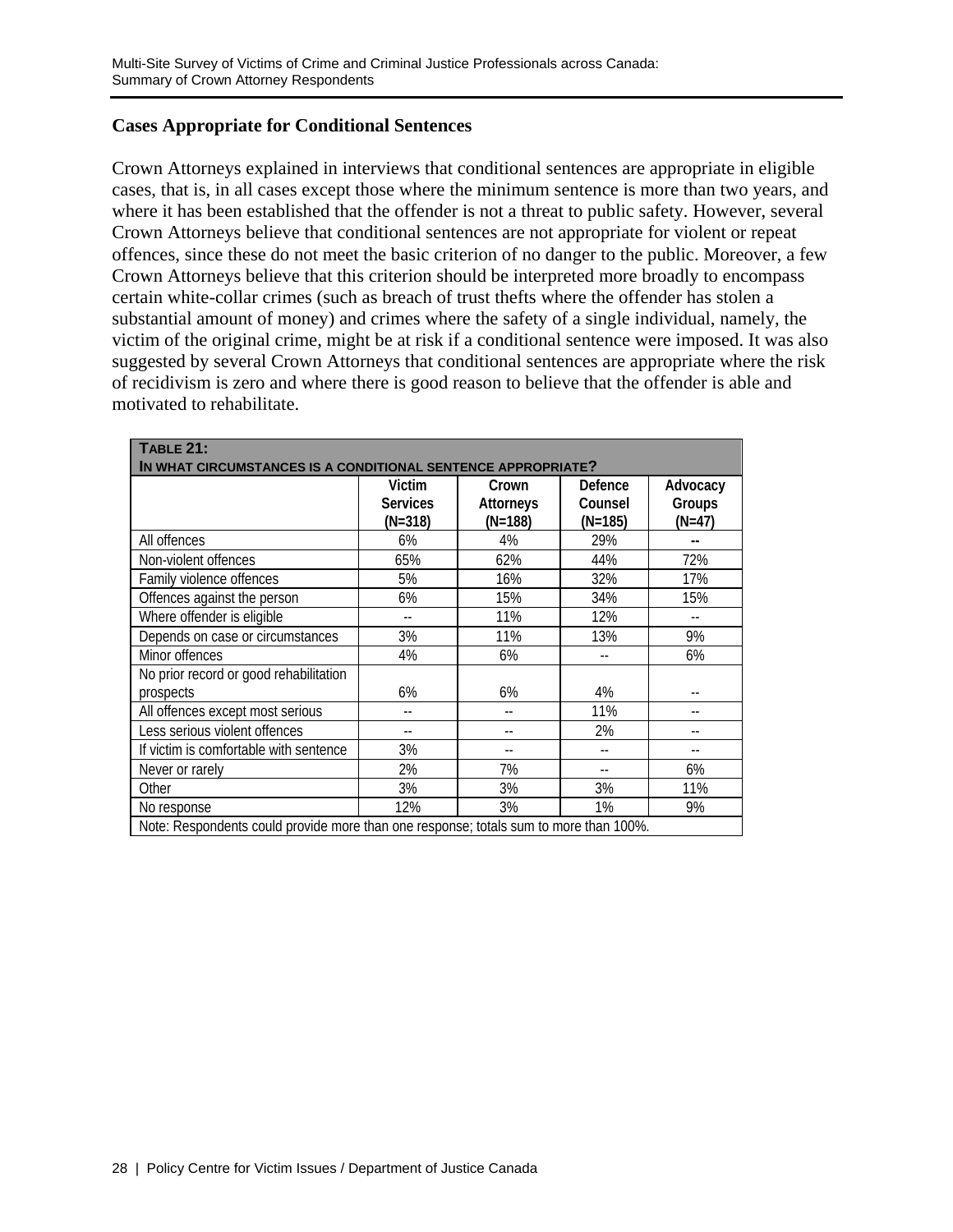## **Consideration of Victim Safety in Conditional Sentences**

As Table 22 shows, the vast majority (93%) of Crown Attorneys surveyed usually request conditions for the victim's safety in conditional sentences.

| <b>TABLE 22:</b>                                               |                                                   |                                                 |                                              |  |  |
|----------------------------------------------------------------|---------------------------------------------------|-------------------------------------------------|----------------------------------------------|--|--|
| USE OF CONDITIONS FOR VICTIM'S SAFETY IN CONDITIONAL SENTENCES |                                                   |                                                 |                                              |  |  |
|                                                                | <b>Crown Attorneys</b>                            | <b>Defence Counsel</b>                          | Judiciary                                    |  |  |
|                                                                | $(N=188)$                                         | $(N=185)$                                       | $(N = 110)$                                  |  |  |
|                                                                | Do you generally request<br>conditions for the    | Do you generally agree<br>to conditions for the | Do you generally grant<br>conditions for the |  |  |
|                                                                | victim's safety?                                  | victim's safety?                                | victim's safety?                             |  |  |
| Yes                                                            | 93%                                               | 94%                                             | 94%                                          |  |  |
| No                                                             | 1%                                                | 2%                                              | 4%                                           |  |  |
| Don't know                                                     | 2%                                                | 3%                                              | 2%                                           |  |  |
| No response                                                    | 4%                                                | 1%                                              | 1%                                           |  |  |
|                                                                | Note: Totals may not sum to 100% due to rounding. |                                                 |                                              |  |  |

In interviews, several Crown Attorneys remarked that there is a lack of resources for supervision and enforcement of conditional sentences and that, consequently, offenders are not being adequately punished for breaches. Concern was expressed that unless conditional sentences are accompanied by rigorously enforced restrictions on freedom, they do not serve as a deterrent but rather as positive reinforcement for criminal behaviour. Thus, although most Crown Attorneys acknowledged that there is a place for conditional sentences, they think that they should be used with caution, and a few think that they should be eliminated altogether.

In interviews, several Crown Attorneys also suggested that the conditions imposed on offenders serving a conditional sentence are generally too lenient and do not sufficiently restrict offenders' freedom. Crown Attorneys believe that conditional sentences need to be accompanied by significant restrictions on the offender's liberty. A few Crown Attorneys argued, for example, that rather than simply being required to abide by a curfew, offenders should be under house arrest 24 hours a day, seven days a week, except to go to work. It was also suggested that it should be mandatory for offenders serving conditional sentences to have a landline and not just a cellular telephone, to facilitate monitoring of their whereabouts and enforcement of conditions.

In general, Crown Attorneys who were interviewed believe that conditional sentences should involve maximum confinement and supervision.

# **11. Restorative Justice**

In recent years, restorative justice approaches have become more widely used at all stages of criminal proceedings. Restorative justice considers the wrong done the person as well as the wrong done to the community. Restorative justice programs involve the victim(s) or a representative, the offender(s), and community representatives. The offender is required to accept responsibility for the crime and take steps to repair the harm he or she has caused. In this way restorative approaches can restore peace and equilibrium within a community and can afford victims of crime greater opportunities to participate actively in decision-making. However, concerns have been raised about victim participation and voluntary consent, and support to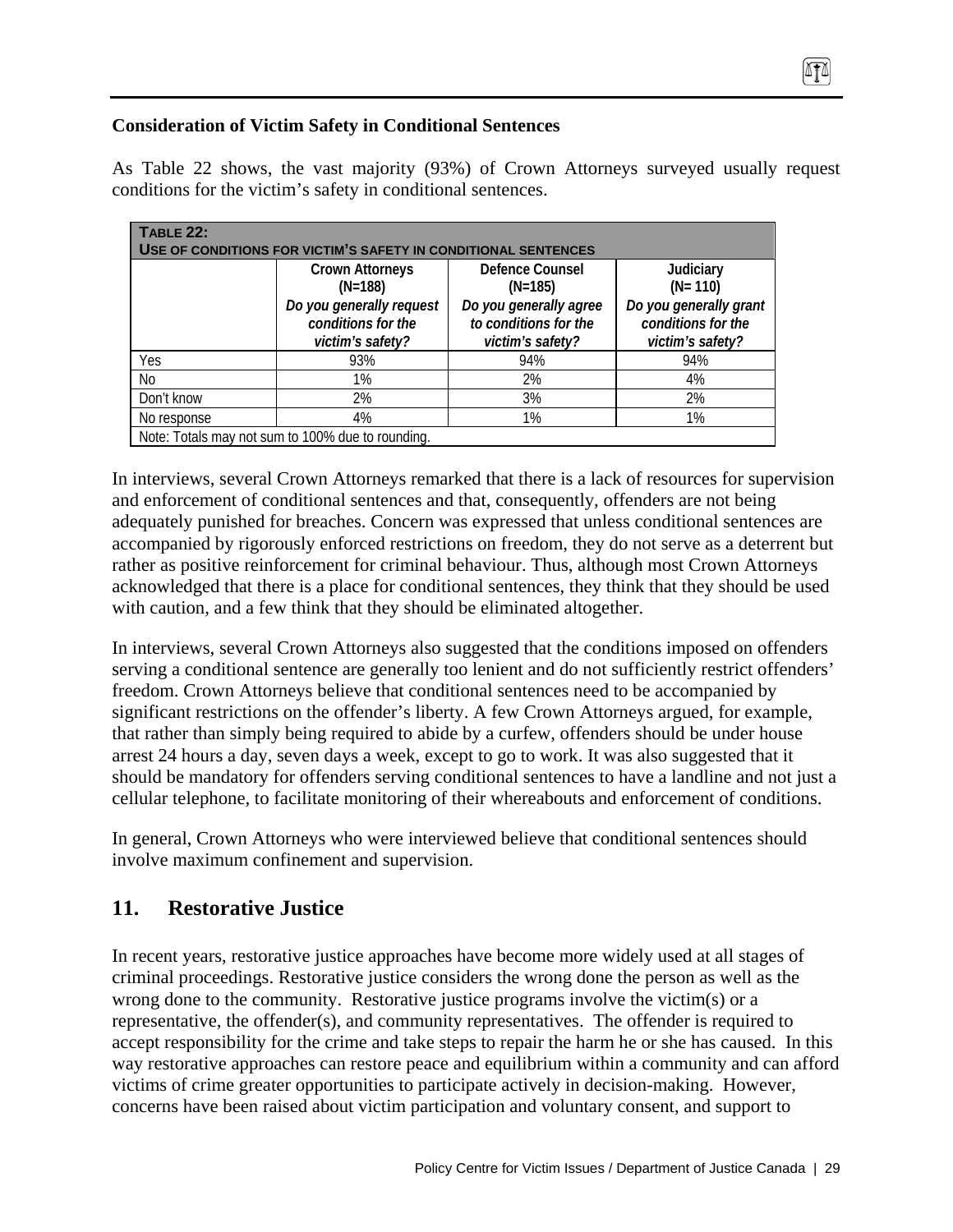victims in a restorative process. This study included several exploratory questions to discover the extent to which Crown Attorneys have participated in restorative justice approaches and their views on the appropriateness and effectiveness of these approaches.

#### **Participation in Restorative Justice Approaches**

Forty-three percent of Crown Attorneys surveyed had participated in a restorative justice approach.

| <b>TABLE 23:</b><br>HAVE YOU EVER PARTICIPATED IN A RESTORATIVE JUSTICE APPROACH? |                                                              |                                |                                 |                        |                     |                                |                        |  |  |
|-----------------------------------------------------------------------------------|--------------------------------------------------------------|--------------------------------|---------------------------------|------------------------|---------------------|--------------------------------|------------------------|--|--|
|                                                                                   | Victim<br><b>Services</b><br>$(N=318)$                       | Crown<br>Attorney<br>$(N=188)$ | Defence<br>Counsel<br>$(N=185)$ | Judiciary<br>$(N=110)$ | Police<br>$(N=686)$ | Advocacy<br>Groups<br>$(N=47)$ | Probation<br>$(N=206)$ |  |  |
| Yes                                                                               | 12%                                                          | 43%                            | 58%                             | 26%                    | 17%                 | 36%                            | 15%                    |  |  |
| No                                                                                | 80%                                                          | 52%                            | 34%                             | 74%                    | 80%                 | 64%                            | 84%                    |  |  |
| Don't know                                                                        | 5%                                                           | 4%                             | 5%                              |                        | 2%                  |                                | 1%                     |  |  |
| No response                                                                       | 3%                                                           | 1%                             | 3%                              |                        | 1%                  |                                | 1%                     |  |  |
|                                                                                   | Note: Some column totals do not sum to 100% due to rounding. |                                |                                 |                        |                     |                                |                        |  |  |

As Table 24 below shows, 61% of Crown Attorneys have participated in a restorative justice process at the sentencing stage (61%). A significant proportion of Crown Attorneys who have participated also indicated having taken part in restorative processes after charges had been laid but before sentencing.

| TABLE 24:                                                                             |                 |           |           |                          |          |  |  |  |  |
|---------------------------------------------------------------------------------------|-----------------|-----------|-----------|--------------------------|----------|--|--|--|--|
| AT WHAT STAGE IN THE PROCESS HAVE YOU PARTICIPATED IN RESTORATIVE JUSTICE?            |                 |           |           |                          |          |  |  |  |  |
| <b>BASE: RESPONDENTS WHO HAVE PARTICIPATED IN RESTORATIVE JUSTICE PROCESSES.</b>      |                 |           |           |                          |          |  |  |  |  |
|                                                                                       | Victim          | Crown     | Defence   |                          | Advocacy |  |  |  |  |
|                                                                                       | <b>Services</b> | Attorneys | Counsel   | Police                   | Groups   |  |  |  |  |
|                                                                                       | $(n=38)$        | $(n=81)$  | $(n=107)$ | $(n=118)$                | $(n=17)$ |  |  |  |  |
| Pre-charge                                                                            | 42%             | 52%       | 64%       | 74%                      | 47%      |  |  |  |  |
| Sentencing                                                                            | 37%             | 61%       | 66%       | 25%                      | 29%      |  |  |  |  |
| Post-charge, pre-sentencing                                                           | 8%              | 32%       | 19%       | $\overline{\phantom{a}}$ | 24%      |  |  |  |  |
| Other                                                                                 | 18%             | 6%        | 8%        | 20%                      | 29%      |  |  |  |  |
| No response                                                                           | 16%             | 6%        | 2%        | 1%                       |          |  |  |  |  |
| Note: Respondents could provide more than one response; totals sum to more than 100%. |                 |           |           |                          |          |  |  |  |  |

Table 25 below shows that the most common explanation for Crown Attorneys' lack of involvement in restorative justice is that restorative approaches are not available or not yet widely used in their province. Several Crown Attorneys pointed out in interviews that restorative justice tends to be used primarily in rural, northern, or remote Aboriginal communities. Other explanations for respondents' non-participation in restorative justice were that such approaches do not protect the victim adequately, that such approaches do not act as a deterrent, and that restorative justice had never come up as an option or that they had never had a case suitable for restorative justice.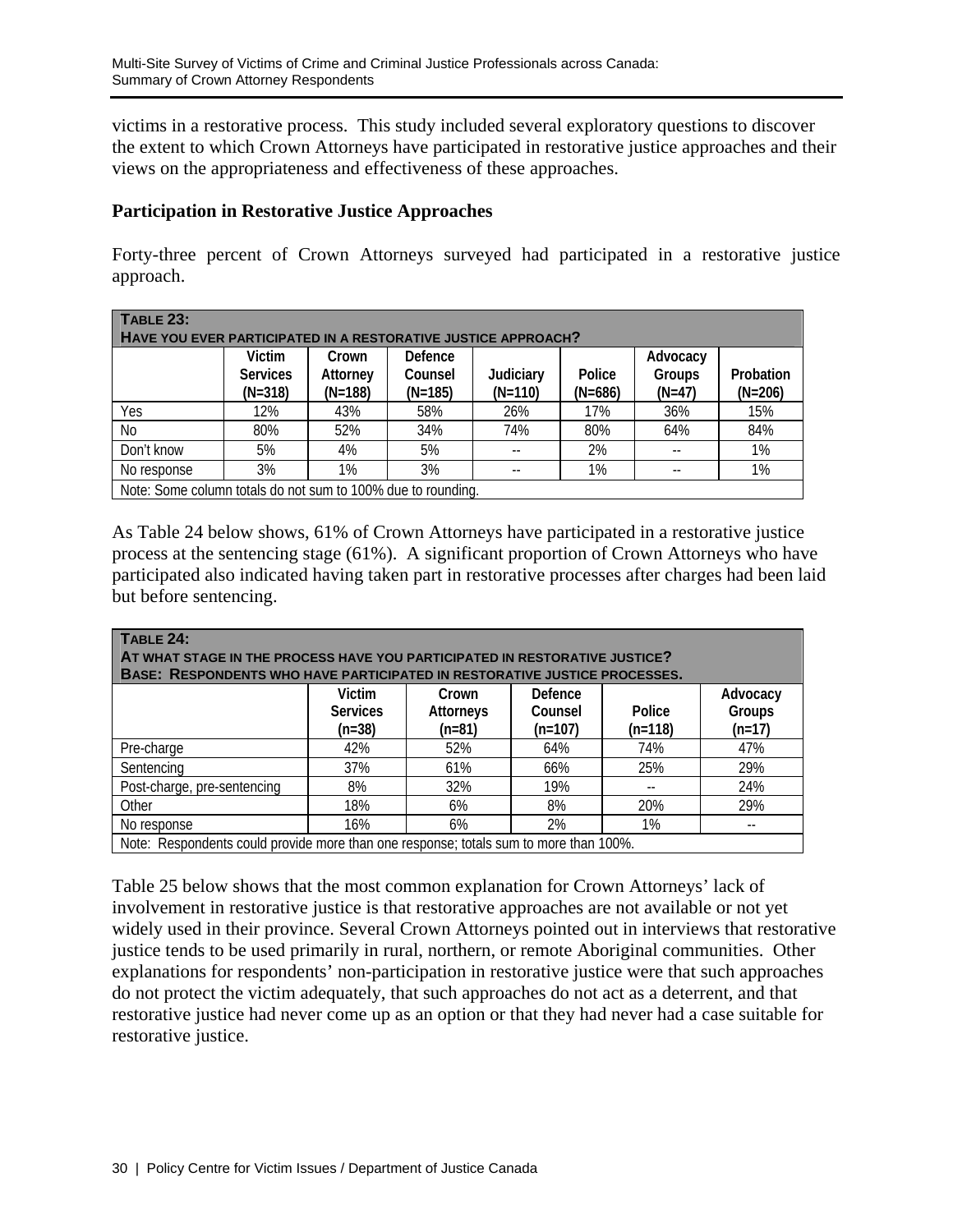| <b>TABLE 25:</b>                                                                                                                                          |                              |                       |                     |                       |                     |                    |                        |  |
|-----------------------------------------------------------------------------------------------------------------------------------------------------------|------------------------------|-----------------------|---------------------|-----------------------|---------------------|--------------------|------------------------|--|
| WHY HAVE YOU NOT USED OR PARTICIPATED IN A RESTORATIVE JUSTICE APPROACH?<br>BASE: RESPONDENTS WHO HAVE NOT PARTICIPATED IN RESTORATIVE JUSTICE PROCESSES. |                              |                       |                     |                       |                     |                    |                        |  |
|                                                                                                                                                           | Victim                       | Crown                 | Defence             |                       |                     | Advocacy           |                        |  |
|                                                                                                                                                           | <b>Services</b><br>$(n=253)$ | Attorneys<br>$(n=98)$ | Counsel<br>$(n=62)$ | Judiciary<br>$(n=81)$ | Police<br>$(n=549)$ | Groups<br>$(n=30)$ | Probation<br>$(n=172)$ |  |
| Not available                                                                                                                                             | 19%                          | 57%                   | 61%                 | 43%                   | 29%                 | 40%                | 59%                    |  |
| No opportunity or no                                                                                                                                      |                              |                       |                     |                       |                     |                    |                        |  |
| suitable case                                                                                                                                             | 21%                          | 10%                   | 15%                 | 26%                   | 24%                 | 20%                | 22%                    |  |
| Do not adequately<br>protect victim                                                                                                                       | 10%                          | 18%                   |                     | 5%                    | 11%                 | 23%                | 4%                     |  |
| Do not act as a                                                                                                                                           |                              |                       |                     |                       |                     |                    |                        |  |
| deterrent                                                                                                                                                 | 5%                           | 10%                   |                     | 6%                    | 13%                 | 13%                | 3%                     |  |
| Don't know or No                                                                                                                                          |                              |                       |                     |                       |                     |                    |                        |  |
| response                                                                                                                                                  | 20%                          | 14%                   | 18%                 | 6%                    | 14%                 | 10%                | 4%                     |  |
| Notes: Respondents could provide more than one response, but not all responses have been included in this table; totals<br>sum to more than 100%.         |                              |                       |                     |                       |                     |                    |                        |  |

#### **Victim Involvement in Restorative Justice**

About half of Crown Attorneys surveyed believed that victims are involved in the decision to use restorative justice approaches.

| <b>TABLE 26:</b><br><b>WHAT BEST DESCRIBES THE VICTIM'S INVOLVEMENT IN THE DECISION TO USE RESTORATIVE JUSTICE?</b><br>BASE: RESPONDENTS WHO HAVE PARTICIPATED IN RESTORATIVE JUSTICE PROCESSES. |                                                  |           |           |           |          |  |  |  |  |
|--------------------------------------------------------------------------------------------------------------------------------------------------------------------------------------------------|--------------------------------------------------|-----------|-----------|-----------|----------|--|--|--|--|
|                                                                                                                                                                                                  | Victim                                           | Crown     | Defence   |           | Advocacy |  |  |  |  |
|                                                                                                                                                                                                  | <b>Services</b>                                  | Attorneys | Counsel   | Police    | Groups   |  |  |  |  |
|                                                                                                                                                                                                  | $(n=38)$                                         | $(n=81)$  | $(n=107)$ | $(n=118)$ | $(n=17)$ |  |  |  |  |
| Victim is always involved                                                                                                                                                                        | 32%                                              | 52%       | 44%       | 80%       | 59%      |  |  |  |  |
| Victim is sometimes involved                                                                                                                                                                     | 45%                                              | 38%       | 43%       | 14%       | 24%      |  |  |  |  |
| Victim is seldom involved                                                                                                                                                                        | 8%                                               | 5%        | 9%        | 6%        | 12%      |  |  |  |  |
| No response                                                                                                                                                                                      | 16%                                              | 5%        | 4%        | --        | 6%       |  |  |  |  |
|                                                                                                                                                                                                  | Note: Totals do not sum to 100% due to rounding. |           |           |           |          |  |  |  |  |

A few Crown Attorneys who were interviewed reported that cases do not proceed through restorative justice unless the victim approves it. Others said that restorative approaches are sometimes used even without the victim's consent simply because these cases are not worth going to court (in these instances, however, the victim is always informed of the decisions). A few Crown Attorneys added that victims always have the opportunity to participate in restorative justice beyond the initial decision to use the approach but that many victims do not wish to participate.

#### **Cases where Restorative Justice would be most Effective**

Crown Attorneys were asked to comment in interviews on when they believe that restorative justice approaches would be most effective. They indicated that such processes would be particularly effective in cases involving young offenders, first offenders, and minor property offences. Generally speaking, although Crown respondents agreed that restorative approaches should not be used for sexual assaults, child abuse, and other violent offences, several think that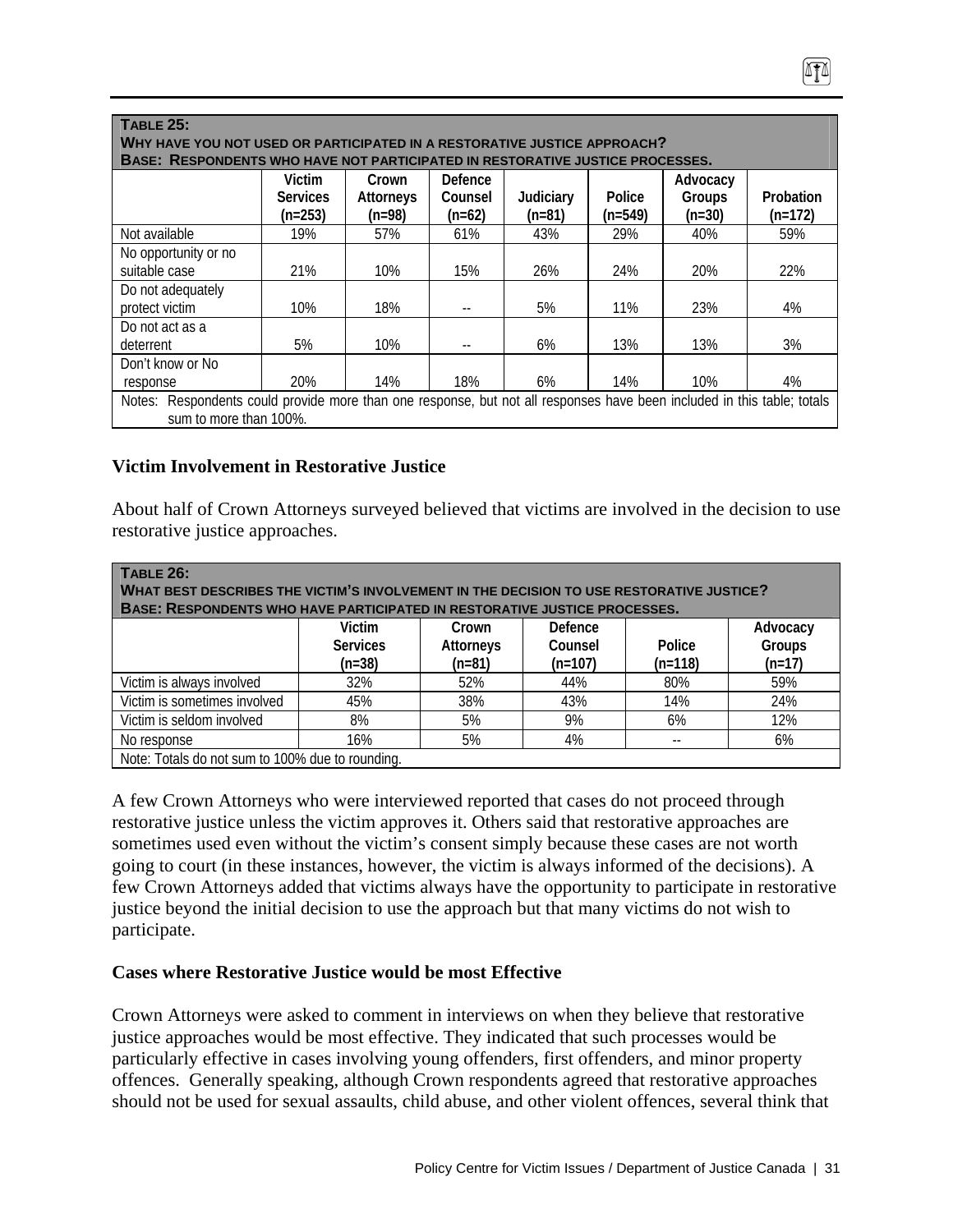some minor assault cases could potentially qualify. There was some disagreement over whether restorative justice is a suitable way of dealing with spousal violence, given the family and power dynamics involved in these cases.

# **12. Protection of Victim Safety**

Crown Attorneys were asked in interviews about the importance of consulting the victim in the use of a restorative justice approach. Almost all respondents believe that such consultation is indeed important. They believe that in order for restorative justice to adequately address victims' needs, victims should consent to and participate in the process, and that there is less chance of success if such consultation does not occur. Additionally, Crown Attorneys expressed concern in interviews that restorative justice may not always adequately protect victims and address their interests. This concern, as already noted in Table 24 above, was also evident from the quantitative data, which showed that 18% of Crown Attorneys gave inadequate protection of victims as the reason for Crown non-participation in a restorative justice process. In interviews, Crown Attorneys reiterated that restorative justice should not be used for violent offences where there are real safety concerns or power imbalances between victim and accused because of the potential for victims in such cases to be pressured or intimidated into participating. From the perspective of these interviewees, the ability of restorative approaches to adequately protect victims depends on the structure of individual programs, on the existence of a proper support structure to guarantee victim safety, and on the facilitator's training.

# **13. Information for Criminal Justice Professionals**

As shown in Table 27, almost three-quarters of Crown Attorneys believe that they are adequately informed of the *Criminal Code* provisions intended to benefit victims.

| <b>TABLE 27:</b><br>ARE CRIMINAL JUSTICE PROFESSIONALS ADEQUATELY INFORMED OF PROVISIONS TO BENEFIT<br>VICTIMS? |                                                              |                                     |                              |                     |  |  |  |  |  |  |
|-----------------------------------------------------------------------------------------------------------------|--------------------------------------------------------------|-------------------------------------|------------------------------|---------------------|--|--|--|--|--|--|
|                                                                                                                 | <b>Victim Services</b><br>$(N=318)$                          | <b>Crown Attorneys</b><br>$(N=188)$ | Defence Counsel<br>$(N=185)$ | Police<br>$(N=686)$ |  |  |  |  |  |  |
| Yes                                                                                                             | 32%                                                          | 71%                                 | 40%                          | 40%                 |  |  |  |  |  |  |
| <b>No</b>                                                                                                       | 40%                                                          | 20%                                 | 49%                          | 46%                 |  |  |  |  |  |  |
| Don't know                                                                                                      | 25%                                                          | 9%                                  | 11%                          | 13%                 |  |  |  |  |  |  |
| No response                                                                                                     | 3%                                                           | 1%                                  | 1%                           | 1%                  |  |  |  |  |  |  |
|                                                                                                                 | Note: Some column totals do not sum to 100% due to rounding. |                                     |                              |                     |  |  |  |  |  |  |

In interviews, Crown Attorneys mentioned receiving copies of the new provisions as well as summaries of changes as they are implemented or occasionally attending seminars, conferences, and training. In their view, this is usually sufficient to keep them well informed; several pointed out that, in any case, it is their professional obligation to remain up to date on changes to the law. However, a few said that it is sometimes difficult to stay current with the pace of legislative change due to the frequency with which such changes have been made in recent years and due to workload and time constraints. Nevertheless, Crown Attorneys who believe they are not adequately informed had few suggestions for measures to improve the situation. They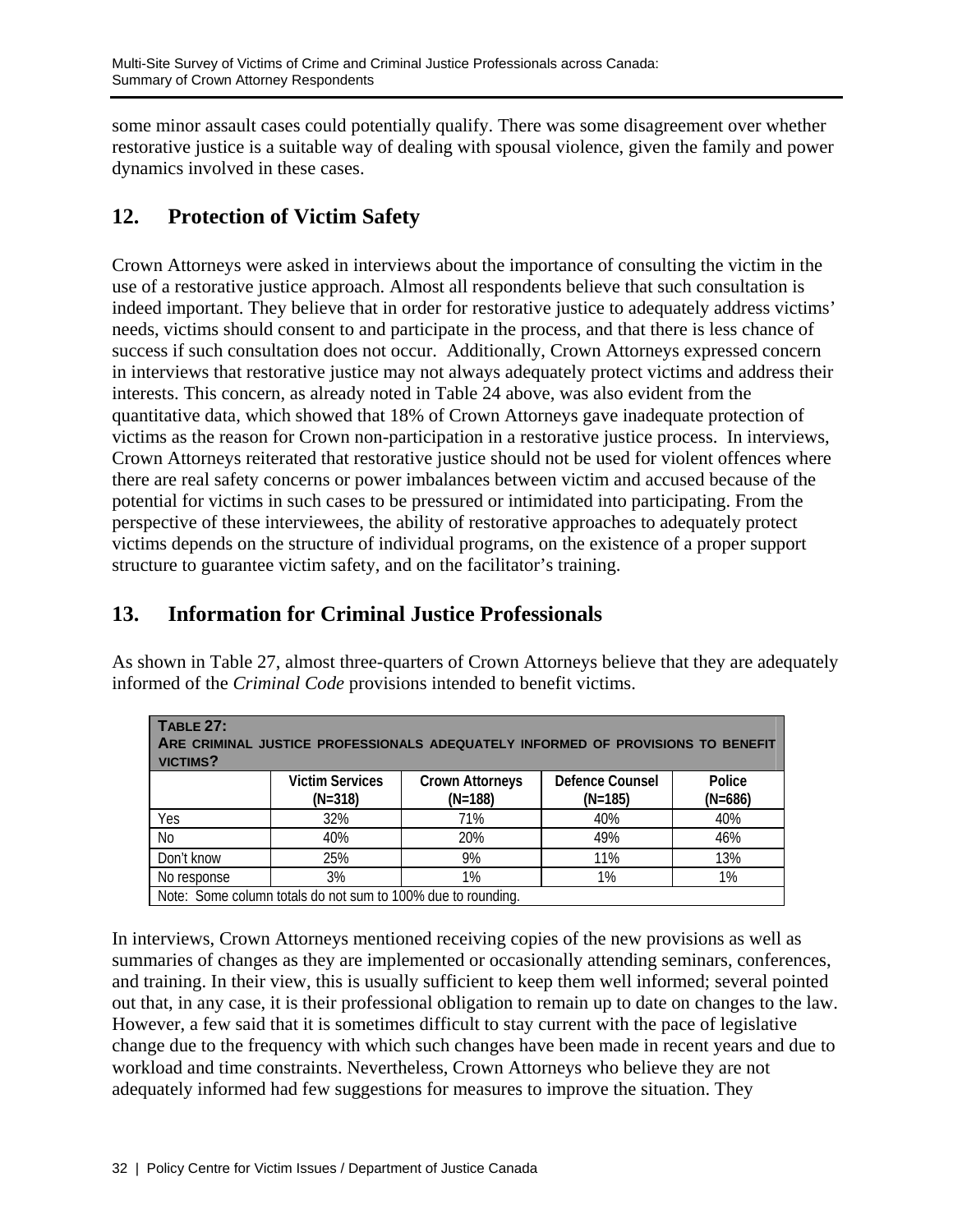recommended information sessions or seminars, bulletins, briefs, guidelines and reference sheets from the federal Department of Justice.

0TA

## **14. Impact of** *Criminal Code* **Provisions**

Crown Attorneys were asked what, in their opinion, has been accomplished by the *Criminal Code* provisions intended to benefit victims. About one-third of Crown Attorneys did not feel able to answer this question.

When asked about the impact of the provisions a number of Crown Attorneys responded that they have provided a more balanced criminal justice system; and that the rights of victims have been formally recognized within the criminal justice system through the *Criminal Code*  provisions and that, as a result, there is greater awareness of and sensitivity to needs of victims on the part of judges and prosecutors. The increased profile of the victim within the system, in turn, has led to enhanced services for victims, a more approachable and personal system that responds better to victims' needs, and victims who are more informed about the criminal justice process and the status of their own case.

They also mentioned that the provisions have given victims a voice in the system. About onequarter of Crown Attorneys cited this as an accomplishment of the *Criminal Code* provisions. Several Crown Attorneys commented in their interviews that the *Criminal Code* provisions give victims a voice in the process and an opportunity to provide input, particularly through victim impact statements. However, several others worried that the victim impact statement, as an unintended consequence, may have created the false impression among some victims that they are entitled to make sentencing recommendations. Others mentioned the possibility of defence counsel cross-examination on the victim impact statement and said that such statements can make the victim more vulnerable if they conflict with other evidence or the victim's earlier statements. About 5% of Crown Attorneys surveyed mentioned negative effects of the victim impact statement.

Some Crown Attorneys also believe that victims are now more satisfied with the criminal justice system. In the survey, 11% of Crown Attorneys listed this as an impact of the *Criminal Code*  provisions. In interviews, Crown Attorneys explained further that the provisions have increased victim confidence in the criminal justice system and made victims more willing to participate in it. In particular, several Crown Attorneys said that the provisions have made it easier for victims to report crimes and to testify in court. In addition, by better protecting victims, the legislation has created more reliable witnesses who are willing to provide open and complete testimony in court. In the survey, 7% of Crown Attorneys mentioned better protection of victims, and 9% of Crown Attorneys mentioned making testimony easier as accomplishments of the *Criminal Code* provisions.

The results discussed above are shown in Table 28.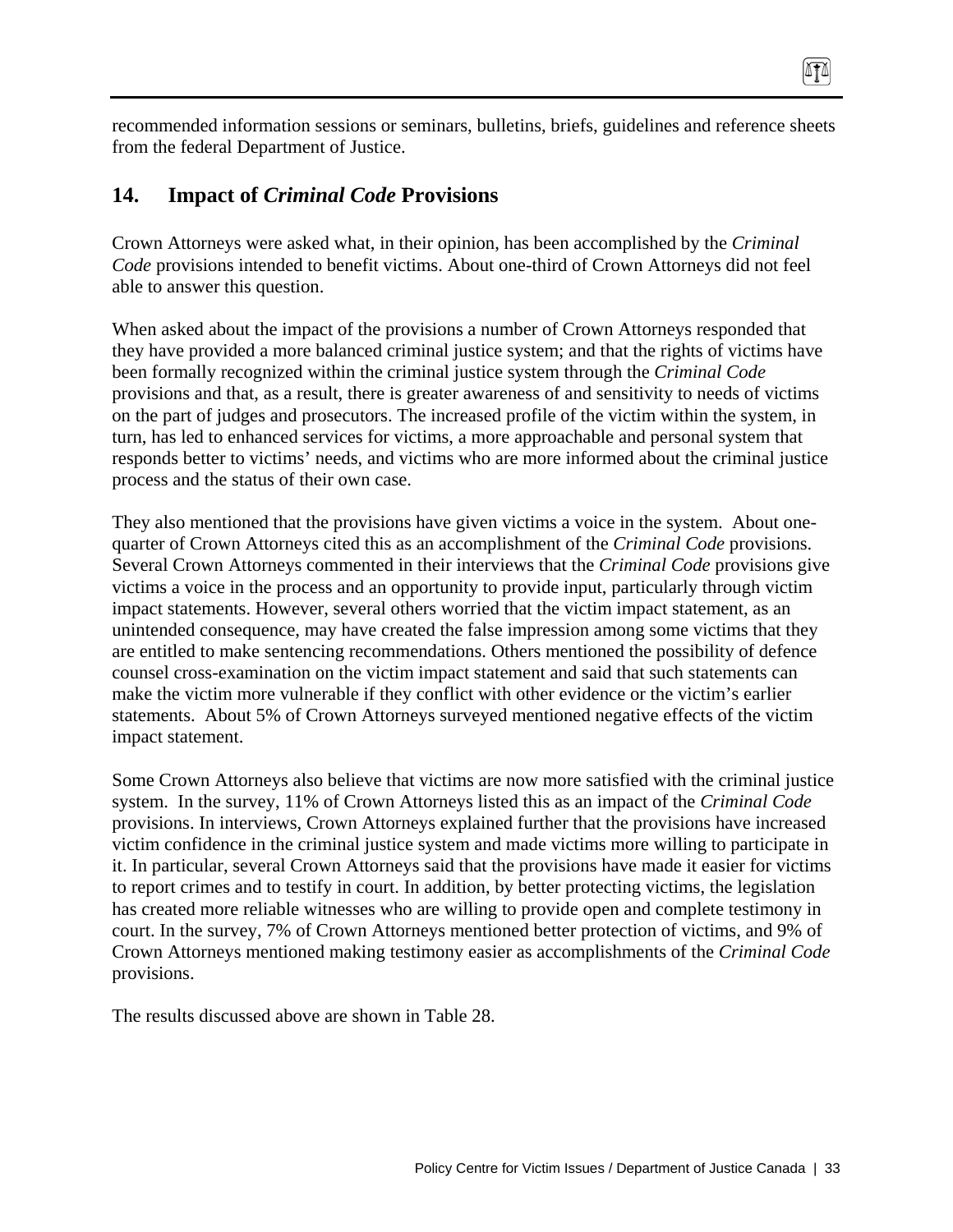| <b>TABLE 28:</b>                                                                      |                                     |                              |                                 |                        |                     |                              |  |  |  |  |  |
|---------------------------------------------------------------------------------------|-------------------------------------|------------------------------|---------------------------------|------------------------|---------------------|------------------------------|--|--|--|--|--|
| <b>POSITIVE IMPACTS OF CRIMINAL CODE PROVISIONS TO BENEFIT VICTIMS</b>                |                                     |                              |                                 |                        |                     |                              |  |  |  |  |  |
|                                                                                       | <b>Victim Services</b><br>$(N=318)$ | Crown<br>Attorney<br>(N=188) | Defence<br>Counsel<br>$(N=185)$ | Judiciary<br>$(N=110)$ | Police<br>$(N=686)$ | Advocacy<br>Groups<br>(N=47) |  |  |  |  |  |
| Gives victims a voice or<br>opportunity for input                                     | 11%                                 | 25%                          | 12%                             | 27%                    | 9%                  | 15%                          |  |  |  |  |  |
| More balanced criminal<br>justice system                                              | 13%                                 | 19%                          | 10%                             | 24%                    | 7%                  | 4%                           |  |  |  |  |  |
| Victims more satisfied or<br>informed                                                 | 11%                                 | 11%                          | 5%                              | 16%                    | 3%                  |                              |  |  |  |  |  |
| Victim testimony or<br>experience easier                                              |                                     | 9%                           |                                 |                        | 1%                  |                              |  |  |  |  |  |
| Better protection of victims                                                          | 3%                                  | 7%                           |                                 | 12%                    | 5%                  | 11%                          |  |  |  |  |  |
| Victim impact statement<br>positive                                                   | 5%                                  | 3%                           |                                 | 8%                     | 2%                  | $-$                          |  |  |  |  |  |
| More restitution                                                                      |                                     | 2%                           |                                 | 6%                     |                     | 6%                           |  |  |  |  |  |
| Don't know or No response                                                             | 52%                                 | 28%                          | 25%                             | 23%                    | 47%                 | 35%                          |  |  |  |  |  |
| Note: Respondents could give more than one answer; some totals sum to more than 100%. |                                     |                              |                                 |                        |                     |                              |  |  |  |  |  |

While these results show that many Crown Attorneys believe that the legislative changes have improved the experience of victims of crime in the criminal justice system, others cautioned that it is impossible to accommodate everything that victims want in an adversarial system. There was concern among Crown Attorneys that the provisions have inadvertently created unrealistic expectations on the part of some victims about both the level of their involvement and how that involvement might affect any decisions made. 9% of Crown Attorneys expressed concern that if expectations are not met, this could cause disappointment or resentment.

Nine percent of Crown Attorneys also commented on the delays in the process caused by the provisions (e.g., the time required to consult with victims or the adjournments needed to inform victims of victim impact statements). Twelve percent of Crown said they believe that the *Criminal Code* provisions have accomplished little or nothing. Results are given in Table 29.

| <b>TABLE 29:</b><br><b>NEGATIVE IMPACTS OF CRIMINAL CODE PROVISIONS TO BENEFIT VICTIMS</b> |                                     |                                 |                                 |                        |                     |                                |  |  |
|--------------------------------------------------------------------------------------------|-------------------------------------|---------------------------------|---------------------------------|------------------------|---------------------|--------------------------------|--|--|
|                                                                                            | <b>Victim Services</b><br>$(N=318)$ | Crown<br>Attorneys<br>$(N=188)$ | Defence<br>Counsel<br>$(N=185)$ | Judiciary<br>$(N=110)$ | Police<br>$(N=686)$ | Advocacy<br>Groups<br>$(N=47)$ |  |  |
| Delays criminal justice process                                                            |                                     | 9%                              | 11%                             | 6%                     |                     |                                |  |  |
| Unrealistic expectations on<br>part of victims                                             |                                     | 9%                              | 15%                             | 16%                    |                     |                                |  |  |
| Victim impact statement negative                                                           | 1%                                  | 5%                              |                                 |                        | $<1\%$              |                                |  |  |
| <b>Curtails Crown Attorney discretion</b>                                                  |                                     | 3%                              | 17%                             | 2%                     |                     |                                |  |  |
| Erosion of accused rights                                                                  |                                     |                                 | 10%                             |                        | --                  | --                             |  |  |
| Has achieved mainly political<br>objectives                                                |                                     |                                 | 9%                              |                        |                     |                                |  |  |
| Reduces judicial independence                                                              | --                                  |                                 | 7%                              | --                     |                     | $-$                            |  |  |
| Nothing or little has been                                                                 |                                     |                                 |                                 |                        |                     |                                |  |  |
| accomplished                                                                               | 12%                                 | 12%                             | 13%                             | 11%                    | 27%                 | 15%                            |  |  |
| Don't know or No response                                                                  | 52%                                 | 28%                             | 25%                             | 23%                    | 47%                 | 35%                            |  |  |
| Note: Respondents could give more than one answer; some totals sum to more than 100%.      |                                     |                                 |                                 |                        |                     |                                |  |  |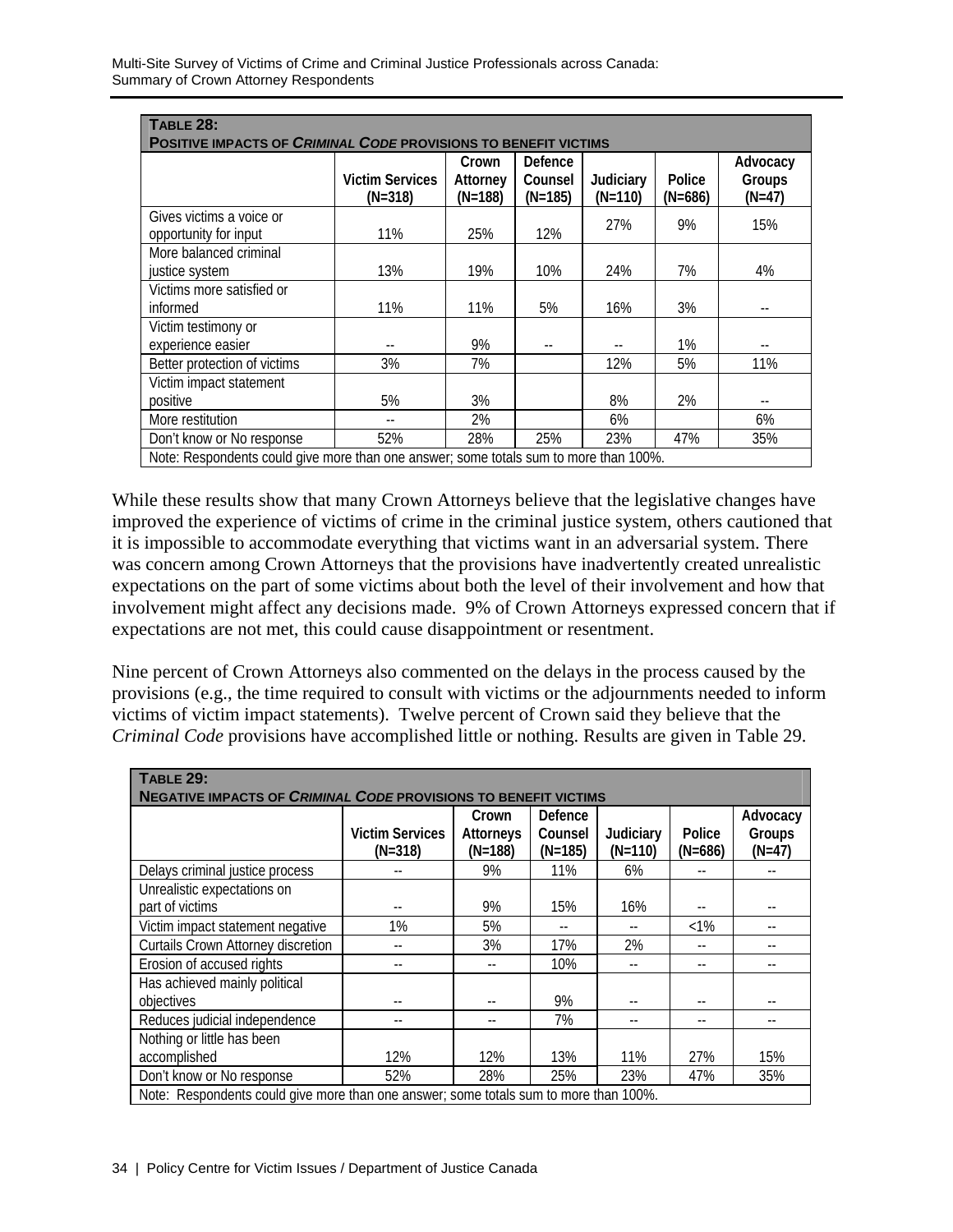In summary, while Crown Attorneys commented on the limitations of the impact of the *Criminal Code* provisions, most comments revealed positive accomplishments. The two biggest accomplishments are the creation of a more balanced criminal justice system through increased awareness of the concerns and interests of victims and the provision of more formal mechanisms to ensure that the victims have opportunities to participate and have a voice in the system.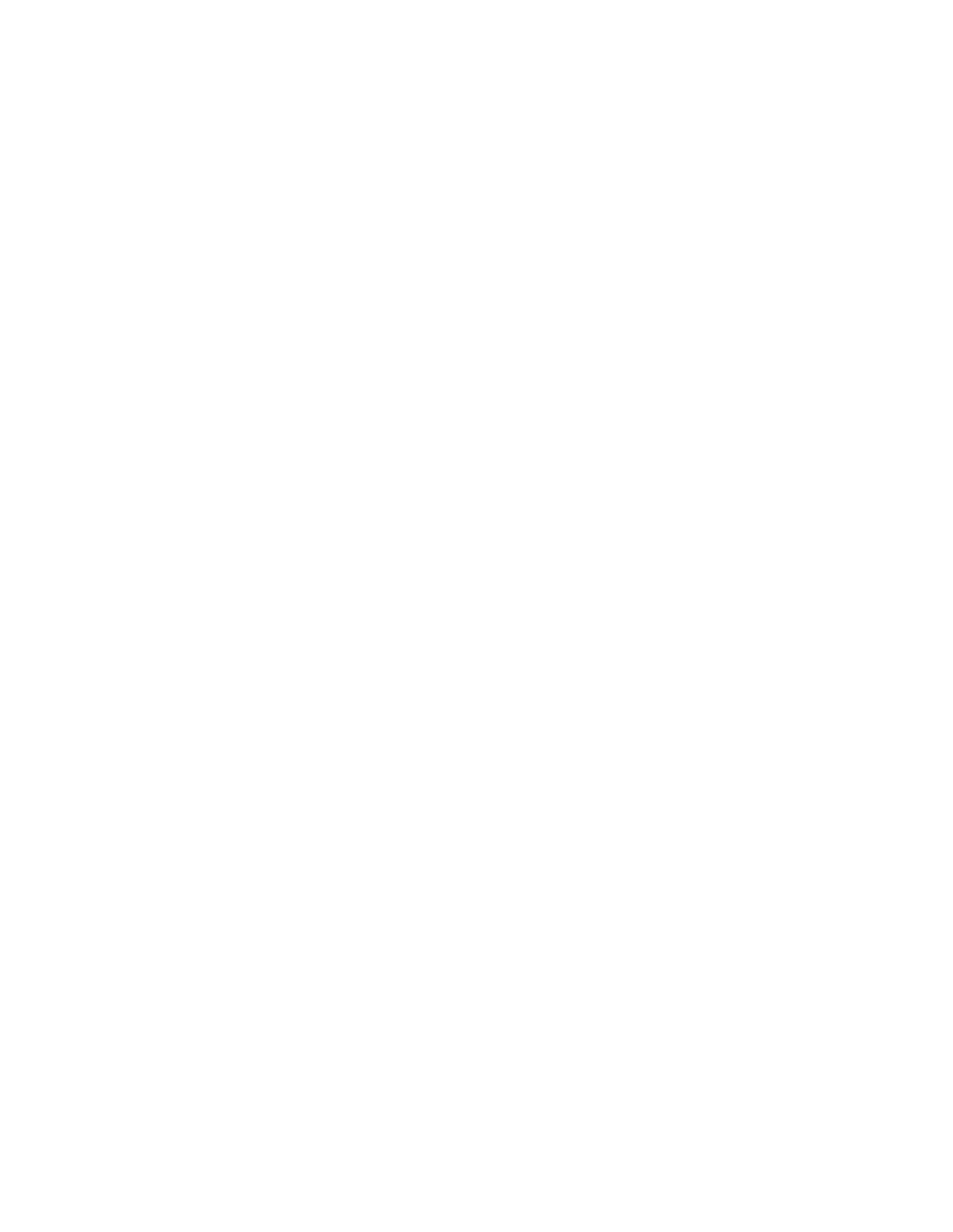Appendix A:

# Interview Guides and Self-Administered Questionnaire

# for Survey of Crown Attorneys

 $\sqrt{10}$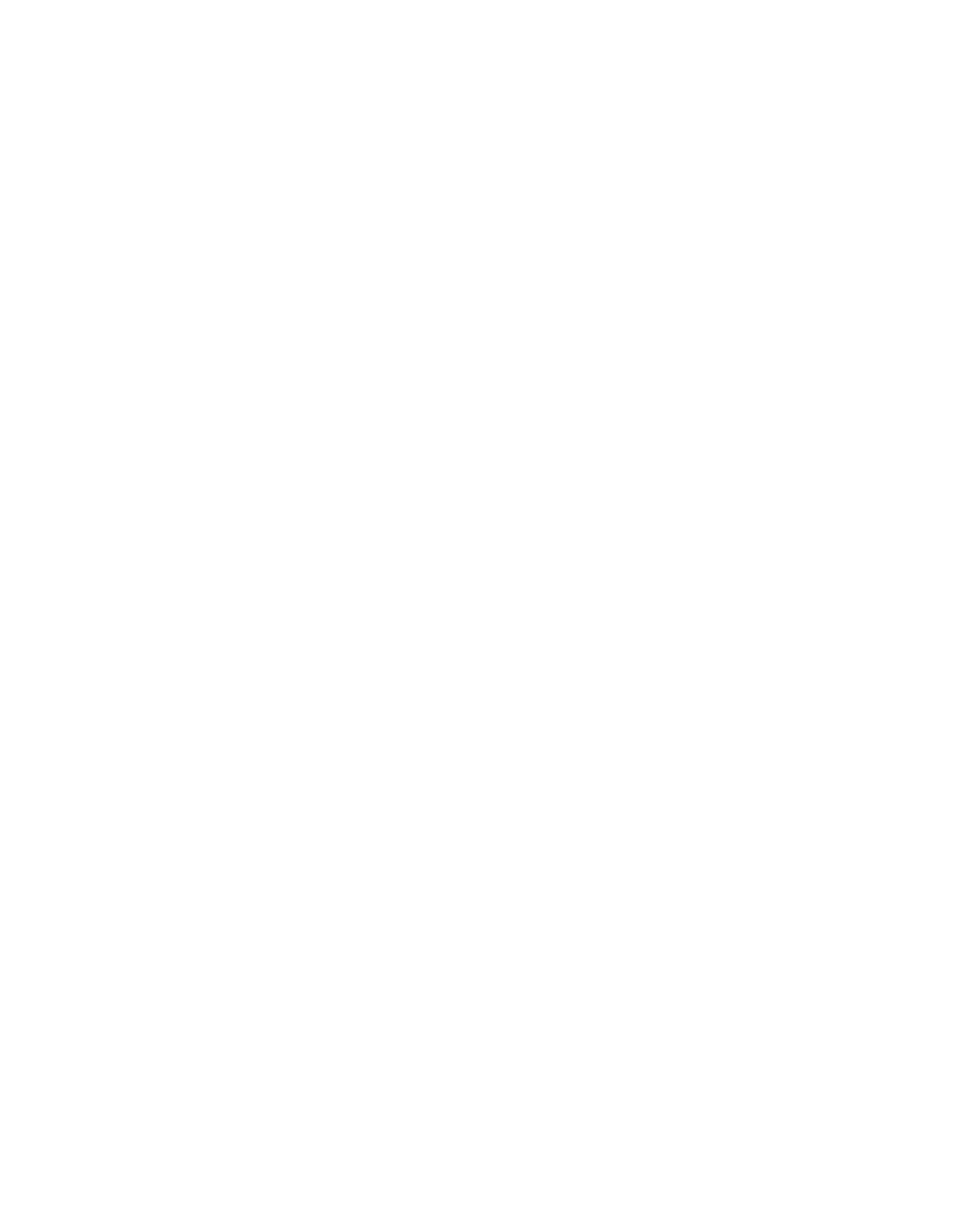## **KEY INFORMANT INTERVIEW GUIDE FOR CROWN ATTORNEYS**

The Department of Justice Canada has recently launched a multi-site study of victims of crime and criminal justice professionals. The main objectives of this study are:

` To provide information on the use and awareness of recent reforms with respect to victims of crime in the criminal justice system

(ITA)

- $\triangleright$  To identify any impediments to the implementation of recent reforms by criminal justice professionals
- $\triangleright$  To learn what information is provided to victims throughout the criminal justice process
- $\triangleright$  To gain a better understanding of the experiences of victims of crime in the criminal justice system and with various victim services.

The following questions address issues relating to the role of the victim and the Crown in the criminal justice system, victim services, and the implementation of recent reforms to assist victims of crime through the criminal justice process.

## **The Role of the Victim**

1. In your opinion, what role should the victim have in the criminal justice system? In particular, please consider bail decisions, plea negotiations, and sentencing.

## **The Crown's Role**

- 2. In general, how would you describe the Crown's responsibility toward victims?
- 3. During a typical case, do you have sufficient opportunity to meet with victims? If time were not an issue, what else should the Crown do to further assist victims?

## **Victim Services**

4. What victim services are currently available in your community for victims of crime? (e.g., police-based victim services, crown-based victim services, specialized victim services for domestic violence, sexual assaults, or children)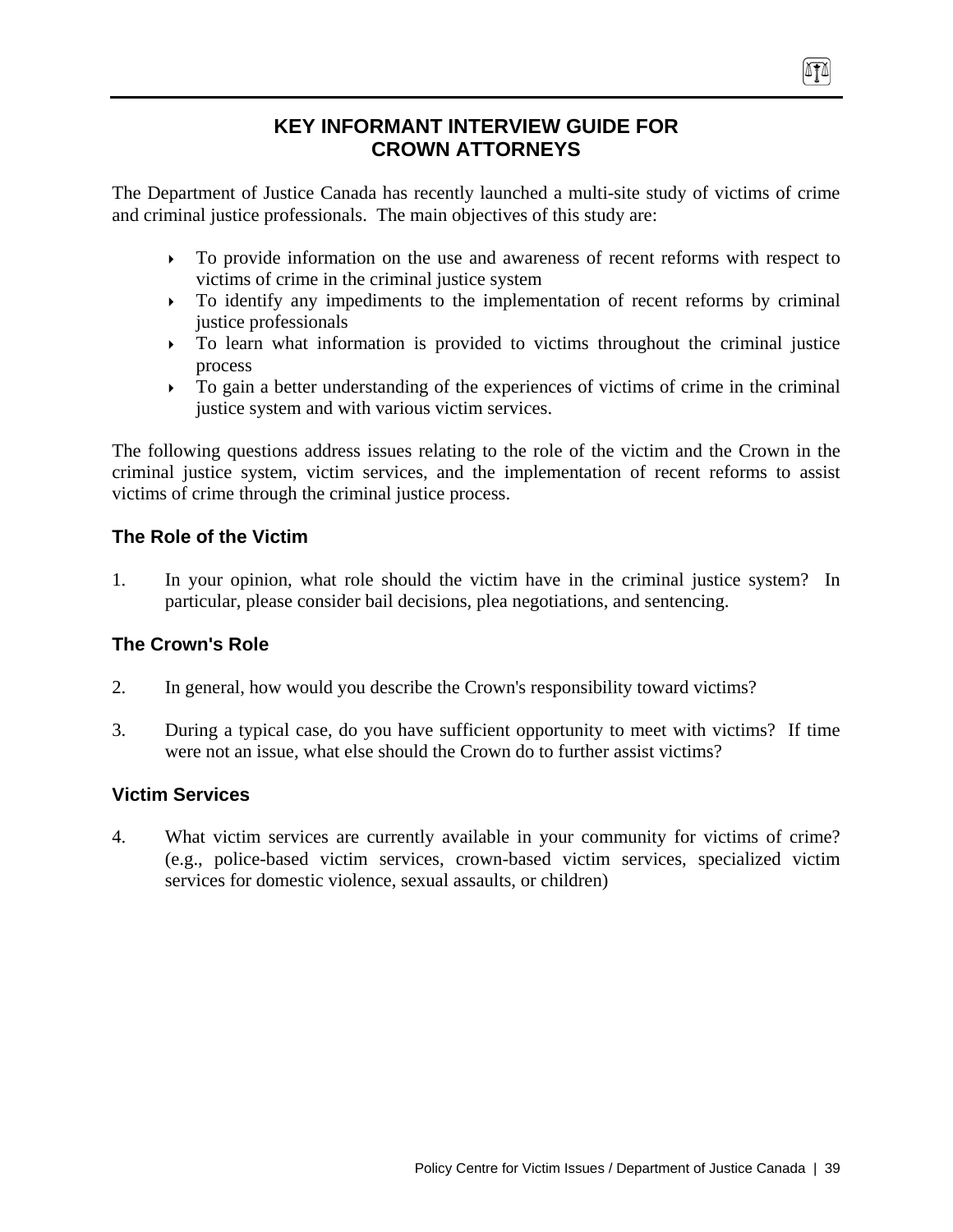- 5. In general, do you think that victims are provided with adequate information on:
	- $\rightarrow$  the progress of investigation
	- $\rightarrow$  outcomes of bail decisions
	- $\bullet$  conditions of release
	- $\rightarrow$  date and location of court proceedings
	- $\rightarrow$  charges laid
	- $\rightarrow$  charges dropped
	- $\rightarrow$  victim impact statements
	- $\triangleright$  restitution
	- ` the ultimate outcome of the case
	- $\rightarrow$  the criminal justice process
	- $\rightarrow$  alternative processes, such as diversion and restorative justice
	- $\rightarrow$  accused rights
	- $\triangleright$  victim services
	- $\rightarrow$  other community support services?

For each of the above, who should provide victims of crime with this type of information?

- 6. What, if anything, can be done to improve the information given to victims? Are there any difficulties in providing victims of crime with the information that they require? Please explain.
- 7. Are victim/witness assistants available to work with Crown attorneys in your office?
- 8. Please describe the extent to which the Crown and victim services work together or share information.

## **Recent Reforms Relating to Victims of Crime**

As you may know, a number of legislative changes at the federal level have been made relating to victims of crime and their participation in the criminal justice system (victim surcharge, victim impact statements, consideration of victim safety in bail decisions, assistance to victims testifying at trial, publication bans, etc.). The following questions address issues relating to the implementation of these provisions.

- 9. How do you address the victims' safety concerns with respect to bail determinations? Do you generally call the victim as a witness? If no, why not? Where a bail hearing is held, do you generally request specific conditions to address the victim's safety? Do judges usually grant these conditions?
- 10. Do you generally request publication bans in cases other than sexual offences? If yes, in what types of offences? If no, why not? Do judges usually grant these requests?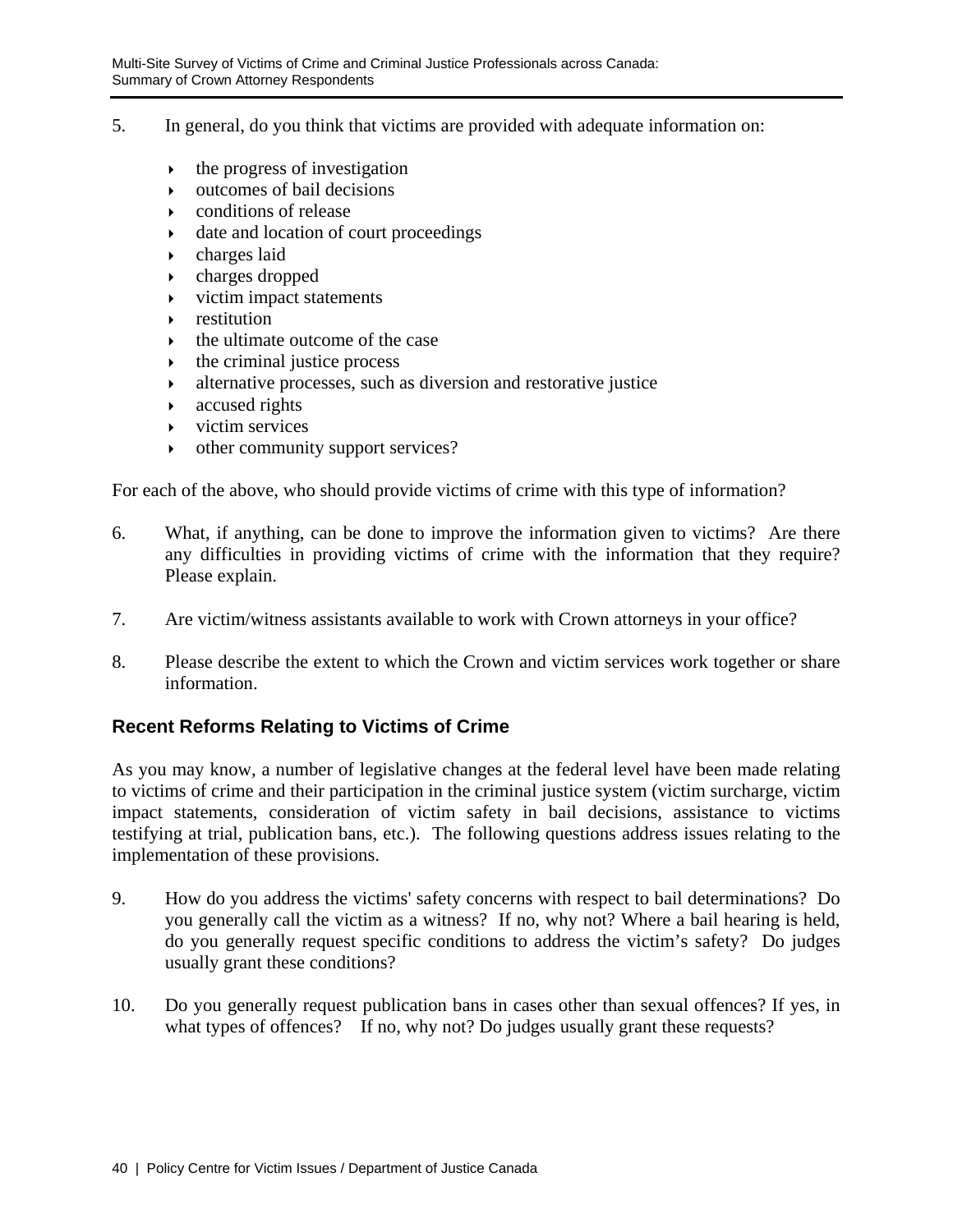- 11. Do you generally request the use of a screen or closed-circuit television for testimony of a young victim/witness or a victim/witness with a mental or physical disability? If no, why not? Do judges usually grant these requests? Are there any obstacles to the use of this provision? If yes, please explain. How can these best be addressed?
- 12. Do you generally request the use of pre-trial videotaped testimony of a young victim/witness or a victim/witness with a mental or physical disability? If no, why not? Do judges usually grant these requests? Are there any obstacles to the use of pre-trial videotape of testimony in these circumstances? If yes, please explain. How can these best be addressed?
- 13. Are there any alternatives to the use of screens, closed-circuit television, or pre-trial video-taped testimony that you believe would assist victims/witnesses in testifying?
- 14. Do you generally request that a support person be permitted to accompany a young victim/witness or a victim/witness with a mental or physical disability to court? If no, why not? Do judges usually grant these requests? Are there any obstacles to the use of support persons? If yes, please explain. How can these best be addressed?
- 15. Have you ever requested the exclusion of the public from a trial? If yes, in what circumstances? Do judges usually grant these requests?

Section 486 (2.3) of the *Criminal Code* states that, unless required by *"the proper administration of justice"* a self-represented accused cannot cross-examine a child witness (under 18 years of age). This section is applicable to proceedings where an accused is charged with a sexual offence, a sexual assault under sections 271, 272, and 273, or where violence against the victim is *"alleged to have been used, threatened, or attempted."*

- 16. Have you ever had a case where Section 486 (2.3) applied? If yes, did you request that counsel be appointed for the self-represented accused for the purpose of crossexamination of a victim/witness? If no, why not?
- 17. Do you feel that s. 486 (2.3) of the *Criminal Code* should be expanded to include other victims/witnesses and/or other types of offences? Please explain.
- 18. Based on your experience, do victims usually submit victim impact statements? What are the most common methods for submitting a victim impact statement (written statement only, victim reads statement, Crown read statement, other)?
- 19. When is the best time for the Crown to receive victim impact statements?
- 20. When a victim impact statement is submitted, do you generally remind the judge to consider it?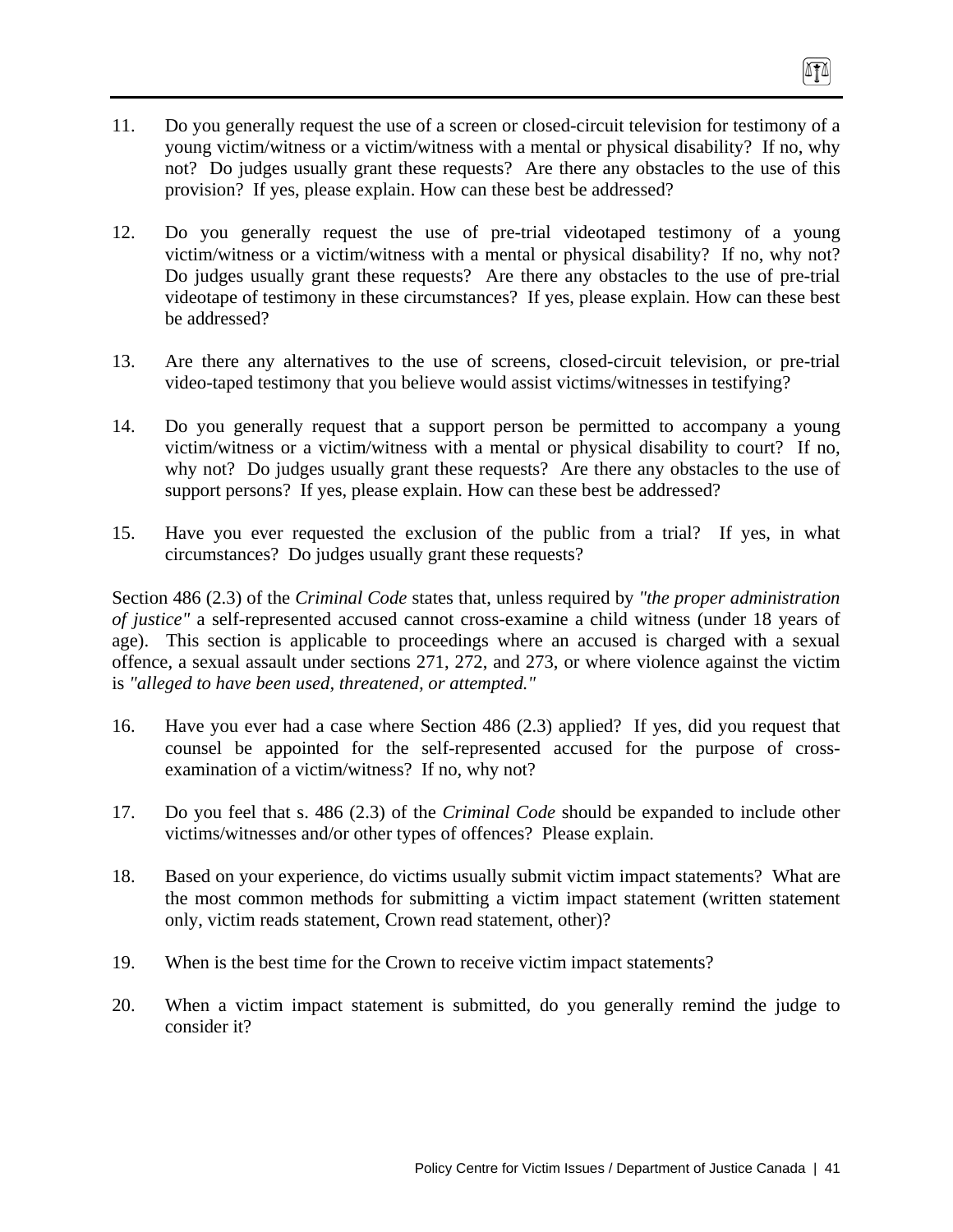- 21. Have you ever had a case where the defence counsel or the accused wanted to crossexamine the victim on their victim impact statement either during the trial or during sentencing? If yes, did the judge allow it?
- 22. How would you describe the effect of a victim impact statement on the sentencing of the accused?
- 23. If no impact statement is submitted, do you contact the victim about whether he/she wants to submit a victim impact statement? Do judges generally ask whether the victim is aware of the opportunity to prepare and submit a victim impact statement?
- 24. Are there any obstacles to the use of the victim impact statement? Please explain.
- 25. Do you generally request, when appropriate, that restitution be paid to a victim? If no, why not? What considerations motivate your decision to request restitution (e.g., offender's ability to pay, victim concerns, etc.)? Do judges usually grant requests for restitution?
- 26. Is restitution enforcement a concern or a problem? Why?
- 27. Based on your experience, is the victim surcharge waived more often than it should be? Do judges generally waive the surcharge without a request from the offender? Do you generally challenge an application by an accused to waive the surcharge?
- 28. In what circumstances do you think a conditional sentence is appropriate? Do you generally ask that conditions for the victim's safety be placed on the offender in conditional sentences?

#### **Restorative Justice**

Restorative Justice considered the wrong done to a person as well as the worn done to the community. community. Restorative justice programs involve the victim(s) or a representative, the offender(s), and community representatives. The offender is required to accept responsibility for the crime and take steps to repair the harm he or she has caused.

- 29. Have you used a restorative justice approach? Why or why not? At what stage in the process have you used restorative justice? (e.g., pre-charge, sentencing, other)
- 30. How are victims involved in the process?
- 31. In what kinds of cases do you think that the restorative approach would be most effective? Do you consider it important to consult the victim in the use of a restorative approach? Why or why not? Do you think that restorative approaches adequately protect victims and address their interests? Please explain.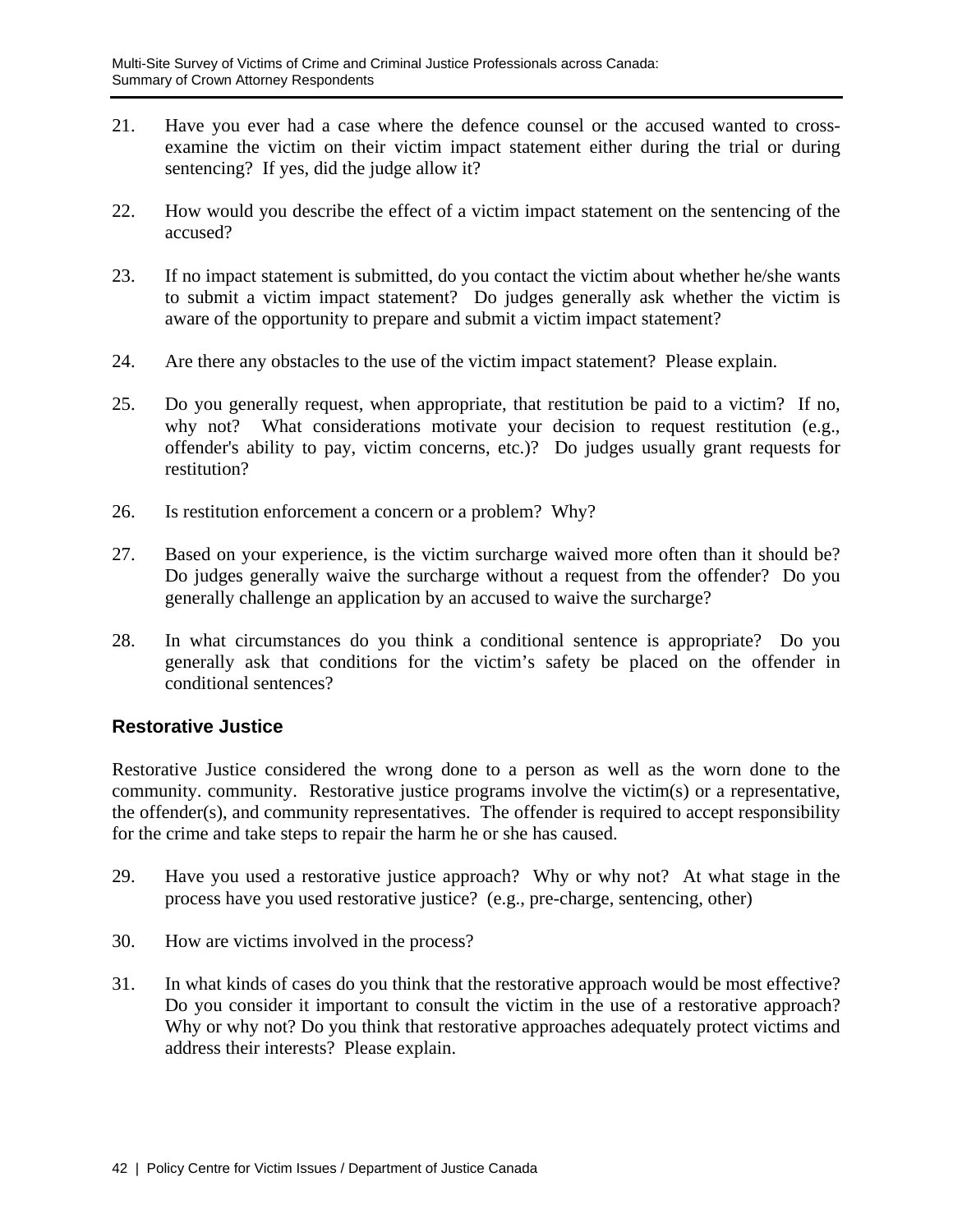## **Conclusion**

- 32. Do you think that Crown attorneys are adequately informed of the provisions of the *Criminal Code* intended to benefit victims? If no, what can be done to better inform Crown attorneys?
- 33. What has been accomplished by the *Criminal Code* provisions intended to benefit victims? Have there been any unintended consequences to these provisions? Please explain.
- 34. Do you have any other comments?

## **Thank you for your participation.**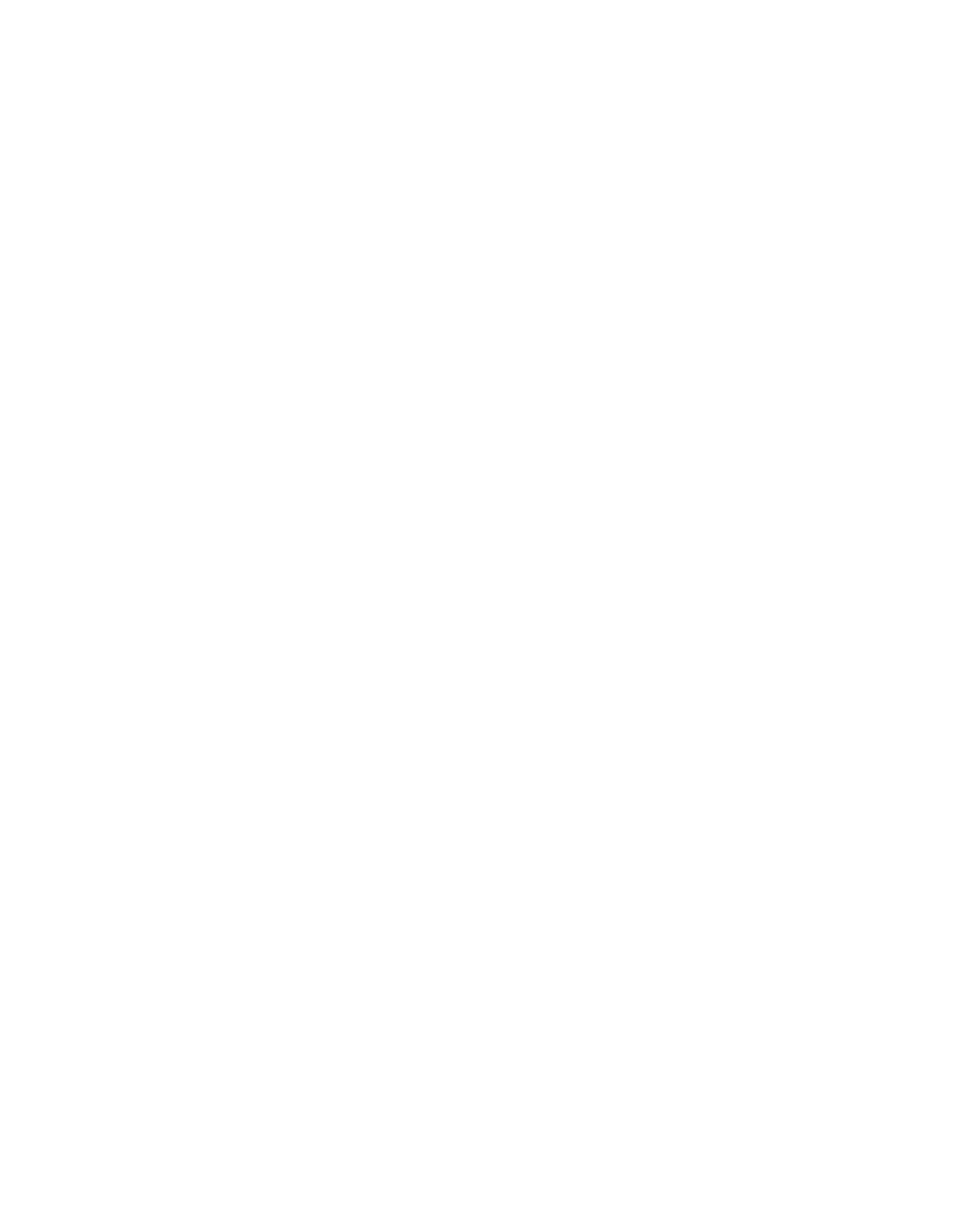## **KEY INFORMANT INTERVIEW GUIDE FOR CROWN ATTORNEYS (Ontario)**

TT

The Department of Justice Canada has recently launched a multi-site study of victims of crime and criminal justice professionals. The main objectives of this study are:

- $\triangleright$  To provide information on the use and awareness of recent reforms with respect to victims of crime in the criminal justice system
- $\triangleright$  To identify any impediments to the implementation of recent reforms by criminal justice professionals
- $\triangleright$  To learn what information is provided to victims throughout the criminal justice process
- $\triangleright$  To gain a better understanding of the experiences of victims of crime in the criminal justice system and with various victim services.

The following questions address issues relating to the role of the victim and the Crown in the criminal justice system, victim services, and the implementation of recent reforms to assist victims of crime through the criminal justice process.

## **The Crown's Role**

1. What is your responsibility toward victims of crime?

## **Victim Services**

- 2. What victim services are currently available in your community for victims of crime? (e.g., police-based victim services, crown-based victim services, specialized victim services for domestic violence, sexual assaults, or children)
- 3. In general, do victims receive adequate information on:
	- $\rightarrow$  the progress of investigation
	- $\rightarrow$  outcomes of bail decisions
	- $\rightarrow$  conditions of release
	- $\rightarrow$  date and location of court proceedings
	- $\rightarrow$  charges laid
	- $\rightarrow$  charges dropped
	- $\triangleright$  victim impact statements
	- ` restitution
	- ` the ultimate outcome of the case
	- $\rightarrow$  the criminal justice process
	- $\rightarrow$  alternative processes, such as diversion and restorative justice
	- $\triangleright$  accused rights
	- $\triangleright$  victim services
	- other community support services?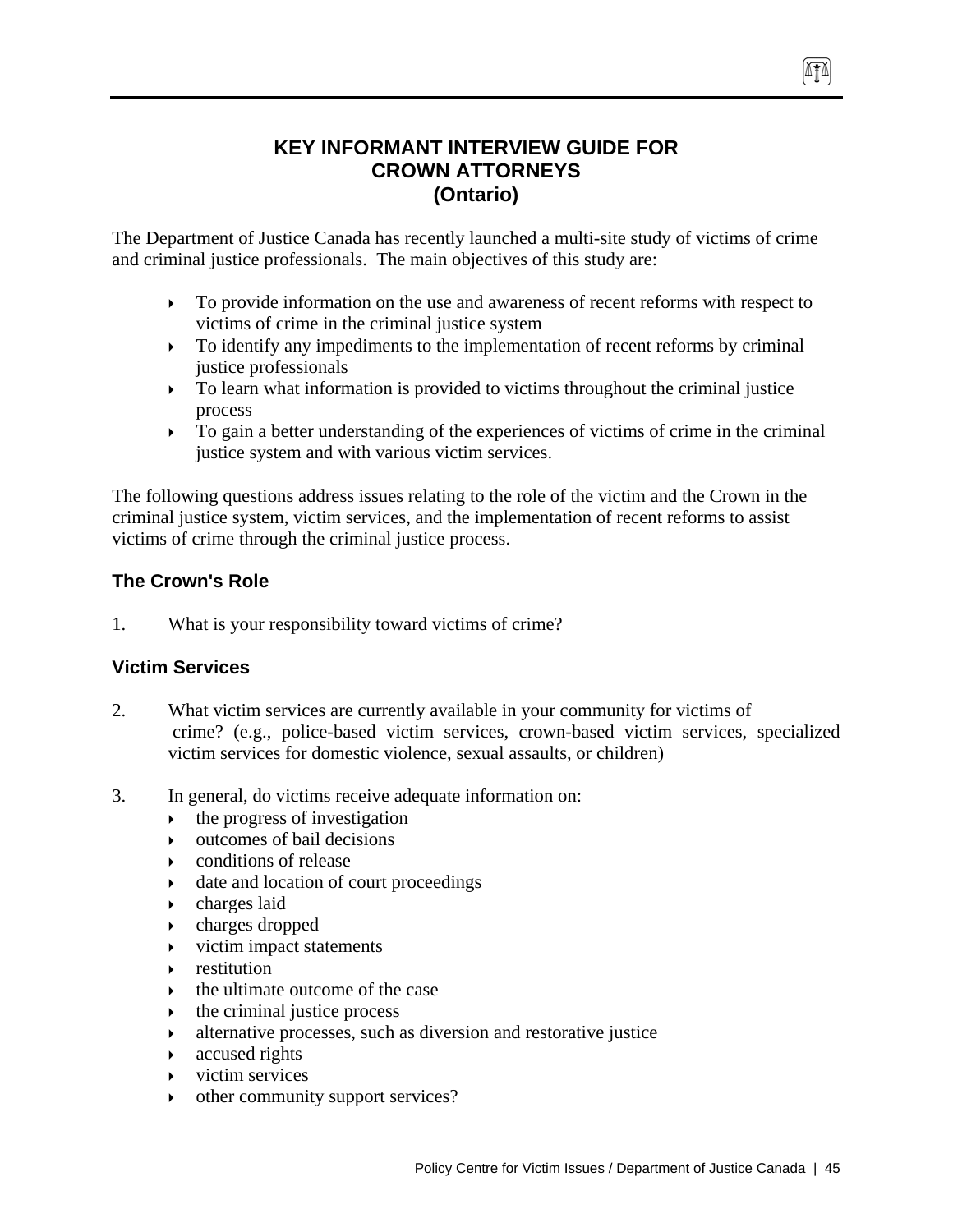- 4. What, if anything, can be done to improve the information given to victims?
- 5. Are victim/witness assistants available to work with Crown attorneys in your office?
- 6. Please describe the extent to which the Crown and victim services work together or share information.

## **Recent Reforms Relating to Victims of Crime**

As you may know, a number of legislative changes at the federal level have been made relating to victims of crime and their participation in the criminal justice system (victim surcharge, victim impact statements, consideration of victim safety in bail decisions, assistance to victims testifying at trial, publication bans, etc.). The following questions address issues relating to the implementation of these provisions.

- 7. How do you address the victims' safety concerns with respect to bail determinations? Do you generally call the victim as a witness? If no, why not? Where a bail hearing is held, do you generally request specific conditions to address the victim's safety? Do judges usually grant these conditions?
- 8. Do you generally request publication bans in cases other than sexual offences? If yes, in what types of offences? If no, why not? Do judges usually grant these requests?
- 9. Do you generally request the use of a screen or closed-circuit television for testimony of a young victim/witness or a victim/witness with a mental or physical disability? If no, why not? Do judges usually grant these requests? Are there any obstacles to the use of this provision? If yes, please explain. How can these best be addressed?
- 10. Do you generally request the use of pre-trial videotaped testimony of a young victim/witness or a victim/witness with a mental or physical disability? If no, why not? Do judges usually grant these requests? Are there any obstacles to the use of pre-trial videotape of testimony in these circumstances? If yes, please explain. How can these best be addressed?
- 11. Are there any alternatives to the use of screens, closed-circuit television, or pre-trial video-taped testimony that assist victims/witnesses in testifying?
- 12. Do you generally request that a support person be permitted to accompany a young victim/witness or a victim/witness with a mental or physical disability to court? If no, why not? Do judges usually grant these requests? Are there any obstacles to the use of support persons? If yes, please explain. How can these best be addressed?
- 13. Have you ever requested the exclusion of the public from a trial? If yes, in what circumstances? Do judges usually grant these requests?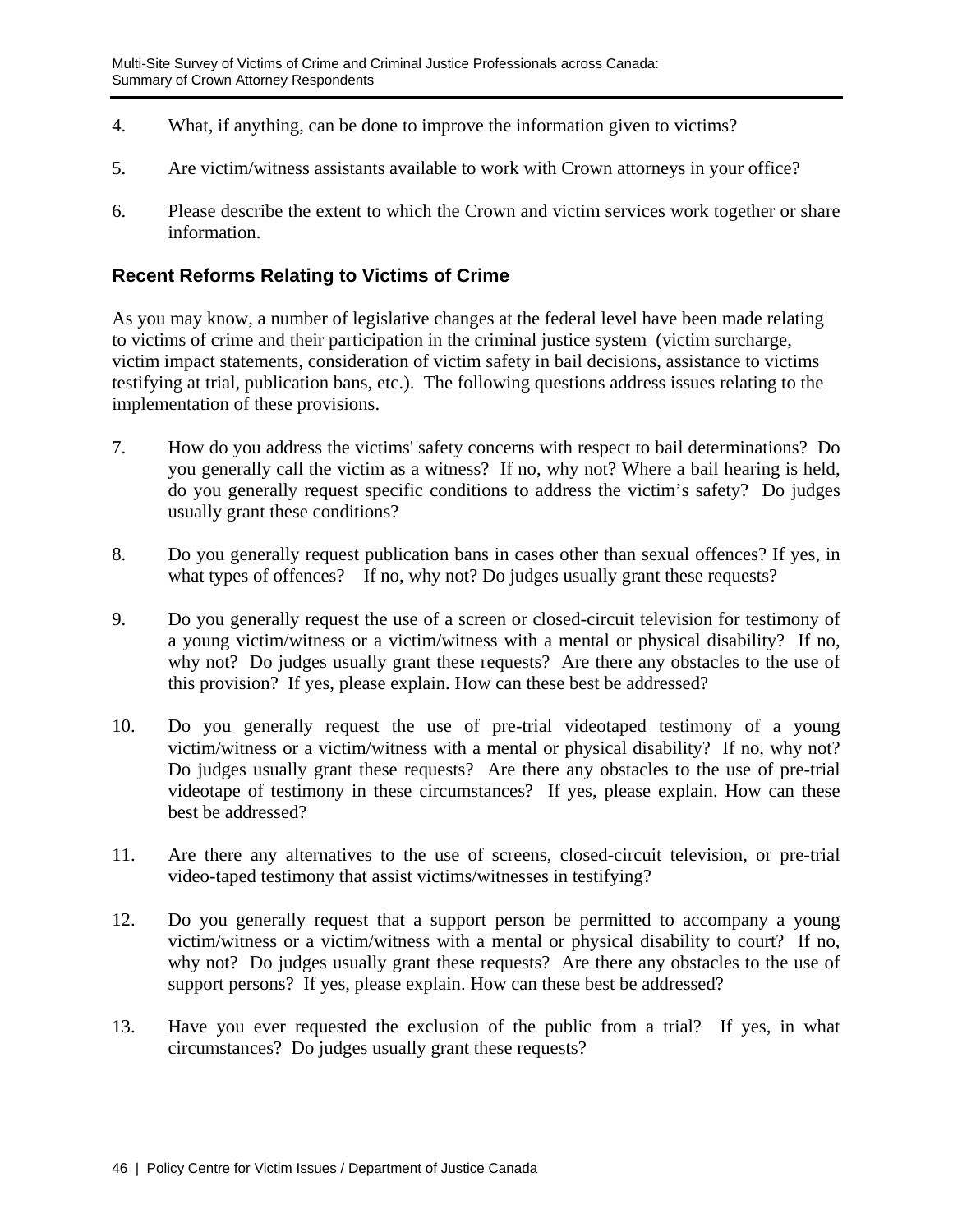Section 486 (2.3) of the *Criminal Code* states that, unless required by *"the proper administration of justice"* a self-represented accused cannot cross-examine a child witness (under 18 years of age). This section is applicable to proceedings where an accused is charged with a sexual offence, a sexual assault under sections 271, 272, and 273, or where violence against the victim is *"alleged to have been used, threatened, or attempted."*

TI

- 14. Have you ever had a case where Section 486 (2.3) applied? If yes, did you request that counsel be appointed for the self-represented accused for the purpose of crossexamination of a victim/witness?
- 15. Based on your experience, do victims usually submit victim impact statements? What are the most common methods for submitting a victim impact statement (written statement only, victim reads statement, Crown read statement, other)?
- 16. When is the best time for the Crown to receive victim impact statements?
- 17. When a victim impact statement is submitted, do you generally remind the judge to consider it?
- 18. Have you ever had a case where the defence counsel or the accused wanted to crossexamine the victim on their victim impact statement either during the trial or during sentencing? If yes, did the judge allow it?
- 19. How is the victim impact statement used in the sentencing of the accused?
- 20. If no impact statement is submitted, do you contact the victim about whether he/she wants to submit a victim impact statement? Do judges generally ask whether the victim is aware of the opportunity to prepare and submit a victim impact statement?
- 21. Are there any obstacles to the use of the victim impact statement? Please explain.
- 22. Do you generally request, when appropriate, that restitution be paid to a victim? If no, why not? What considerations motivate your decision to request restitution (e.g., offender's ability to pay, victim concerns, etc.)? Do judges usually grant requests for restitution?
- 23. Is restitution enforcement a concern or a problem? Why?
- 24. How often is the victim surcharge waived? Do judges generally waive the surcharge without a request from the offender? Do you generally challenge an application by an accused to waive the surcharge?
- 25. In what circumstances do you agree to a conditional sentence? Do you generally ask that conditions for the victim's safety be placed on the offender in conditional sentences?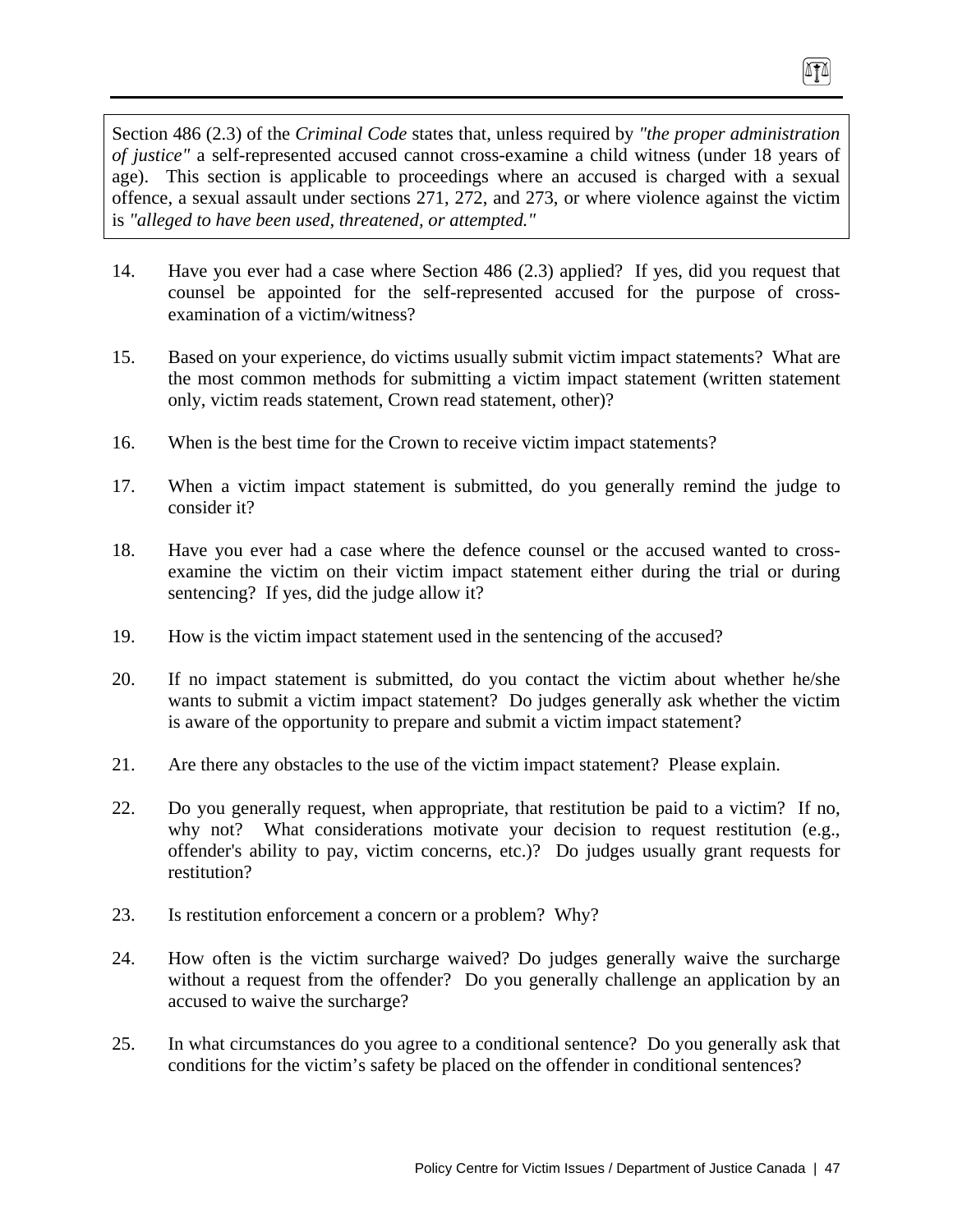#### **Restorative Justice**

Restorative Justice considers the wrong done to a person as well as the wrong done to the community. Restorative justice programs involve the victim(s) or a representative, the offender(s), and community representatives. The offender is required to accept responsibility for the crime and take steps to repair the harm he or she has caused.

- 26. Have you used a restorative justice approach? Why or why not? At what stage in the process have you used restorative justice? (e.g., pre-charge, sentencing, other)
- 27. How are victims involved in the process?

## **Conclusion**

28. Are Crown attorneys adequately informed of the provisions of the *Criminal Code* intended to benefit victims? If no, what can be done to better inform Crown attorneys?

## **Thank you for your participation.**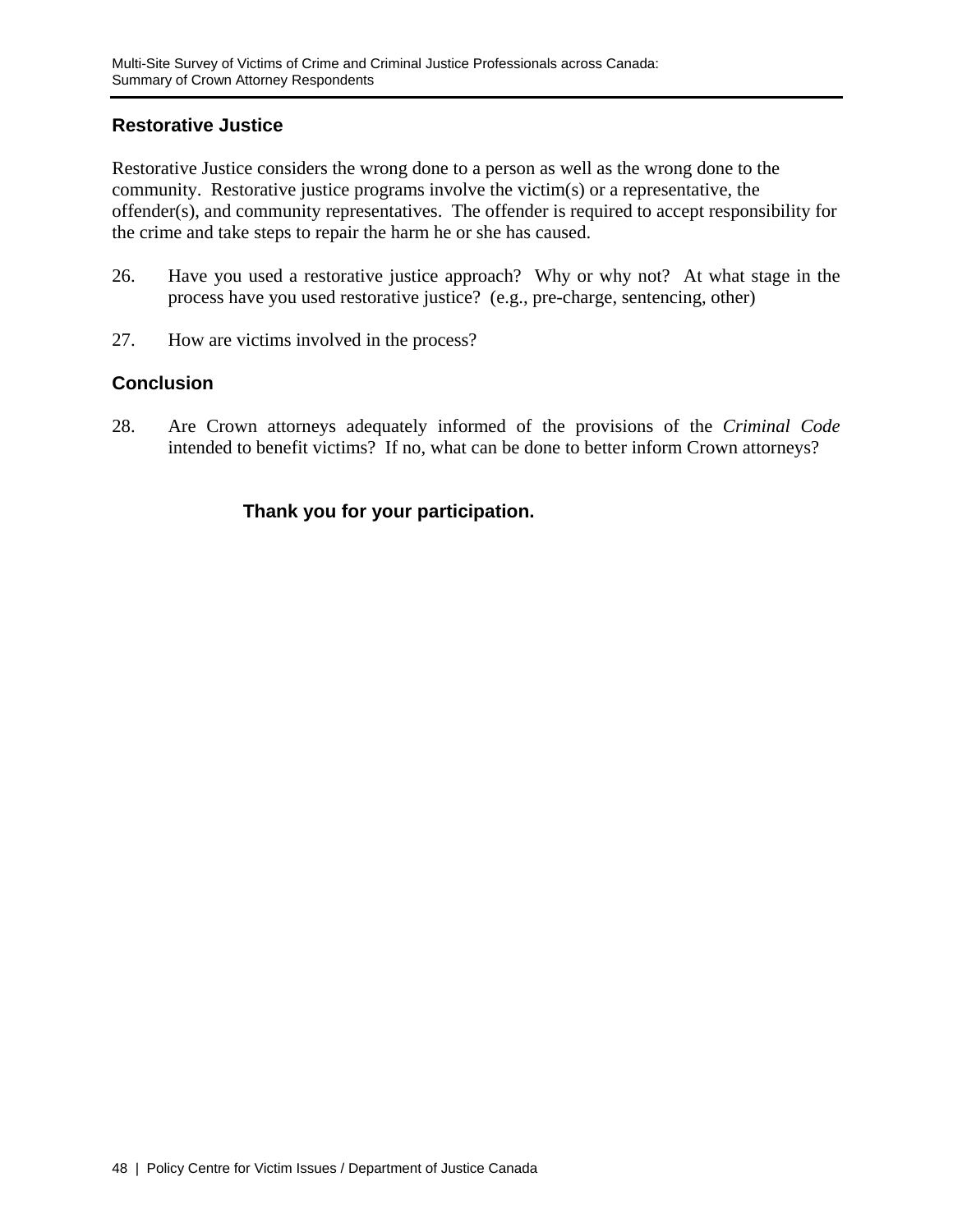# **Self-Administered Questionnaire for Survey of Crown Attorneys**

 $\sqrt{10}$ 

1. What role do you believe victims should have in the following stages of the criminal justice process?

|    |                         | <b>Informed</b> | <b>Victim</b><br>should be<br><b>Consulted</b> | Other (specify)                                                                                                                                                                                                                                                                                                                                                                | <b>Victim should</b><br>not have<br>any role |
|----|-------------------------|-----------------|------------------------------------------------|--------------------------------------------------------------------------------------------------------------------------------------------------------------------------------------------------------------------------------------------------------------------------------------------------------------------------------------------------------------------------------|----------------------------------------------|
|    | <b>Bail decisions</b>   |                 |                                                |                                                                                                                                                                                                                                                                                                                                                                                |                                              |
|    |                         | $\mathbf{1}$    | $\overline{2}$                                 |                                                                                                                                                                                                                                                                                                                                                                                | $00\,$                                       |
|    | Plea negotiations       | $\mathbf{1}$    | $\overline{2}$                                 | $\begin{array}{c c c c c} \hline \rule{0pt}{16pt} \rule{0pt}{2.5ex} \rule{0pt}{2.5ex} \rule{0pt}{2.5ex} \rule{0pt}{2.5ex} \rule{0pt}{2.5ex} \rule{0pt}{2.5ex} \rule{0pt}{2.5ex} \rule{0pt}{2.5ex} \rule{0pt}{2.5ex} \rule{0pt}{2.5ex} \rule{0pt}{2.5ex} \rule{0pt}{2.5ex} \rule{0pt}{2.5ex} \rule{0pt}{2.5ex} \rule{0pt}{2.5ex} \rule{0pt}{2.5ex} \rule{0pt}{2.5ex} \rule{0pt$ | 00                                           |
|    | Sentencing<br>decisions | $\mathbf{1}$    | $\overline{2}$                                 | $3 \left( \frac{1}{2} \right)$                                                                                                                                                                                                                                                                                                                                                 | 00                                           |
| 2. |                         |                 |                                                | What do you think is the Crown's responsibility to victims?                                                                                                                                                                                                                                                                                                                    |                                              |
|    |                         |                 |                                                |                                                                                                                                                                                                                                                                                                                                                                                |                                              |
|    |                         |                 |                                                |                                                                                                                                                                                                                                                                                                                                                                                |                                              |
| 3. |                         |                 |                                                | If time were not an issue, what else should Crown do to further assist victims?                                                                                                                                                                                                                                                                                                |                                              |
| 4. |                         |                 |                                                | During a typical case, do you have sufficient opportunity to meet with victims?                                                                                                                                                                                                                                                                                                |                                              |
|    | $_1$ Yes                |                 | $2$ No                                         | 8 Don't know                                                                                                                                                                                                                                                                                                                                                                   |                                              |
| 5. |                         |                 |                                                | Are victim/witness assistants available to work with Crown attorneys in your office?                                                                                                                                                                                                                                                                                           |                                              |
|    | $_1$ Yes                | $2$ No          |                                                | 8 Don't know                                                                                                                                                                                                                                                                                                                                                                   |                                              |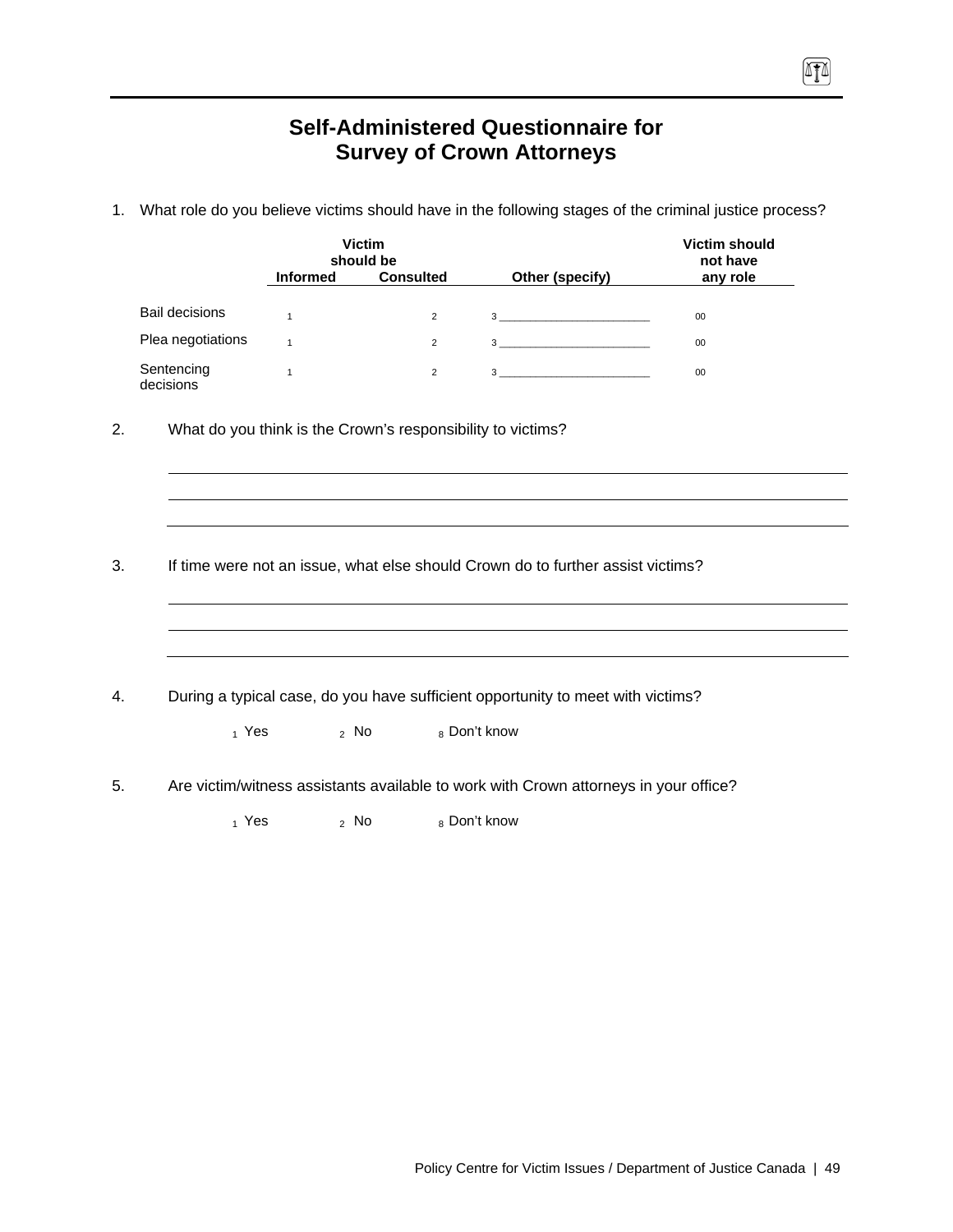#### 6. Are the following victim services available in your community?

|                                                                                                                                                                                                                                     | Yes          | No             | Don't<br>know |  |
|-------------------------------------------------------------------------------------------------------------------------------------------------------------------------------------------------------------------------------------|--------------|----------------|---------------|--|
| Police-based victim services                                                                                                                                                                                                        |              | 2              | 8             |  |
| Crown-based victim services                                                                                                                                                                                                         |              | $\overline{2}$ | 8             |  |
| Specialized victim services for domestic violence                                                                                                                                                                                   |              | $\overline{2}$ | 8             |  |
| Specialized victim services for sexual assaults                                                                                                                                                                                     |              | $\overline{2}$ | 8             |  |
| Specialized victim services for children                                                                                                                                                                                            | $\mathbf{1}$ | $\mathfrak{p}$ | 8             |  |
| Other victim services (Specify) <b>Example 20</b> Note that the control of the control of the control of the control of the control of the control of the control of the control of the control of the control of the control of th |              | $\overline{2}$ | 8             |  |
|                                                                                                                                                                                                                                     |              | $\overline{2}$ | 8             |  |
| Other victim services (Specify)                                                                                                                                                                                                     |              | 2              | 8             |  |

7. Please indicate your level of agreement with the following:

| <b>Victims usually receive</b><br>adequate information on           | <b>Strongly</b><br>agree | Agree | <b>Disagree</b> | <b>Strongly</b><br>disagree | Don't<br>know |
|---------------------------------------------------------------------|--------------------------|-------|-----------------|-----------------------------|---------------|
| the progress of the investigation                                   | 4                        | 3     | 2               |                             | 8             |
| outcomes of bail decisions                                          | 4                        | 3     | 2               |                             | 8             |
| conditions of release                                               | 4                        | 3     | 2               |                             | 8             |
| date and location of court<br>proceedings                           | 4                        | 3     | $\overline{2}$  |                             | 8             |
| charges laid                                                        | 4                        | 3     | $\overline{2}$  |                             | 8             |
| charges dropped                                                     | 4                        | 3     | $\overline{2}$  |                             | 8             |
| victim impact statements                                            | 4                        | 3     | $\overline{2}$  |                             | 8             |
| restitution                                                         | 4                        | 3     | $\overline{2}$  |                             | 8             |
| the ultimate outcome of the case                                    | 4                        | 3     | $\overline{2}$  |                             | 8             |
| the criminal justice process                                        | 4                        | 3     | $\overline{2}$  |                             | 8             |
| alternative processes, such as<br>diversion and restorative justice | 4                        | 3     | $\overline{2}$  |                             | 8             |
| accused rights                                                      | 4                        | 3     | 2               |                             | 8             |
| victim services                                                     | Δ                        | 3     | 2               |                             | 8             |
| other community support services                                    | 4                        | 3     | $\overline{2}$  |                             | 8             |

7a. For those items from question 7 with which you **strongly disagree** or **disagree**, what could be done to improve the information given to victims?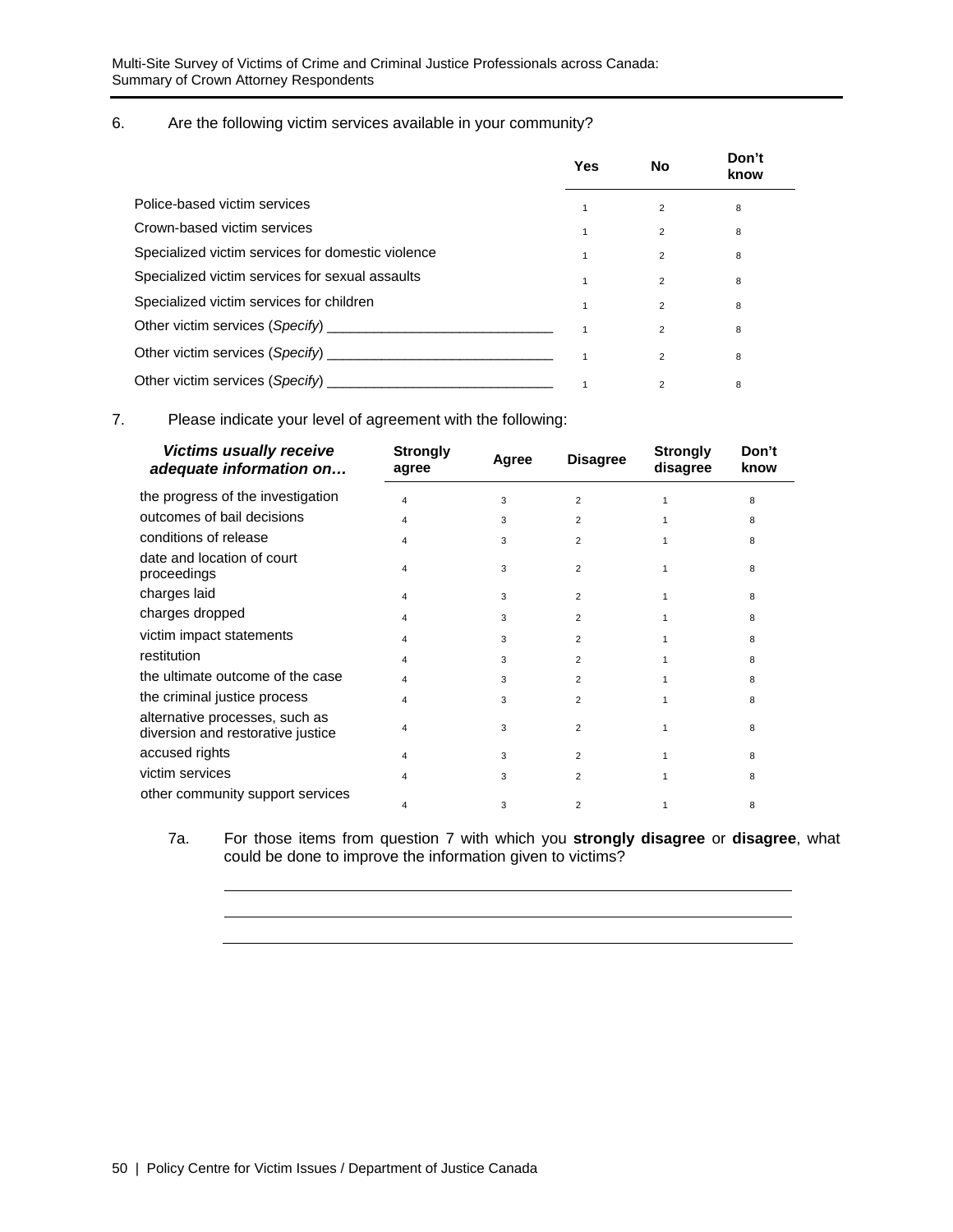|                                                                     | Crown        | <b>Police</b>  | <b>Victim</b><br><b>Services</b> | Other (Specify) | Don't<br>know |
|---------------------------------------------------------------------|--------------|----------------|----------------------------------|-----------------|---------------|
| The progress of the investigation                                   | $\mathbf{1}$ | 2              | 3                                |                 | 8             |
| Outcomes of bail decisions                                          | $\mathbf{1}$ | 2              | 3                                |                 | 8             |
| Conditions of release                                               |              |                |                                  |                 |               |
|                                                                     | $\mathbf{1}$ | 2              | 3                                |                 | 8             |
| Date and location of court proceedings                              | 1            | 2              | 3                                |                 | 8             |
| Charges laid                                                        |              |                |                                  |                 |               |
|                                                                     | $\mathbf{1}$ | 2              | 3                                |                 | 8             |
| Charges dropped                                                     | $\mathbf{1}$ | $\overline{2}$ | 3                                |                 | 8             |
| Victim impact statements                                            |              |                |                                  |                 |               |
| Restitution                                                         | $\mathbf{1}$ | $\overline{2}$ | 3                                |                 | 8             |
|                                                                     | $\mathbf{1}$ | $\overline{2}$ | 3                                |                 | 8             |
| The ultimate outcome of the case                                    |              |                |                                  |                 |               |
|                                                                     | 1            | 2              | 3                                |                 | 8             |
| The criminal justice process                                        | $\mathbf{1}$ | $\overline{2}$ | 3                                |                 | 8             |
| Alternative processes, such as diversion<br>and restorative justice | 1            | $\overline{2}$ | 3                                |                 | 8             |
|                                                                     |              |                |                                  |                 |               |
| Accused rights                                                      | $\mathbf{1}$ | $\overline{2}$ | 3                                |                 | 8             |
| Victim services                                                     | $\mathbf{1}$ | $\overline{2}$ | 3                                |                 | 8             |
| Other community support services                                    |              |                |                                  |                 |               |
|                                                                     | 1            | $\overline{2}$ | 3                                |                 | 8             |

8. Who should provide the following information to victims? (*Please check all that apply*)

 $\sqrt{10}$ 

#### 9. Do you generally do any of the following: (*Check "Yes" or "No" for each of the following.*)

|                                                                                                                                  | Yes | No             |  |
|----------------------------------------------------------------------------------------------------------------------------------|-----|----------------|--|
| Call the victim as a witness in bail hearings                                                                                    | 1   | 2              |  |
| Request specific conditions to address the victim's safety in bail<br>determinations                                             | 1   | 2              |  |
| Request publication bans in cases other than sexual offences                                                                     |     | 2              |  |
| Request the use of a screen for young witnesses or witnesses with a mental<br>or physical disability                             |     | 2              |  |
| Request the use of closed-circuit television for young witnesses or<br>witnesses with a mental or physical disability            | 1   | 2              |  |
| Use pre-trial videotaped testimony for young witnesses or witnesses with a<br>mental or physical disability                      | 1   | 2              |  |
| Request that a support person accompany a young witness under the<br>age of 14 or witnesses with a mental or physical disability | 1   | $\overline{2}$ |  |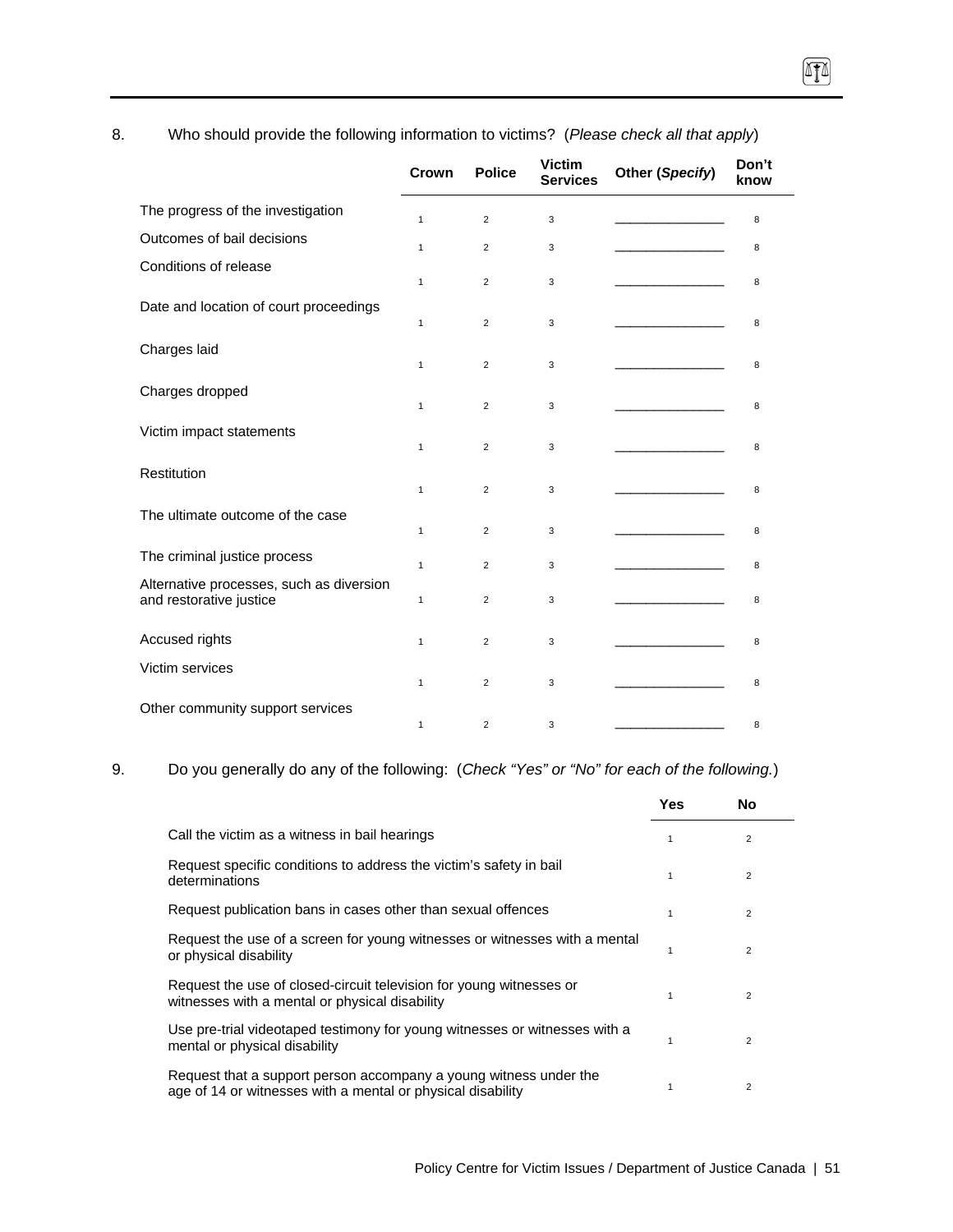9a. If you answered "No" to any part of question 9, please explain why not.

| Call the victim as a witness in<br>bail                                                                                                   |                                                                                                                      |
|-------------------------------------------------------------------------------------------------------------------------------------------|----------------------------------------------------------------------------------------------------------------------|
| Request specific conditions to<br>address the victim's safety in<br>bail determinations                                                   | <u> 1989 - Johann Stoff, Amerikaansk politiker (* 1908)</u>                                                          |
| Request publication bans in<br>other than<br>cases<br>sexual<br>offences                                                                  |                                                                                                                      |
| Request the use of a screen<br>young witnesses<br>for<br>or<br>witnesses with a mental or<br>physical disability                          | <u> 1980 - Johann Stein, marwolaethau a bhann an t-</u>                                                              |
| Request the use of closed-<br>circuit television for young<br>witnesses or witnesses with a<br>mental or physical disability              | and the control of the control of the control of the control of the control of the control of the control of the     |
| Use<br>pre-trial<br>videotaped<br>testimony for young witnesses<br>or witnesses with a mental or<br>physical disability                   |                                                                                                                      |
| Request that a support person<br>accompany a young witness<br>under the age of 14 or<br>witnesses with a mental or<br>physical disability | <u> 1989 - Johann Stein, marwolaethau a bhann an t-Amhain an t-Amhain an t-Amhain an t-Amhain an t-Amhain an t-A</u> |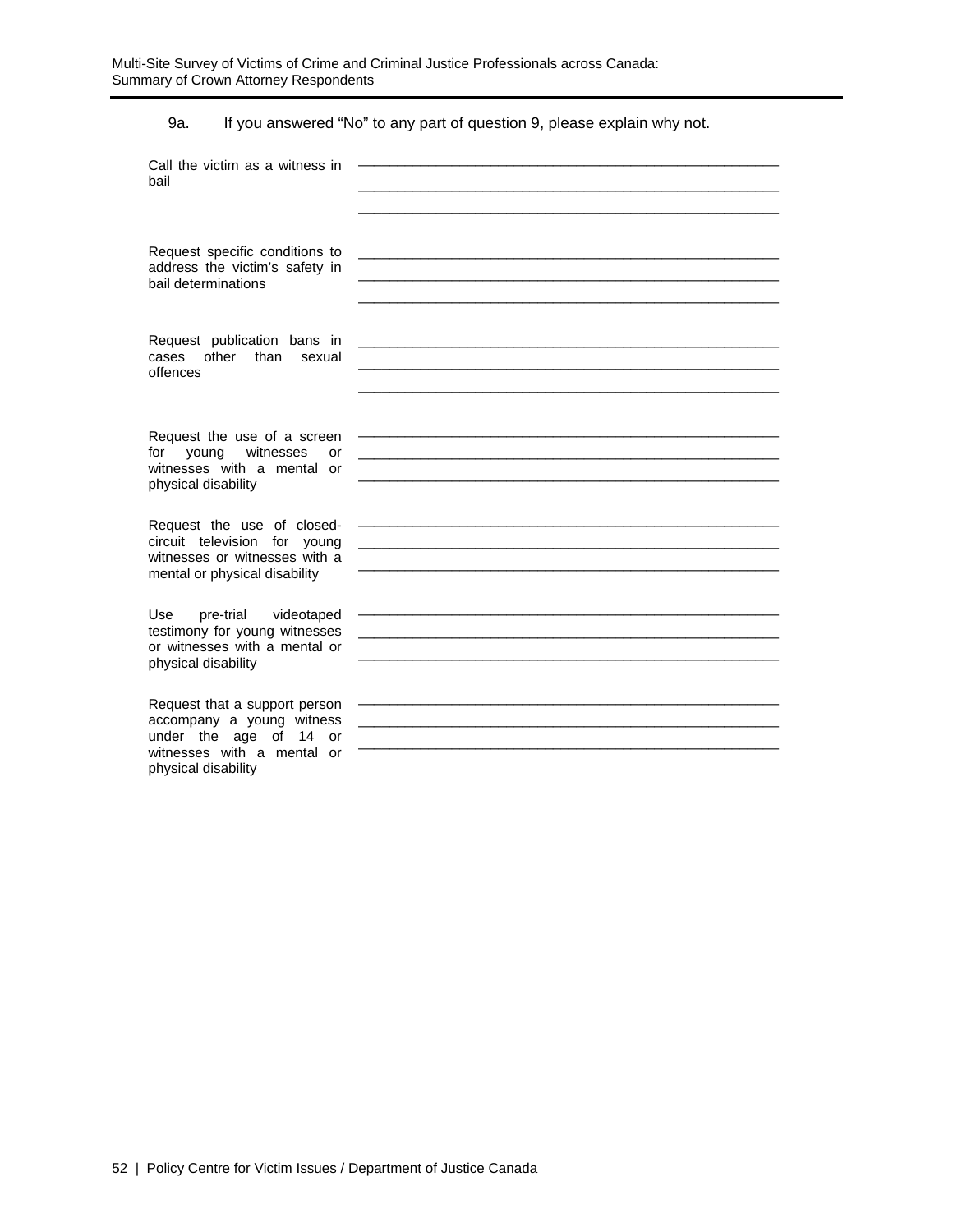#### 10. In general, do judges usually grant the following requests?

|                                                                                                                                     | Yes | No             | Don't<br>know |  |
|-------------------------------------------------------------------------------------------------------------------------------------|-----|----------------|---------------|--|
| Request specific conditions to address the victim's safety in bail<br>determinations                                                |     | $\overline{2}$ | 8             |  |
| Request for a publication ban in cases other than sexual<br>offences                                                                |     | $\mathcal{P}$  | 8             |  |
| Request the use of a screen for young witnesses or witnesses<br>with a mental or physical disability                                |     | $\overline{2}$ | 8             |  |
| Request the use of closed-circuit television for young witnesses<br>or witnesses with a mental or physical disability               |     | 2              | 8             |  |
| Request the use of pre-trial videotaped testimony for young<br>witnesses or witnesses with a mental or physical disability          |     | $\overline{2}$ | 8             |  |
| Request that a support person accompany a young witness<br>under the age of 14 or witnesses with a mental or physical<br>disability |     | 2              | 8             |  |
| Request to exclude the public from a trial                                                                                          | 1   | $\overline{2}$ | 8             |  |
| Request for restitution                                                                                                             |     | $\overline{2}$ | 8             |  |
|                                                                                                                                     |     |                |               |  |

#### 11. Are there any obstacles to using the following?

|                                                                                                                      | Yes | No | Don't<br>know |
|----------------------------------------------------------------------------------------------------------------------|-----|----|---------------|
| A screen for young witnesses or witnesses with a mental or<br>physical disability                                    |     |    | 8             |
| Closed-circuit television for young witnesses or witnesses with<br>a mental or physical disability                   |     | 2  | 8             |
| Pre-trial videotaped testimony for young witnesses or witnesses<br>with a mental or physical disability              |     | 2  | 8             |
| Support person to accompany a young witness under the age<br>of 14 or witnesses with a mental or physical disability |     |    | 8             |

11a. If you answered "Yes" to any part of question 11, please explain.

| A screen for young witnesses with<br>a mental or physical disability                                                       | $\frac{1}{1}$ and $\frac{1}{1}$ and $\frac{1}{1}$ and $\frac{1}{1}$ are to any pair or quoditon in product oxplant. |
|----------------------------------------------------------------------------------------------------------------------------|---------------------------------------------------------------------------------------------------------------------|
| Closed-circuit television for young<br>witnesses or witnesses with a<br>mental or physical disability                      |                                                                                                                     |
| Pre-trial videotaped testimony for<br>young witnesses or witnesses with<br>a mental or physical disability                 |                                                                                                                     |
| Support person to accompany a<br>young witness under the age of 14<br>or witnesses with a mental or<br>physical disability |                                                                                                                     |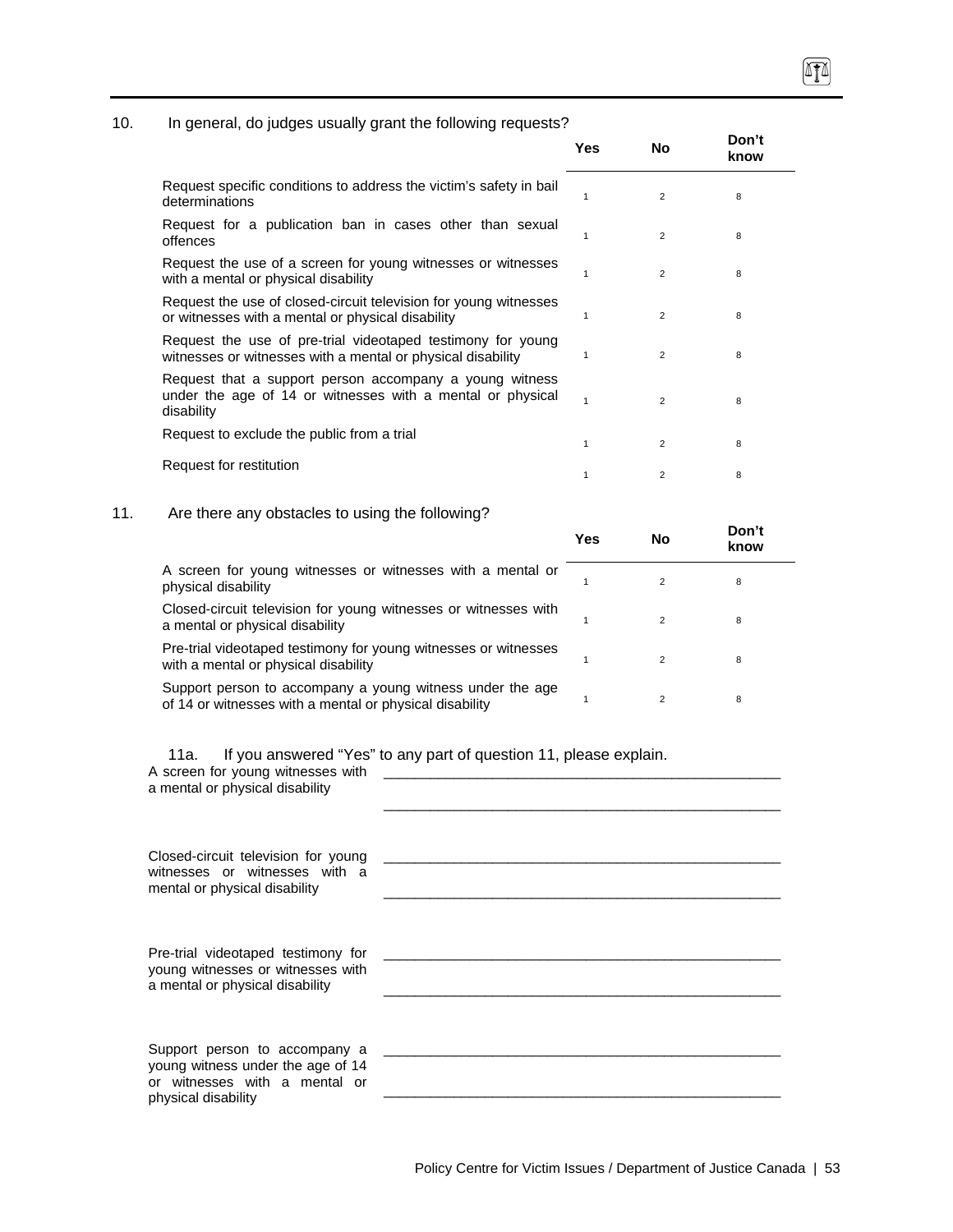Multi-Site Survey of Victims of Crime and Criminal Justice Professionals across Canada: Summary of Crown Attorney Respondents

\_\_\_\_\_\_\_\_\_\_\_\_\_\_\_\_\_\_\_\_\_\_\_\_\_\_\_\_\_\_\_\_\_\_\_\_\_\_\_\_\_\_\_\_\_\_\_\_\_\_ \_\_\_\_\_\_\_\_\_\_\_\_\_\_\_\_\_\_\_\_\_\_\_\_\_\_\_\_\_\_\_\_\_\_\_\_\_\_\_\_\_\_\_\_\_\_\_\_\_\_

12. Have you ever requested the exclusion of the public from a trial?

 $_1$  Yes  $_2$  No

13. In what circumstances would you request the exclusion of the public from a trial?

\_\_\_\_\_\_\_\_\_\_\_\_\_\_\_\_\_\_\_\_\_\_\_\_\_\_\_\_\_\_\_\_\_\_\_\_\_\_\_\_\_\_\_\_\_\_\_\_\_\_ 8 Don't know

Section 486 (2.3) of the *Criminal Code* states that, unless required by *"the proper administration of justice"* a self-represented accused cannot cross-examine a child witness (under 18 years of age). This section is applicable to proceedings where an accused is charged with a sexual offence, a sexual assault under sections 271, 272, and 273, or where violence against the victim is *"alleged to have been used, threatened, or attempted."*

14. Have you ever had a case where Section 486 (2.3) applied?

 $_1$  Yes  $_2$  No  $_8$  Don't recall

15. [*If "Yes" to question 14*] Did you request that counsel be appointed to cross-examine the victim/witness?

 $_1$  Yes  $_2$  No

16. Should Section 486 (2.3) be expanded?

 $_1$  Yes  $_2$  No  $_8$  Don't know

16a. If you answered "Yes" to question 16, should it be expanded to other victims/witnesses? (Please describe)

16b. If you answered "Yes" to question 16, should it be expanded to other offences? (Please describe)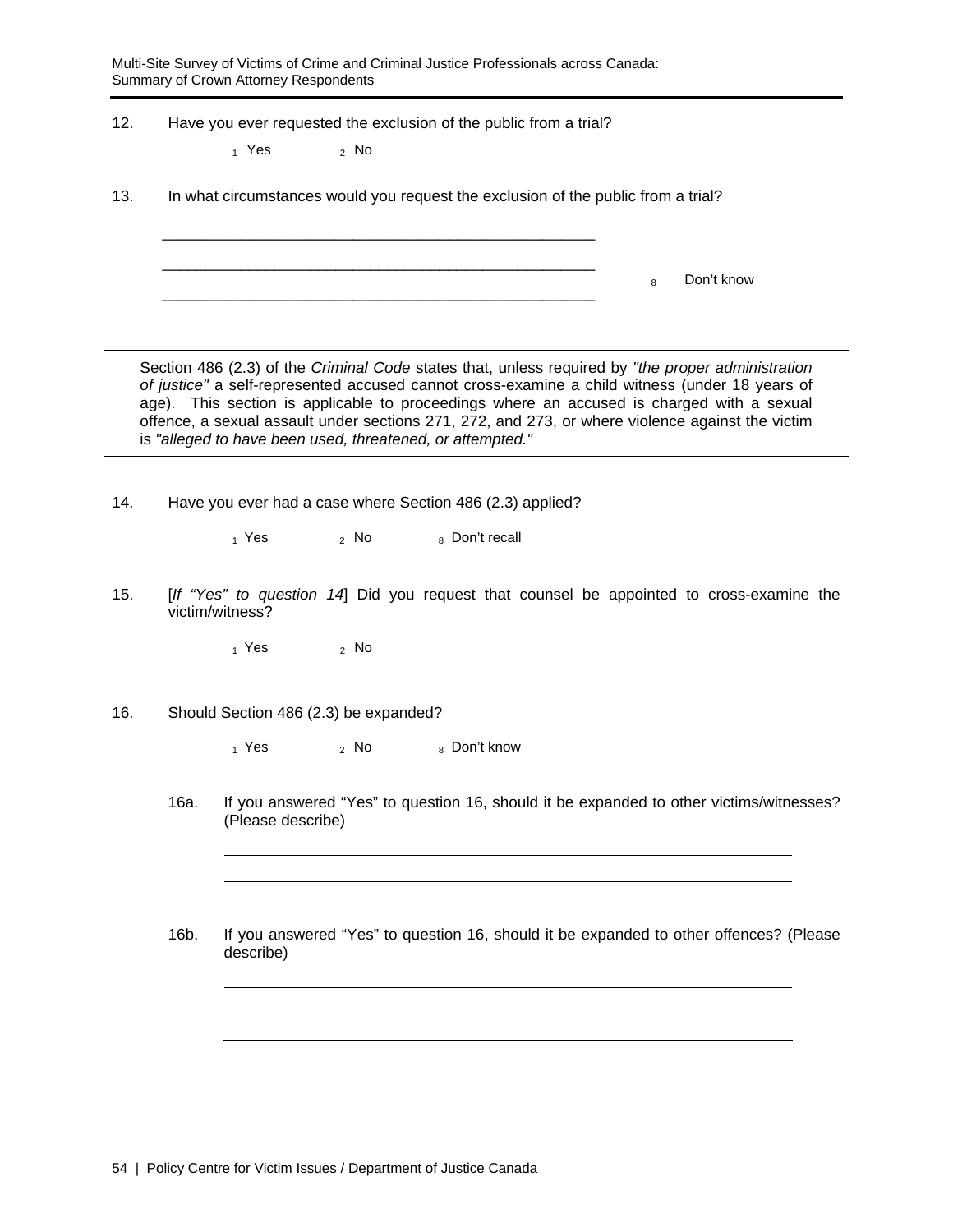|     |                 |                                                       |        | The next several questions ask you to consider victim impact statements.             |                |                               |                                                                                                  |
|-----|-----------------|-------------------------------------------------------|--------|--------------------------------------------------------------------------------------|----------------|-------------------------------|--------------------------------------------------------------------------------------------------|
| 17. | (Check one)     |                                                       |        | Based on your experience, do victims generally submit victim impact statements?      |                |                               |                                                                                                  |
|     |                 |                                                       |        | $_1$ Yes $_2$ Yes, in serious cases                                                  | $3 \text{ No}$ |                               | 8 Don't know                                                                                     |
| 18. | apply)          |                                                       |        |                                                                                      |                |                               | What are the most common methods for submitting a victim impact statement? (Check all that       |
|     |                 |                                                       |        | $_1$ Written statement only $_2$ Victim reads statement $_3$ Crown reads statement   |                |                               |                                                                                                  |
|     |                 |                                                       |        |                                                                                      |                |                               |                                                                                                  |
| 19. |                 | to submit a victim impact statement?                  |        |                                                                                      |                |                               | If no victim impact statement is submitted, do you contact the victim about whether he/she wants |
|     | $5$ Always      |                                                       |        | 4 Usually $_3$ Sometimes $_2$ Rarely $_1$ Never                                      |                |                               |                                                                                                  |
|     |                 |                                                       |        |                                                                                      |                |                               |                                                                                                  |
|     |                 |                                                       |        |                                                                                      |                |                               |                                                                                                  |
| 20. |                 | $_1$ As soon as the victim has prepared the statement |        |                                                                                      |                | $_2$ After a finding of guilt | When is the best time for the Crown to receive a victim impact statement? (Check all that apply) |
|     |                 |                                                       |        |                                                                                      |                |                               |                                                                                                  |
| 21. | to consider it? |                                                       |        | When a victim impact statement has been submitted, do you generally remind the judge |                |                               |                                                                                                  |
|     |                 | $_1$ Yes $_2$ No $_8$ Don't know                      |        |                                                                                      |                |                               |                                                                                                  |
| 22. |                 |                                                       |        | victim is aware of the opportunity to prepare and submit a victim impact statement?  |                |                               | In cases where no victim impact statement is submitted, do judges generally ask whether the      |
|     |                 | $_1$ Yes $_2$ No                                      |        | 8 Don't know                                                                         |                |                               |                                                                                                  |
| 23. |                 |                                                       |        | Are there any obstacles to the use of the victim impact statement?                   |                |                               |                                                                                                  |
|     |                 | 1 Yes                                                 | $2$ No | 8 Don't know                                                                         |                |                               |                                                                                                  |
|     |                 |                                                       |        |                                                                                      |                |                               |                                                                                                  |
|     |                 |                                                       |        |                                                                                      |                |                               |                                                                                                  |
|     |                 |                                                       |        |                                                                                      |                |                               |                                                                                                  |
| 24. |                 | on their victim impact statement?                     |        |                                                                                      |                |                               | Have you ever had a case where the defence counsel or the accused cross-examined the victim      |
|     |                 |                                                       |        |                                                                                      | Yes            | No                            | Don't recall                                                                                     |
|     | During trial    |                                                       |        |                                                                                      | $\mathbf{1}$   | $\overline{2}$                | 8                                                                                                |
|     |                 | During sentencing                                     |        |                                                                                      | $\mathbf{1}$   | $\overline{c}$                | 8                                                                                                |

Other (*Specify*) \_\_\_\_\_\_\_\_\_\_\_\_\_\_\_\_\_\_\_\_\_\_\_\_\_ 1 <sup>2</sup> <sup>8</sup>

网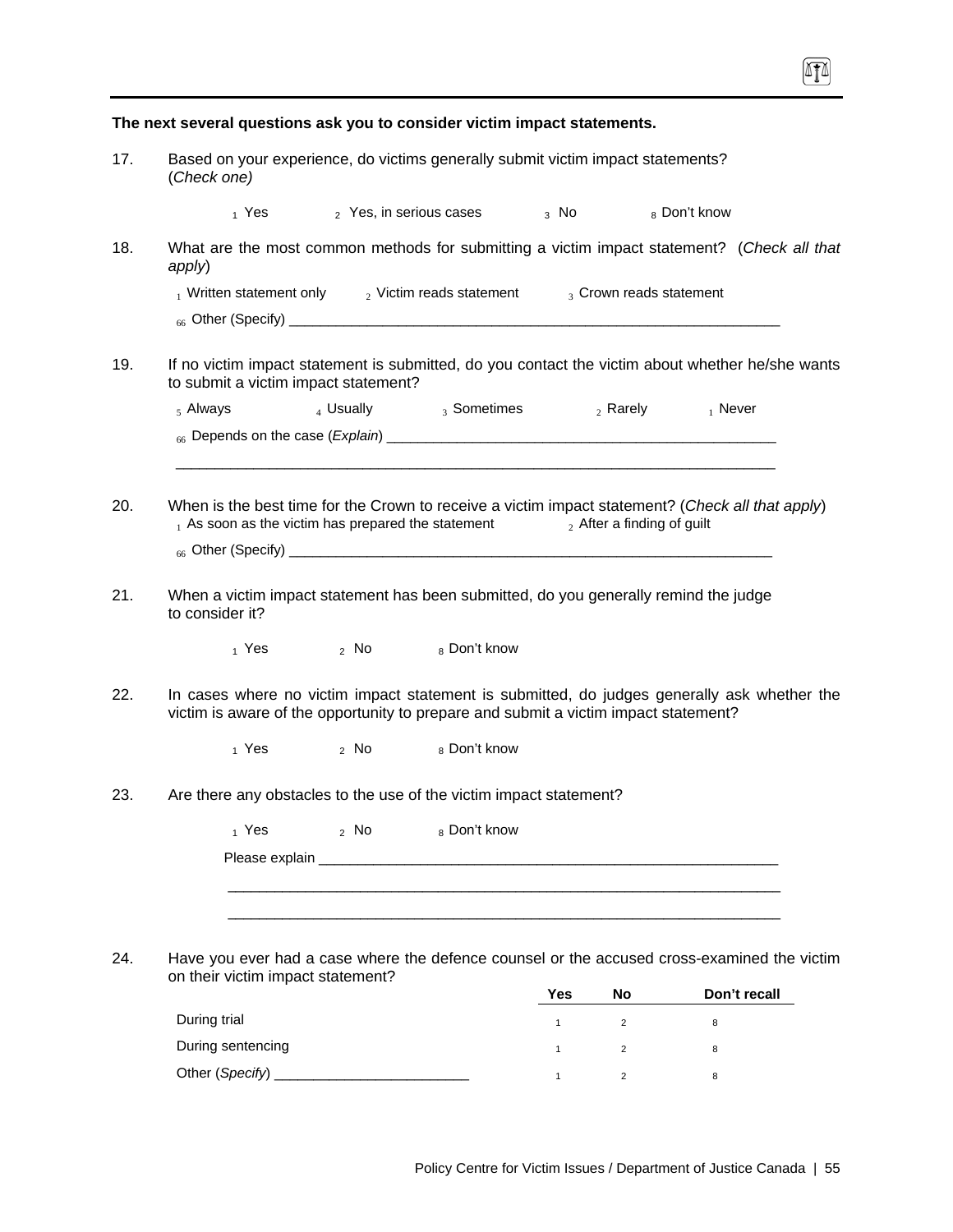#### **The next questions concern restitution.**

- 25. What considerations motivate your decision to request restitution? (*Check all that apply*)
	- $_1$  Offender's ability to pay
	- $_2$  Ability to quantify damages victim suffered
	- 3 Victim's desire for restitution
	- $_{66}$  Other (Specify)
- 26. Do you generally request, when appropriate, that restitution be paid to a victim?

 $_1$  Yes  $_2$  No  $_8$  Don't know

27. Is restitution enforcement a concern or problem?

 $_1$  Yes  $_2$  No  $_8$  Don't know Please explain \_

#### **The next two questions ask about conditional sentences**.

28. In what circumstances do you think a conditional sentence is appropriate? (*Check all that apply*)

 $\mathcal{L}_\text{max}$  , and the contribution of the contribution of the contribution of the contribution of the contribution of the contribution of the contribution of the contribution of the contribution of the contribution of t

\_\_\_\_\_\_\_\_\_\_\_\_\_\_\_\_\_\_\_\_\_\_\_\_\_\_\_\_\_\_\_\_\_\_\_\_\_\_\_\_\_\_\_\_\_\_\_\_\_\_\_\_\_\_\_\_\_\_\_\_\_\_\_\_\_\_\_\_\_\_\_

- $_1$  All offences
- <sub>2</sub> Non-violent offences
- 3 Offences against the person
- 4 Family violence offences
- <sup>5</sup>Murder
- <sup>66</sup>Other (*Specify)* \_\_\_\_\_\_\_\_\_\_\_\_\_\_\_\_\_\_\_\_\_\_\_\_\_\_\_\_\_\_\_\_\_\_\_\_\_\_\_\_\_\_\_\_\_\_\_\_\_\_\_\_\_\_\_\_\_\_\_\_\_\_\_
- 29. Do you generally ask that conditions for the victim's safety be placed on the offender in conditional sentences?

 $_1$  Yes  $_2$  No  $_8$  Don't know

Restorative Justice considers the wrong done to a person as well as the wrong done to the community. Restorative justice programs involve the victim(s) or a representative, the offender(s), and community representatives. The offender is required to accept responsibility for the crime and take steps to repair the harm he or she has caused.

- 30. Have you ever used a restorative justice approach?
	- $1$  Yes  $2$  No  $8$  Don't know

If "Yes", what approach(es) have you used? \_\_\_\_\_\_\_\_\_\_\_\_\_\_\_\_\_\_\_\_\_\_\_\_\_\_\_\_\_\_\_\_\_\_\_\_\_\_\_\_\_\_

- 31. [*If "No" to question 30*] Why have you **not used** a restorative justice approach? (*Check all that apply*)
	- $<sub>1</sub>$  Restorative justice approaches are not available</sub>
	- $2R$  Restorative justice approaches do not protect the victim adequately
	- 3 Restorative justice approaches do not act as a deterrent
	- 66 Other (Specify) \_\_\_\_\_\_\_\_\_\_\_\_\_\_\_\_\_\_\_\_\_\_\_\_\_\_\_\_\_\_\_\_\_\_\_\_\_\_\_\_\_\_\_\_\_\_\_\_\_\_\_\_\_\_\_\_\_\_\_\_\_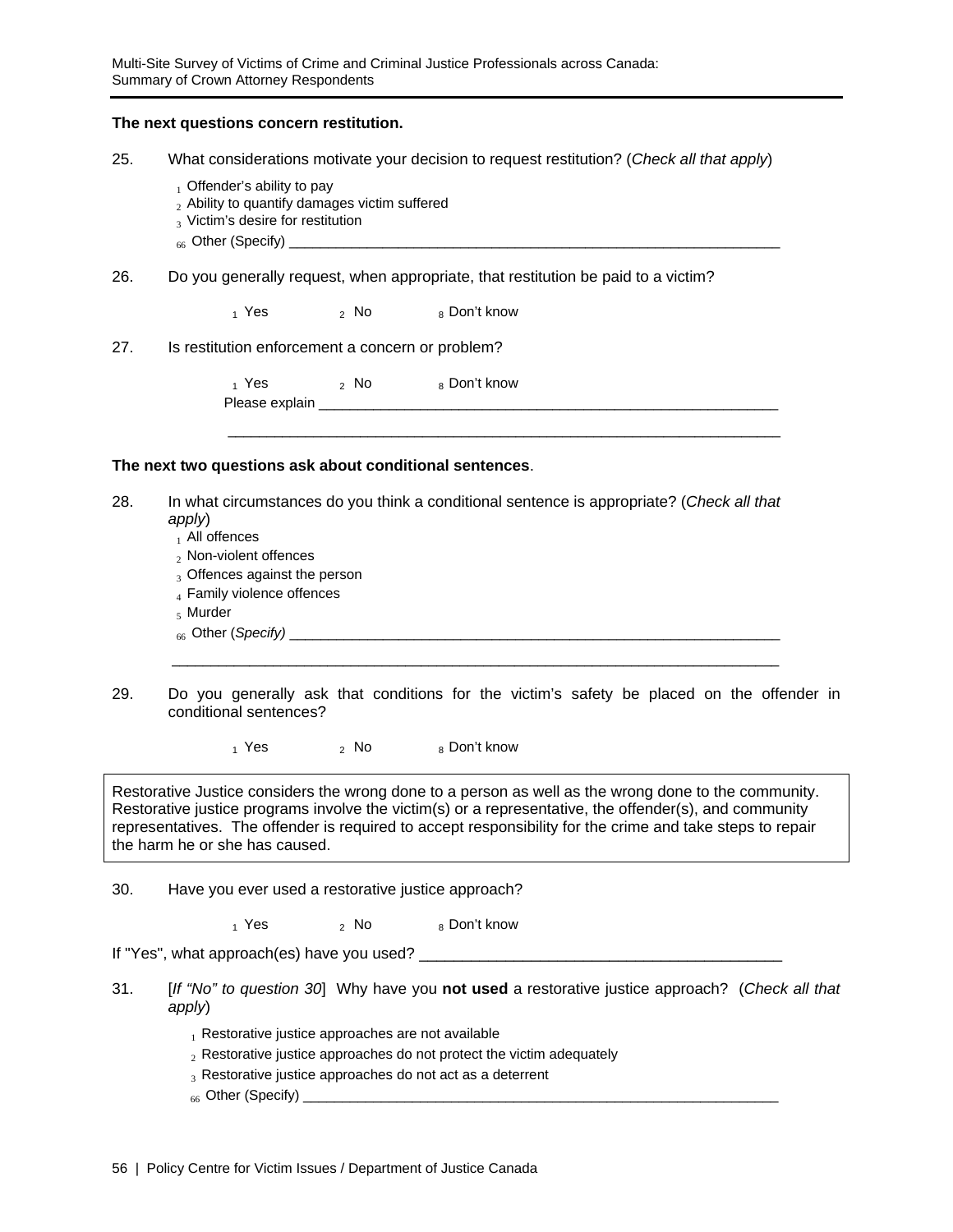| 32. | all that apply)  |                                                                          |                           | [If "Yes" to question 30] At what stage in the process have you used restorative justice? (Check                                                                                                 |
|-----|------------------|--------------------------------------------------------------------------|---------------------------|--------------------------------------------------------------------------------------------------------------------------------------------------------------------------------------------------|
|     |                  | $_1$ Pre-charge                                                          | $2$ Sentencing            |                                                                                                                                                                                                  |
| 33. |                  | $_1$ The victim is always involved<br>$_3$ The victim is seldom involved |                           | [If "Yes" to question 30] In your experience, which statement best describes the victim's<br>involvement in the decision to use restorative justice?<br>$_2$ The victim is sometimes involved    |
|     |                  | The next questions deal with the victim surcharge.                       |                           |                                                                                                                                                                                                  |
| 34. |                  |                                                                          |                           | Based on your experience, is the victim surcharge waived more often than it should be?                                                                                                           |
|     |                  | $1$ Yes                                                                  | $2$ No                    | 8 Don't know                                                                                                                                                                                     |
| 35. |                  |                                                                          |                           | Do you generally challenge an application by an offender to waive the victim surcharge?                                                                                                          |
|     |                  | $_1$ Yes                                                                 | 2 NQ                      | 8 Don't know                                                                                                                                                                                     |
| 36. |                  |                                                                          |                           | Do judges generally waive the surcharge without a request from the offender?                                                                                                                     |
|     |                  | $1$ Yes                                                                  | $2$ No                    | 8 Don't know                                                                                                                                                                                     |
| 37. | benefit victims. | intended to benefit victims?                                             |                           | The concluding questions ask you to consider all of the Criminal Code provisions intended to<br>Do you think that Crown attorneys are adequately informed of the provisions in the Criminal Code |
|     |                  | $1$ Yes                                                                  | $\,$ <sub>2</sub> No $\,$ | 8 Don't know                                                                                                                                                                                     |
|     | 37a.             | Attorneys?                                                               |                           | If you answered "No" to question 37, what could be done to better inform Crown                                                                                                                   |
| 38. | victims?         |                                                                          |                           | In your opinion, what has been accomplished by the Criminal Code provisions intended to benefit                                                                                                  |
|     |                  |                                                                          |                           |                                                                                                                                                                                                  |
| 39. |                  |                                                                          |                           | Have there been any unintended or unexpected consequences to these provisions?                                                                                                                   |
|     |                  | $_1$ Yes                                                                 | $2$ No                    | 8 Don't know                                                                                                                                                                                     |
|     |                  |                                                                          |                           |                                                                                                                                                                                                  |

 $\boxed{1}$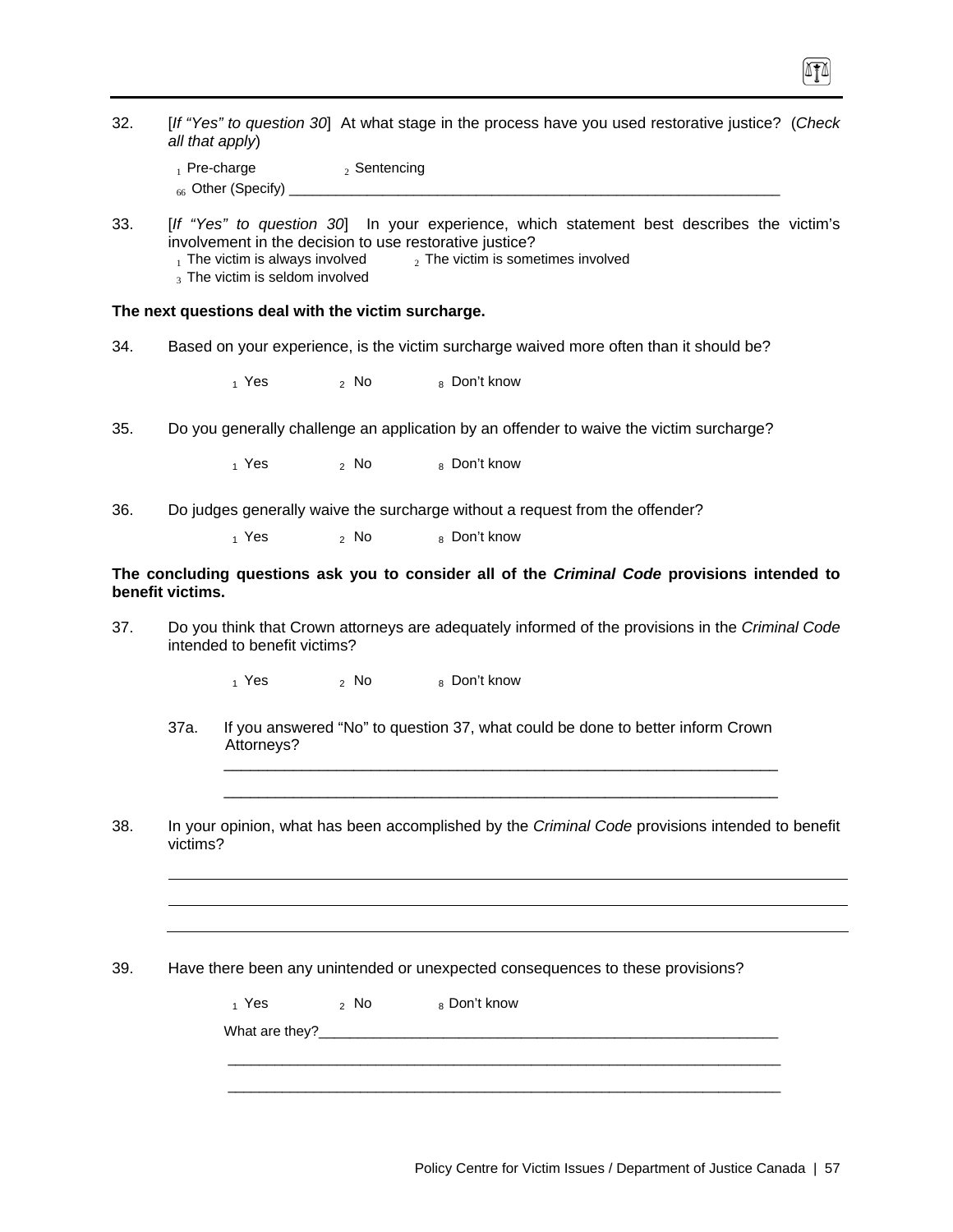Multi-Site Survey of Victims of Crime and Criminal Justice Professionals across Canada: Summary of Crown Attorney Respondents

40. Do you have any other comments?

**Thank you for taking the time to complete this survey. Please return the questionnaire by faxing it back to us toll-free at:**